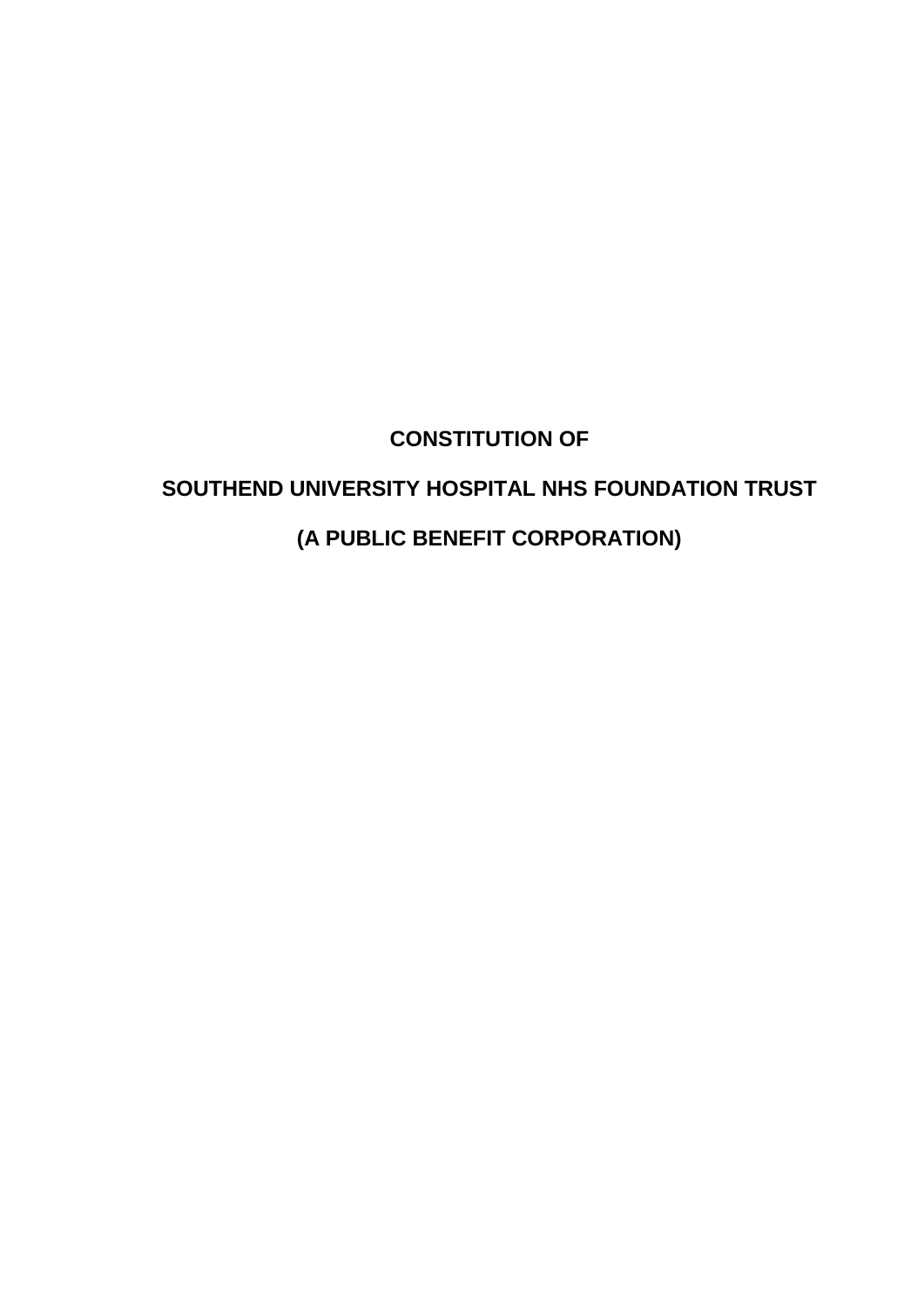| Paragraph      | Page |
|----------------|------|
| 1              |      |
| $\overline{2}$ |      |
| 3              |      |
| $\overline{4}$ |      |
| 5              |      |
| 6              |      |
| $\overline{7}$ |      |
| 7.2            |      |
| 7.3            |      |
| 7.4            |      |
| 7.5            |      |
| 7.6            |      |
| 8              |      |
| 8.4            |      |
| 8.5            |      |
| 8.6            |      |
| 8.7            |      |
| 8.8            |      |
| 8.9            |      |
| 8.10           |      |
| 8.11           |      |
| 8.12           |      |
| 8.13           |      |
| 8.14           |      |
| 8.15           |      |
| 8.16           |      |
| 8.17           |      |
| 8.18           |      |
| 9              |      |
| 9.6            |      |
| 9.7            |      |
| 9.8            |      |
| 10             |      |
| 11             |      |
| 12             |      |
| 13             |      |
| 14             |      |
| 15             |      |
| 16             |      |
| 17             |      |
| 18             |      |
| 19             |      |
| 20             |      |
| 21             |      |
| 22             |      |
| 23             |      |
|                |      |

# **CONTENTS**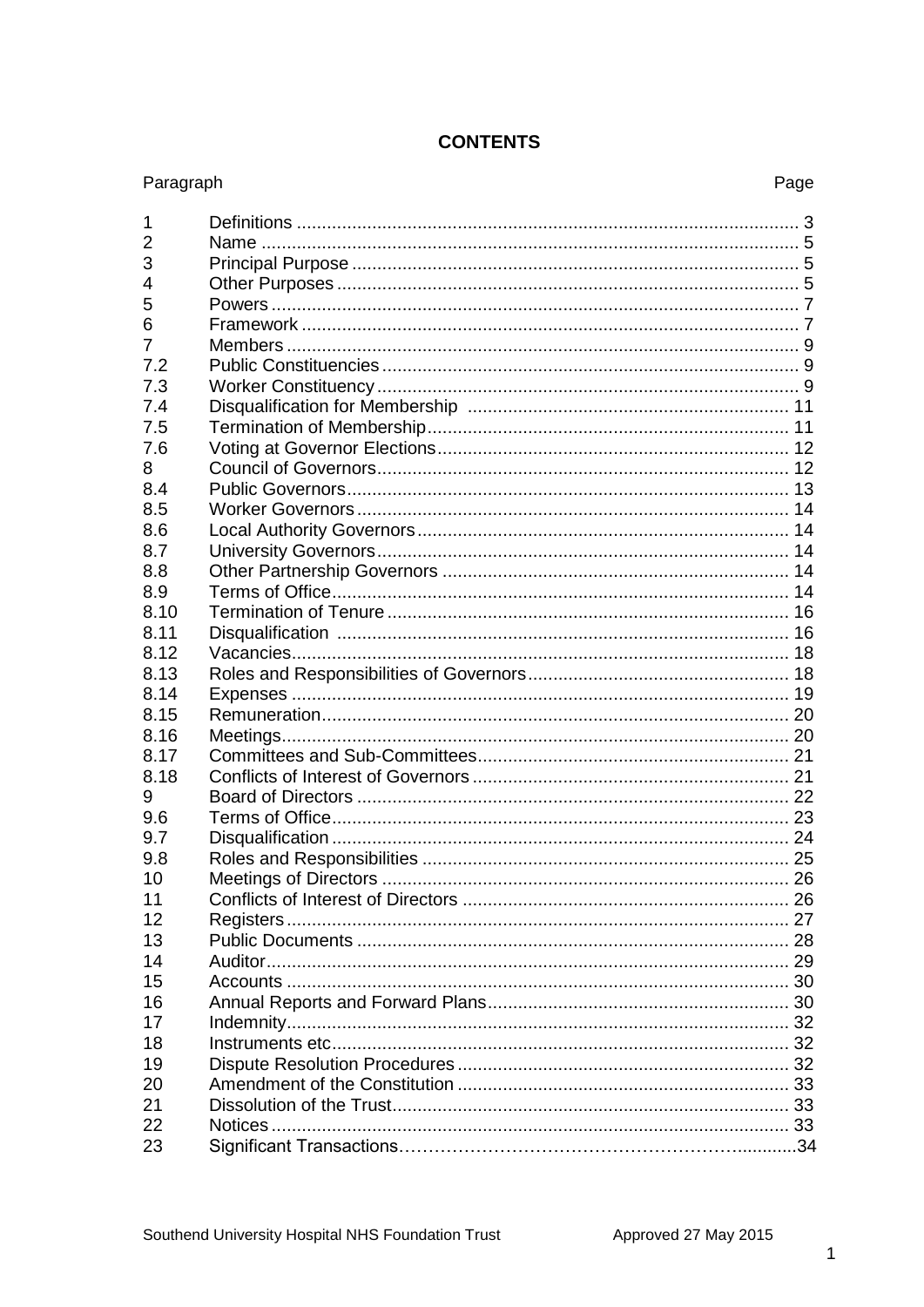| Part 1 - Conduct of Elections for Public and Governors 41                 |  |
|---------------------------------------------------------------------------|--|
|                                                                           |  |
|                                                                           |  |
| List of Local Authorities Authorised for the Purposes of Appointing Local |  |
|                                                                           |  |
|                                                                           |  |
|                                                                           |  |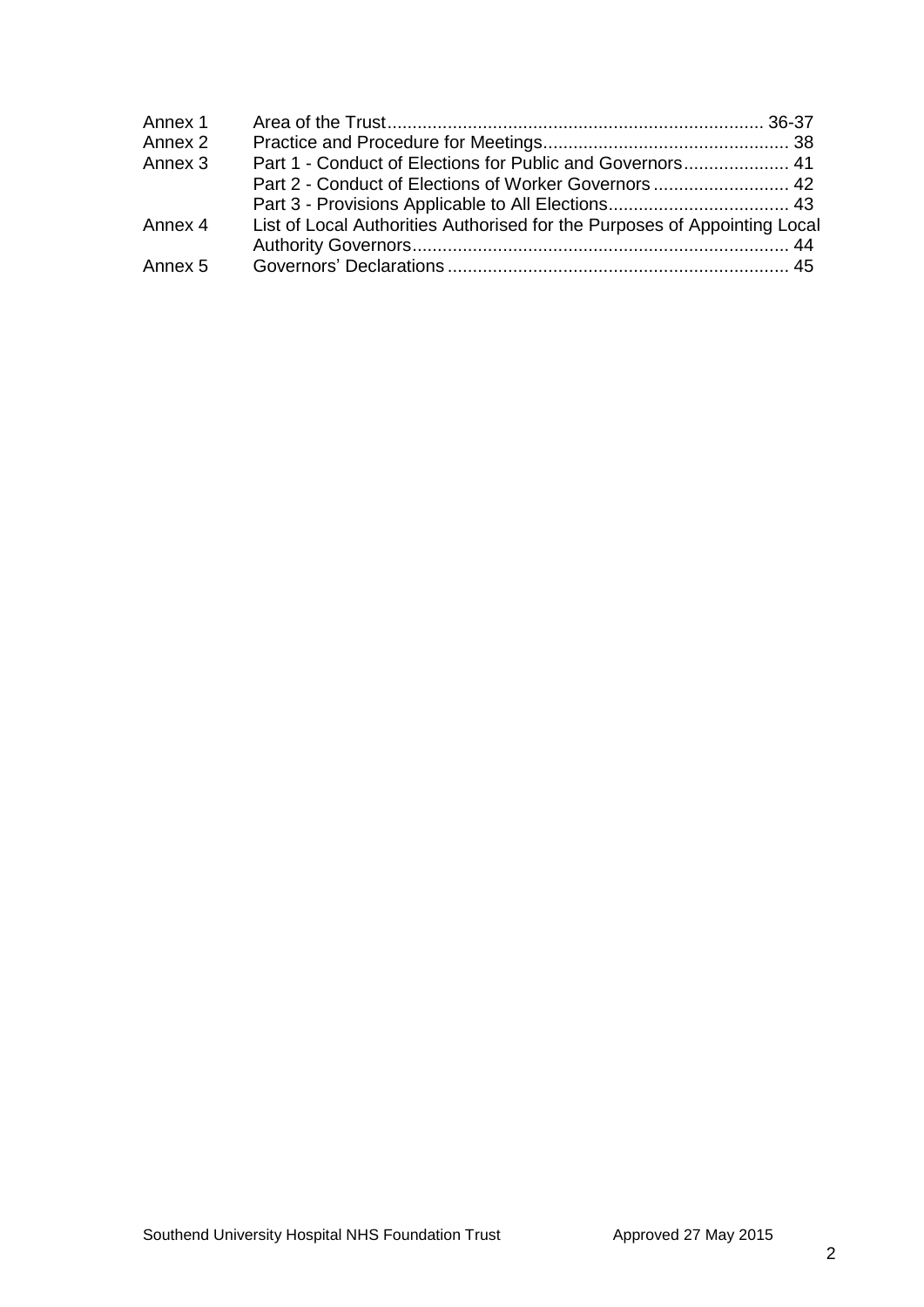# **CONSTITUTION OF**

# **SOUTHEND UNIVERSITY HOSPITAL NHS FOUNDATION TRUST**

## **(A PUBLIC BENEFIT CORPORATION)**

Unless the contrary intention appears or the context otherwise requires, words or expressions contained in this constitution bear the same meaning as in the 2003 Act.

References in this constitution to legislation include all amendments, replacements, or reenactments made.

References to legislation include all regulations, statutory guidance or directions. Headings are for ease of reference only and are not to affect interpretation.

Words importing the masculine gender only shall include the feminine gender; words importing the singular shall include the plural and vice-versa.

#### **1 Definitions**

1.1 In this constitution:-

| "the 2003 Act"         | means the Health and Social Care (Community Health and<br>Standards) Act 2003;                                                                                                                                                                                                                                                                                          |
|------------------------|-------------------------------------------------------------------------------------------------------------------------------------------------------------------------------------------------------------------------------------------------------------------------------------------------------------------------------------------------------------------------|
| "the 2012 Act"         | means the Health and Social Care Act 2012                                                                                                                                                                                                                                                                                                                               |
| "the 1977 Act"         | means the National Health Service Act 1977;                                                                                                                                                                                                                                                                                                                             |
| "the 2006 Act"         | means the National Health Service Act 2006;                                                                                                                                                                                                                                                                                                                             |
| "applicant NHS trust"  | means the Southend Hospital NHS Trust which made the<br>application to become an NHS foundation trust;                                                                                                                                                                                                                                                                  |
| "area of the Trust"    | means the area consisting of all the areas specified in<br>Annex 1 as areas for public constituencies;                                                                                                                                                                                                                                                                  |
| "board of directors"   | means the board of directors as constituted in accordance<br>with this constitution;                                                                                                                                                                                                                                                                                    |
| "Council of Governors" | means the Council of Governors as constituted in accordance<br>with this constitution;                                                                                                                                                                                                                                                                                  |
| "carer"                | means an individual who has (within the two year period<br>immediately preceding the date of his application for<br>membership) attended one of the Trust's hospitals as the<br>carer of a patient (other than as an individual providing care in<br>pursuance of a contract – including a contract of employment<br>- or as a volunteer for a voluntary organisation); |

"director" means a director of the board of directors;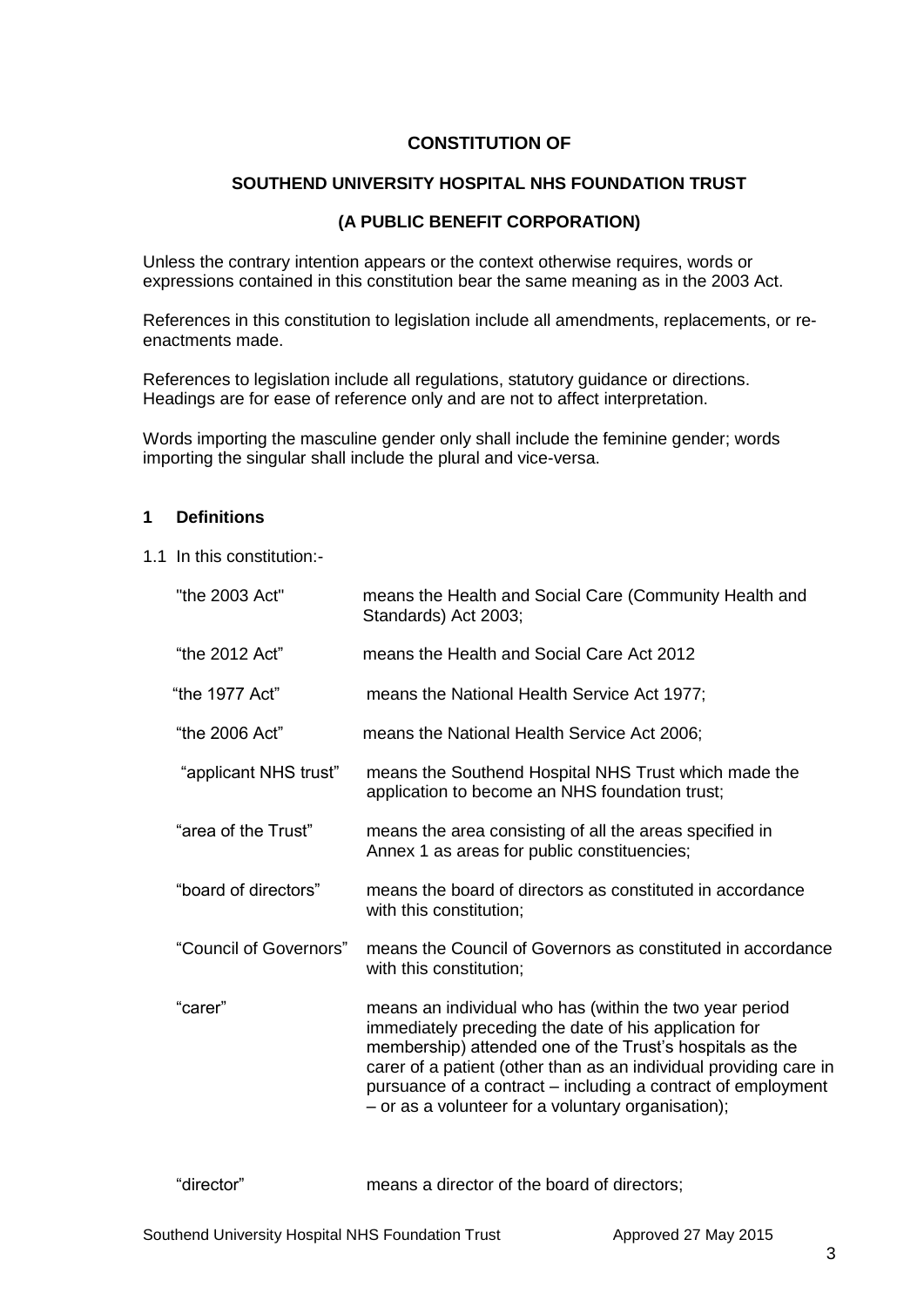| "financial year"                | means -                                                                                                                                                                           |                                                                                                                                                                                                                                     |  |  |
|---------------------------------|-----------------------------------------------------------------------------------------------------------------------------------------------------------------------------------|-------------------------------------------------------------------------------------------------------------------------------------------------------------------------------------------------------------------------------------|--|--|
|                                 | (a)                                                                                                                                                                               | the period beginning with the date on which the Trust<br>is authorised under the 2003 Act and ending with the<br>next 31 <sup>st</sup> March; and                                                                                   |  |  |
|                                 | (b)                                                                                                                                                                               | each successive period of twelve months beginning<br>with 1st April.                                                                                                                                                                |  |  |
| "Independent<br>Regulator"      |                                                                                                                                                                                   | means the regulator for the purposes of Part I of<br>the 2003 Act;                                                                                                                                                                  |  |  |
| "Local Authority<br>governor"   | means a member of the Council of Governors<br>appointed by one or more local authorities whose area<br>includes the whole or part of the area of the Trust;                       |                                                                                                                                                                                                                                     |  |  |
| "member"                        |                                                                                                                                                                                   | means a member of the Trust;                                                                                                                                                                                                        |  |  |
| "Monitor"                       |                                                                                                                                                                                   | is the body corporate known as Monitor, as provided by<br>Section 61 of the 2012 Act                                                                                                                                                |  |  |
| "other partnership<br>governor" |                                                                                                                                                                                   | means a member of the Council of Governors appointed<br>by a partnership organisation (as defined in paragraph 8.2.2<br>of the constitution) other than a Primary Care Trust;                                                       |  |  |
|                                 |                                                                                                                                                                                   |                                                                                                                                                                                                                                     |  |  |
| "patient"                       | means an individual who has attended any of the Trust's<br>hospitals as a patient within the two year period immediately<br>preceding the date of his application for membership; |                                                                                                                                                                                                                                     |  |  |
| $\,$                            |                                                                                                                                                                                   |                                                                                                                                                                                                                                     |  |  |
| "public constituencies"         | accordingly);                                                                                                                                                                     | means that part of the Trust's membership consisting of<br>members from areas of the Trust and which is made up of<br>four public constituencies as described in paragraph 7.2<br>below (and public constituency shall be construed |  |  |
| "public governor"               |                                                                                                                                                                                   | means a member of the Council of Governors elected by the<br>members of a public constituency;                                                                                                                                      |  |  |
| "secretary"                     |                                                                                                                                                                                   | means the secretary of the Trust or any other person<br>appointed to perform the duties of the secretary of the Trust,<br>including a joint, assistant or deputy secretary;                                                         |  |  |
| "the Trust"                     |                                                                                                                                                                                   | means Southend University Hospital NHS Foundation Trust;                                                                                                                                                                            |  |  |
| "vexatious<br>complainant"      |                                                                                                                                                                                   | means any person who, in the opinion of the board of<br>directors, persistently and without reasonable grounds makes<br>any unjustified complaint, the effect of which (in the opinion of                                           |  |  |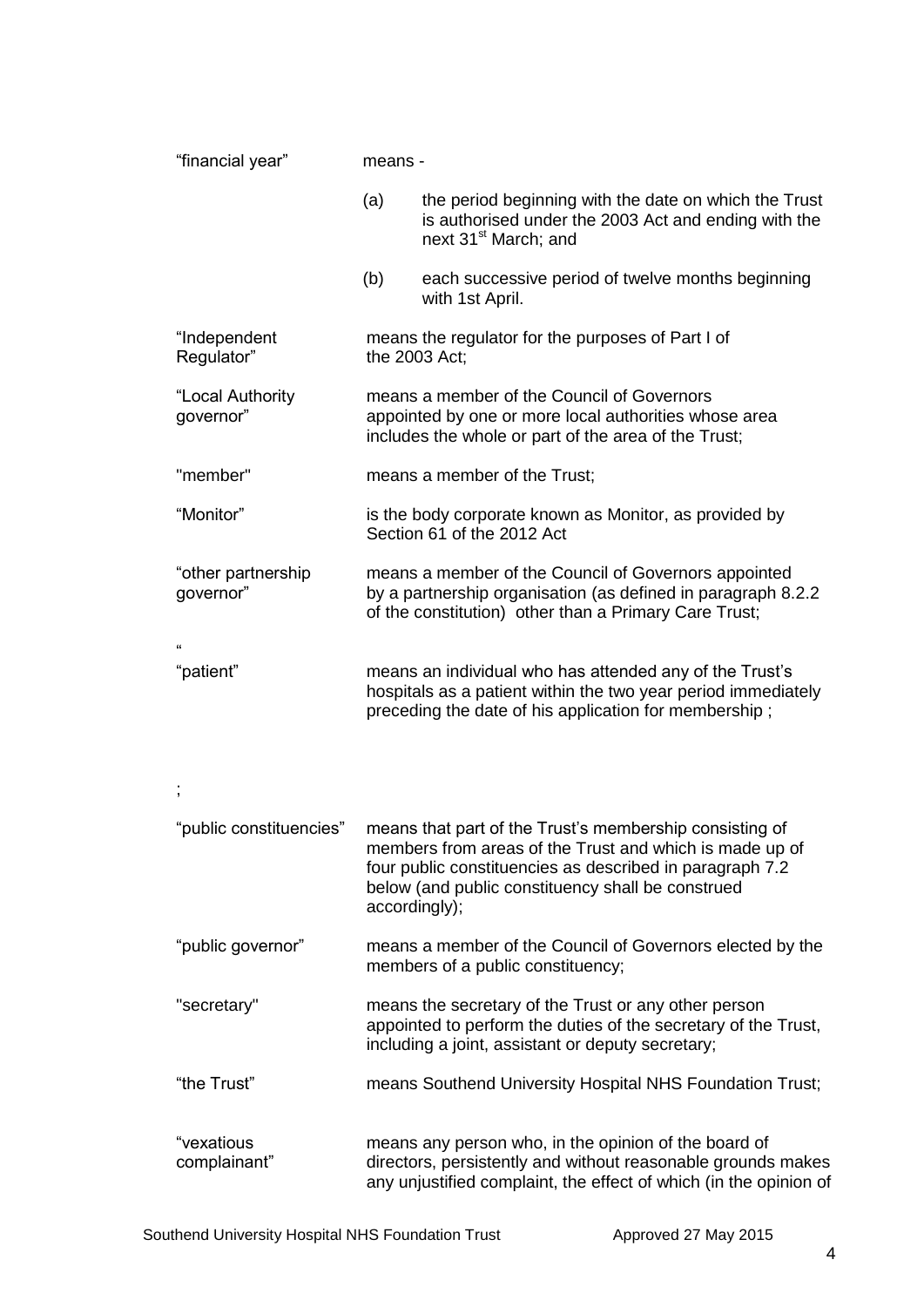|                                             |              |             | the board of directors) is to subject the Trust (or any of its<br>staff, agents, patients or carers) to inconvenience,                                                                                                                                                                                    |  |  |
|---------------------------------------------|--------------|-------------|-----------------------------------------------------------------------------------------------------------------------------------------------------------------------------------------------------------------------------------------------------------------------------------------------------------|--|--|
| "volunteer worker"<br>"worker constituency" |              |             | harassment or expense;                                                                                                                                                                                                                                                                                    |  |  |
|                                             |              |             | means those employees who are not remunerated.                                                                                                                                                                                                                                                            |  |  |
|                                             |              |             | means that part of the Trust's membership consisting of the<br>Trust's employees and which is divided into worker classes as<br>described in paragraph 7.3 below.                                                                                                                                         |  |  |
| "worker governor"                           |              |             | means a member of the Council of Governors elected by the<br>members of a class of the worker constituency.                                                                                                                                                                                               |  |  |
|                                             | $\mathbf{2}$ | <b>Name</b> |                                                                                                                                                                                                                                                                                                           |  |  |
| 2.1<br>Schedule 1,<br>paragraph 2           |              |             | The name of this Trust is to be "Southend University Hospital<br>NHS Foundation Trust" (the Trust). The Foundation Trust is a<br>public benefit corporation authorised under the 2003 Act.                                                                                                                |  |  |
|                                             | 3            |             | <b>Principal Purpose</b>                                                                                                                                                                                                                                                                                  |  |  |
| Section<br>14(2)                            | 3.1          |             | The Trust's principal purpose is the provision of goods and<br>services for the purposes of the health service <sup>1</sup> in England.                                                                                                                                                                   |  |  |
|                                             | 3.2          |             | The Trust does not fulfil its principal purpose unless, in each<br>financial year, its total income from the provision of goods and<br>services for the purposes of the health service in England is<br>greater than its total income from the provision of goods and<br>services for any other purposes. |  |  |
|                                             | 3.3          |             | The Trust may provide goods and services for any purposes<br>related to                                                                                                                                                                                                                                   |  |  |
|                                             |              | 3.3.1       | the provision of services provided to individuals for or<br>in connection with the prevention, diagnosis or<br>treatment of illness, and                                                                                                                                                                  |  |  |
|                                             |              | 3.3.2       | the promotion and protection of public health.                                                                                                                                                                                                                                                            |  |  |
|                                             | 3.4          |             | The trust may also carry on activities other than those<br>mentioned in the above paragraph for the purpose of making<br>additional income available in order better to carry on its<br>principal purpose.                                                                                                |  |  |
|                                             | 4            |             | <b>Other Purposes</b>                                                                                                                                                                                                                                                                                     |  |  |
|                                             | 4.1          |             | The purpose of the Trust (as required by the 2003 Act) is to                                                                                                                                                                                                                                              |  |  |

 1 See section 40(2) of the 2003 Act and section 128 of the NHS Act 1977, "the health service" means the health service established in pursuance of section 1 of the NHS Act 1946 and continued under section 1(1) of the NHS Act 1977 (i.e. the NHS).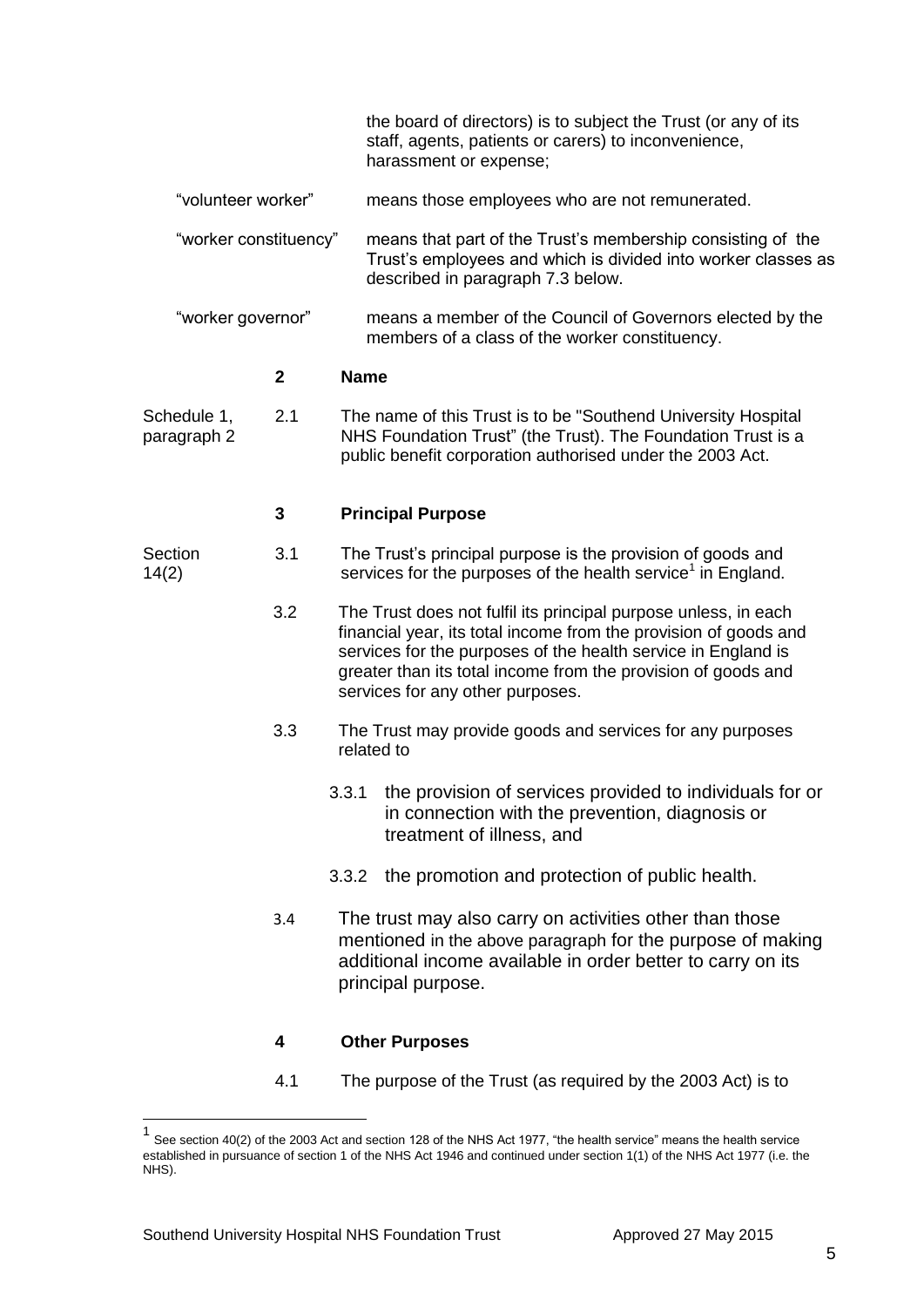|                  |     |     | provide goods and services for purposes related to the provision<br>of health care in accordance with its statutory duties and the<br>terms of the Independent Regulator's authorisation.                                                                                                                                                                                                                                                                                                                                                                                                                                                                                                                                                            |
|------------------|-----|-----|------------------------------------------------------------------------------------------------------------------------------------------------------------------------------------------------------------------------------------------------------------------------------------------------------------------------------------------------------------------------------------------------------------------------------------------------------------------------------------------------------------------------------------------------------------------------------------------------------------------------------------------------------------------------------------------------------------------------------------------------------|
| Section<br>14(3) | 4.2 |     | The Trust may also carry on activities other than those<br>mentioned above subject to any restrictions in the<br>Independent Regulator's authorisation. These activities must<br>be for the purpose of making additional income available in<br>order to carry on the Trust's principal purpose better.                                                                                                                                                                                                                                                                                                                                                                                                                                              |
|                  | 4.3 |     | Without prejudice to the generality of the foregoing and subject to<br>the 2003 Act and to any restrictions in the Independent<br>Regulator's authorisation, the Trust may also:                                                                                                                                                                                                                                                                                                                                                                                                                                                                                                                                                                     |
|                  |     | (a) | subject to the restrictions on disposal of protected<br>property, take on exchange, hire or otherwise acquire,<br>hold, manage and mortgage, charge, sell, exchange or let<br>out any real and personal property of any kind;                                                                                                                                                                                                                                                                                                                                                                                                                                                                                                                        |
|                  |     | (b) | purchase, take licences of, protect, extend and renew any<br>intellectual property rights of any description and may<br>exploit the same and sell or license the same to others;                                                                                                                                                                                                                                                                                                                                                                                                                                                                                                                                                                     |
|                  |     | (c) | form, acquire, invest in, assist and dispose of any<br>companies or businesses carrying out any activity the<br>Trust is authorised to carry out;                                                                                                                                                                                                                                                                                                                                                                                                                                                                                                                                                                                                    |
|                  |     | (d) | form, acquire an interest in, invest in, participate in, and<br>dispose of any interest in, joint ventures and partnerships,<br>whether incorporated or not, carrying out any activity the<br>Trust is authorised to carry out;                                                                                                                                                                                                                                                                                                                                                                                                                                                                                                                      |
|                  |     | (e) | enter into, carry on and participate in financial<br>transactions, dealings and operations of all kinds and to<br>take any steps which may be considered expedient for<br>carrying into effect such transactions, dealings and<br>operations including, but not limited to, borrowing and<br>lending money and entering into contracts and<br>arrangements of all kinds and guaranteeing or otherwise<br>ordering or securing the liabilities and obligations or<br>payment of monies by any person, firm or company<br>including, but not limited to, any company which is for the<br>time being a subsidiary (as defined by Section 736 of the<br>Companies Act 1985) of the Trust or is otherwise<br>associated with the Trust in its activities; |
|                  |     | (f) | act and continue to act as trustee of charitable and other<br>trusts and funds, including but not limited to those trusts<br>and funds of which the Trust is a trustee at the date of<br>adoption of this constitution;                                                                                                                                                                                                                                                                                                                                                                                                                                                                                                                              |
|                  |     | (g) | appoint any person or persons, firm or firms, company or<br>companies to be the agent of agents or attorneys of the                                                                                                                                                                                                                                                                                                                                                                                                                                                                                                                                                                                                                                  |

Trust and to act as agents, managers, secretaries,

contractors or in a similar capacity;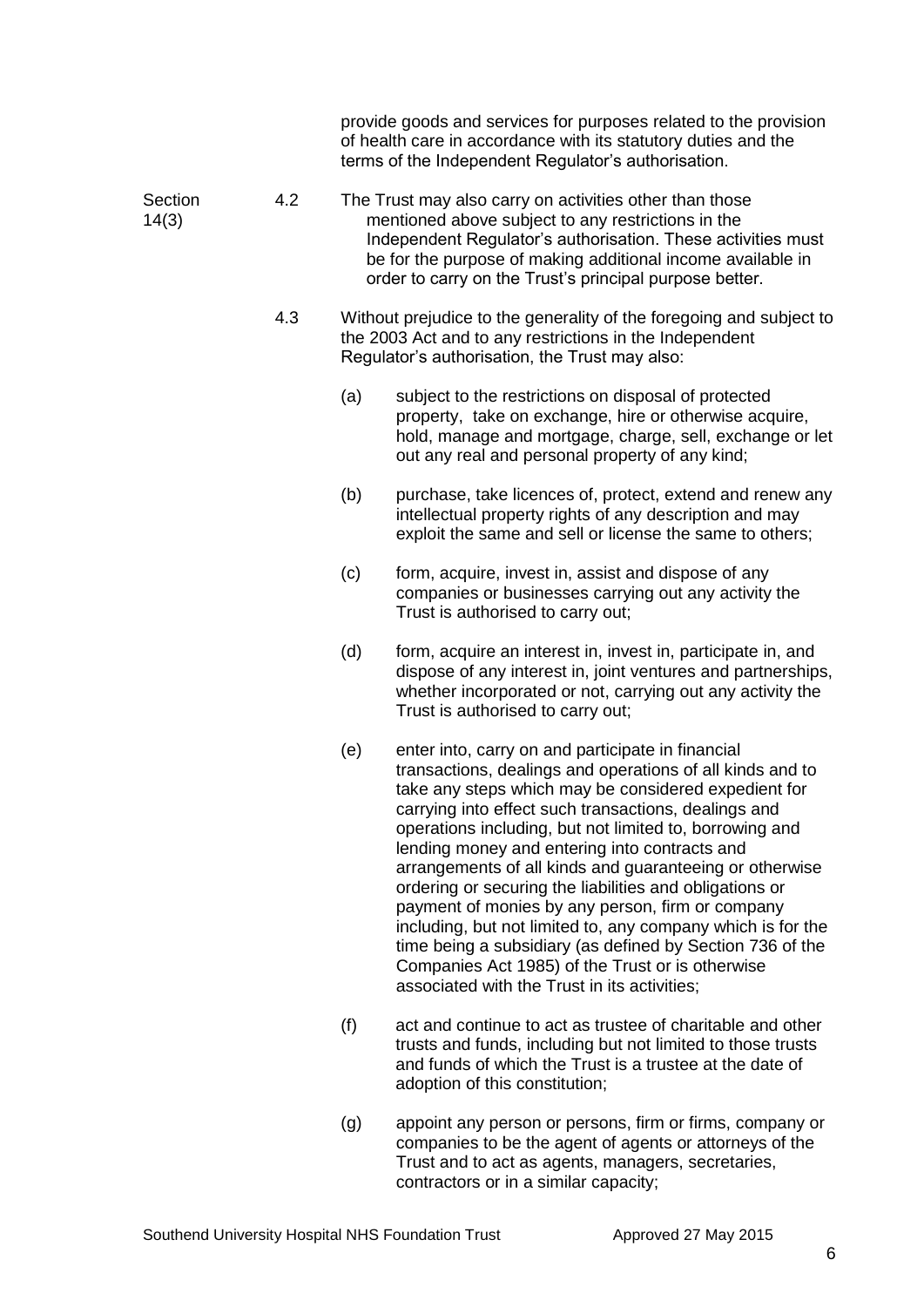- (h) establish and maintain for the benefit of current and former directors, governors and other officers of the Trust and employees of the Trust, and their families (including former spouses) and dependants, insurance and pension or superannuation funds and to grant pensions, emoluments, allowances, donations, gratuities, loans and bonuses to such persons;
- (i) establish, maintain and support institutions (including but not limited to research institutions), associations, societies, clubs or other establishments the support of which may, in the opinion of the board of directors be calculated directly or indirectly to benefit the Trust, or may be connected with the area of the Trust or any other place where the Trust carries on business or otherwise connected in any way with any activities of the Trust;
- $(i)$  join, participate in and subsidise or assist any organisation of employers or employees or a trade association relevant to the activities of the Trust;
- (k) take, make, execute, enter into, commence, carry on, prosecute and defend all steps, claims, demands, contracts, agreements, negotiations, legal and other proceedings, compromises, arrangements and schemes, and to do all other acts, matters and things which shall at any time appear conducive or expedient for the advantage or protection of the Trust;
- (l) take all and any action required or permitted by sections 14, 44 and 45 of the 2003 Act, section 26 of the Health Act 1999 and section 11(2) of the Health and Social Care Act 2001, all as amended from time to time and insofar as the same apply to the Trust;
- (m) undertake any activities which promote or further the purposes set out at paragraph 3.1 and the foregoing paragraphs of this paragraph 4.

# **5 Powers**

See 5.1 The Trust is to have all the powers of an NHS foundation Sections 17 **Exercise 17** trust set out in the 2003 Act, subject to the terms of its and 18 authorisation.

# **6 Framework**

- 6.1 Subject to the terms of this constitution, the members of the Trust will be able to
	- (a) elect representatives to the Council of Governors;

#### Southend University Hospital NHS Foundation Trust **Approved 27 May 2015**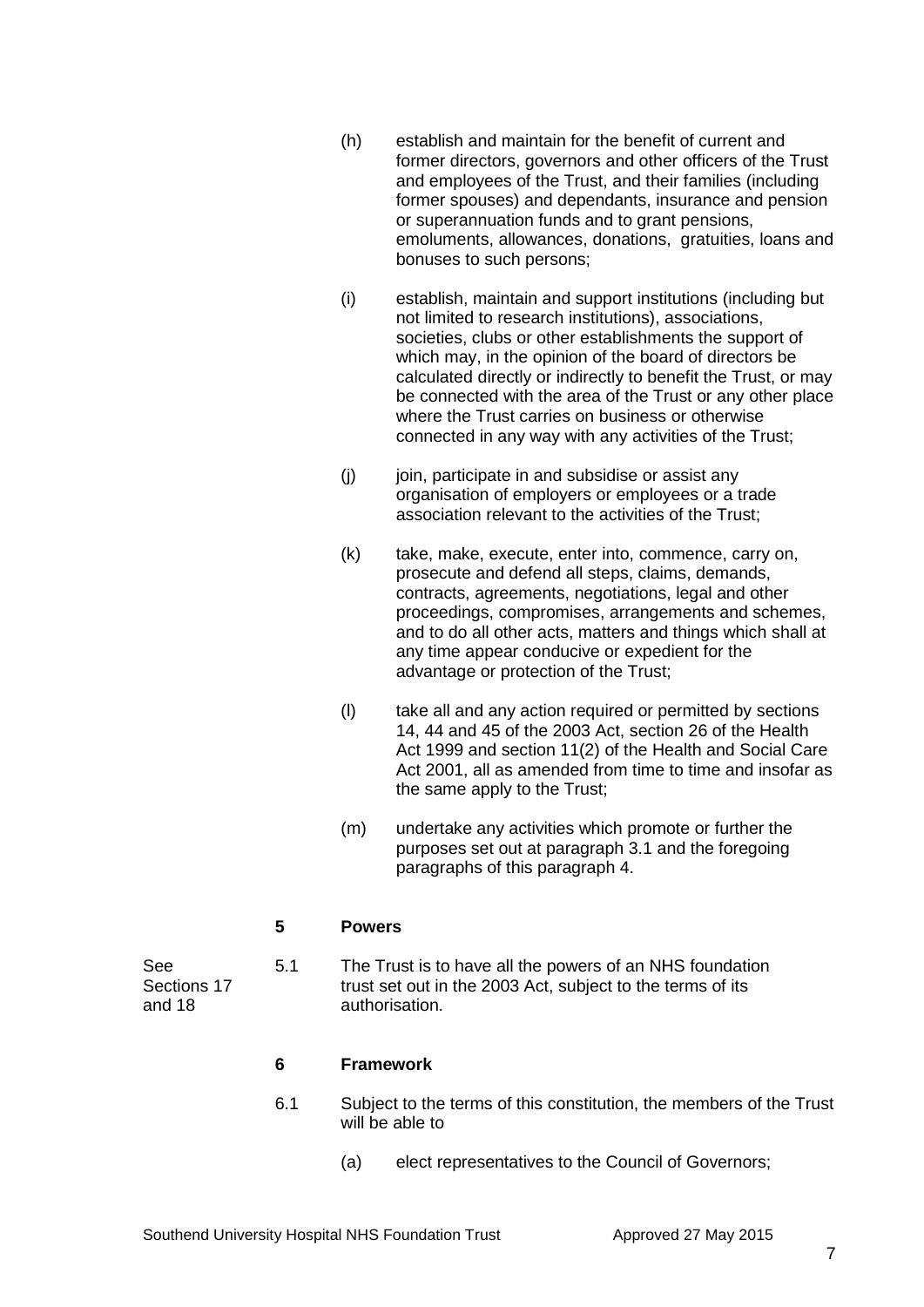- (b) stand for election to the Council of Governors;
- (c) (if they are members of the public constituencies) put themselves forward for appointment as chairman of the Trust or put themselves forward for appointment as nonexecutive directors on the board of directors;
- (d) through the Council of Governors, receive information about the Trust and be consulted on plans regarding the future development of the Trust and its services.
- 6.2 Subject to the terms of this constitution, the Council of Governors of the Trust will be responsible for
	- (a) representing the interests of members of the Trust and partnership organisations in the governance of the Trust regularly feeding back information about the Trust, its vision and its performance to the constituency they represent;
	- (b) appointing and removing the non-executive directors, including the chairman, of the Trust at a general meeting;
	- (c) appointing and removing the Trust's auditor at a general meeting;
	- (d) receiving and giving their view on plans from the board of directors regarding the future development of the Trust;
	- (e) receiving at a general meeting, copies of the Trust's annual accounts, auditor's reports and annual reports; and
	- (f) informing the Independent Regulator if concerns about the performance of the board of directors cannot be resolved at local level.
- 6.3 Subject to the terms of this constitution, the board of directors of the Trust will be responsible for:
	- (a) exercising the powers of the Trust;
	- (b) the effective management of the Trust;
	- (c) in consultation with the Council of Governors, producing plans regarding the future development of the Trust to be sent to the Independent Regulator;
	- (d) compliance with all obligations lawfully imposed upon the Trust by the Independent Regulator and any other statutory body or agency;
	- (e) preparing the Trust's annual report and accounts.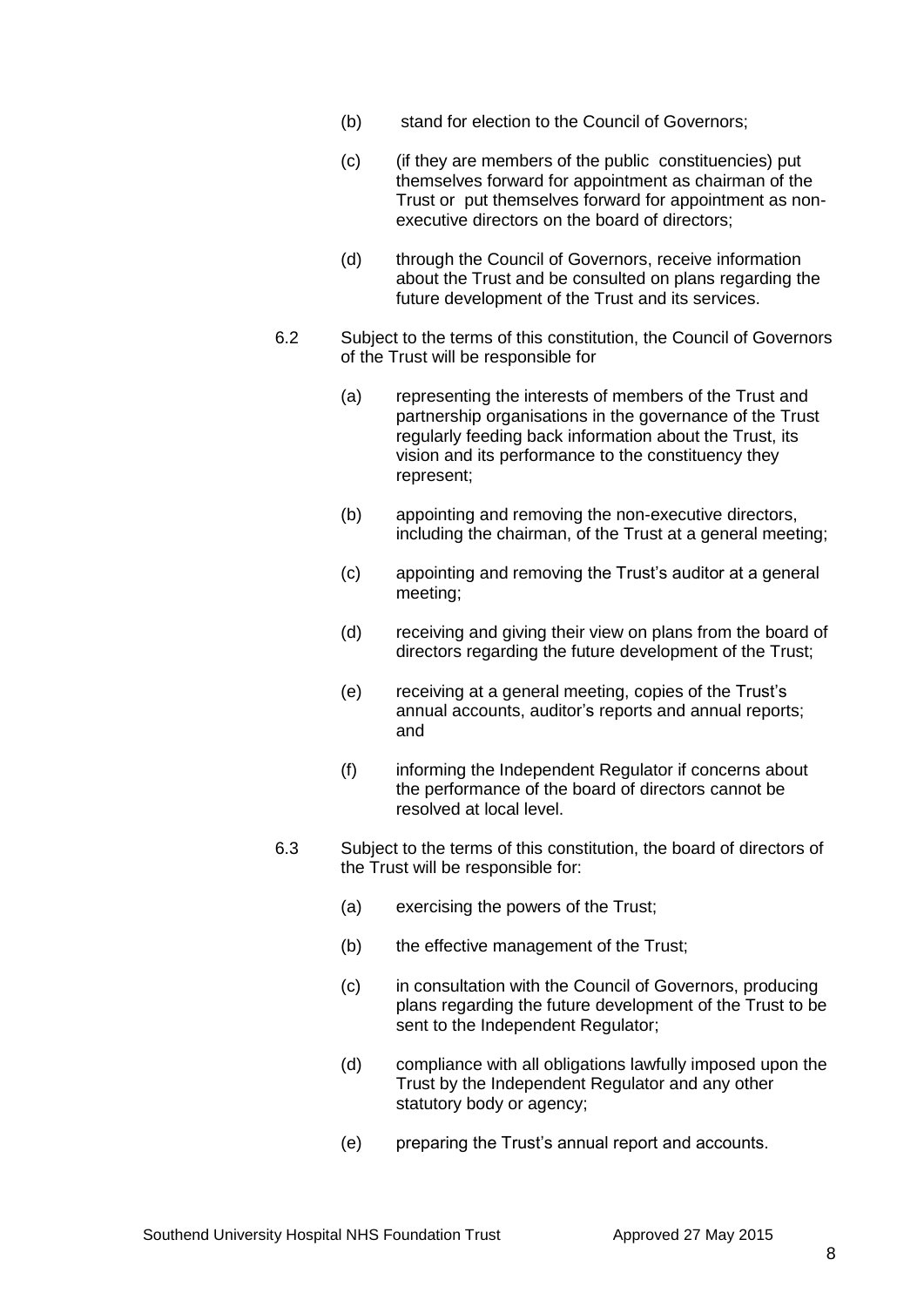# **7 Members**

|  | Schedule 1,<br>paragraphs<br>$3(1), (3), 4(1)$ - $(4)$      | 7.1   | The Trust is to have five membership constituencies, namely-                             |                                                                                                                                                                          |  |
|--|-------------------------------------------------------------|-------|------------------------------------------------------------------------------------------|--------------------------------------------------------------------------------------------------------------------------------------------------------------------------|--|
|  |                                                             |       | (a)                                                                                      | four public constituencies,                                                                                                                                              |  |
|  |                                                             |       | (b)                                                                                      | a worker constituency,                                                                                                                                                   |  |
|  |                                                             |       |                                                                                          | Where an individual, on application, is eligible to be a member of<br>a public constituency he/she must elect the constituency of which<br>he/she wishes to be a member. |  |
|  |                                                             |       |                                                                                          | For the purposes of the 2003 Act the eligibility for membership of<br>the worker constituency is as defined by Schedule 1 paragraph 3<br>$(1)$ (b) of that Act.          |  |
|  |                                                             | 7.2   | <b>Public Constituencies</b>                                                             |                                                                                                                                                                          |  |
|  |                                                             |       |                                                                                          | There are four public constituencies corresponding to the areas<br>served by the Trust.                                                                                  |  |
|  | Schedule 1<br>paragraphs                                    | 7.2.1 | Members of the Trust who are members of a public<br>constituency are to be individuals - |                                                                                                                                                                          |  |
|  | 4(2)3(1)(a)<br>(2),                                         |       | (a)                                                                                      | who live in the area of the Trust specified for that<br>constituency in Annex 1 or who are patients or carers of<br>patients of the hospital;                            |  |
|  | Schedule 1,<br>paragraphs<br>$4(5)$ and $(6)$<br>and $3(7)$ |       | (b)                                                                                      | who are not eligible to become a member of the<br>worker constituency and are not members of any<br>other constituency;                                                  |  |
|  | Schedule 1,<br>paragraphs<br>$6(1)$ , $(3)$ and $(4)$       |       | (c)                                                                                      | who have each made an application for membership<br>to the Trust; and                                                                                                    |  |
|  |                                                             |       | (d)                                                                                      | who are not disqualified for membership under paragraph<br>7.5 below.                                                                                                    |  |
|  | Schedule 1,<br>paragraph 5                                  | 7.2.2 |                                                                                          | The minimum number of members required for each of the<br>public constituencies is to be 100.                                                                            |  |
|  |                                                             | 7.3   |                                                                                          | <b>Worker Constituency</b>                                                                                                                                               |  |
|  |                                                             | 7.3.1 |                                                                                          | The worker constituency is divided into three classes as follows:                                                                                                        |  |
|  |                                                             |       |                                                                                          |                                                                                                                                                                          |  |

(a) those members of the worker constituency based at the Hospital and Treatment Centre sites;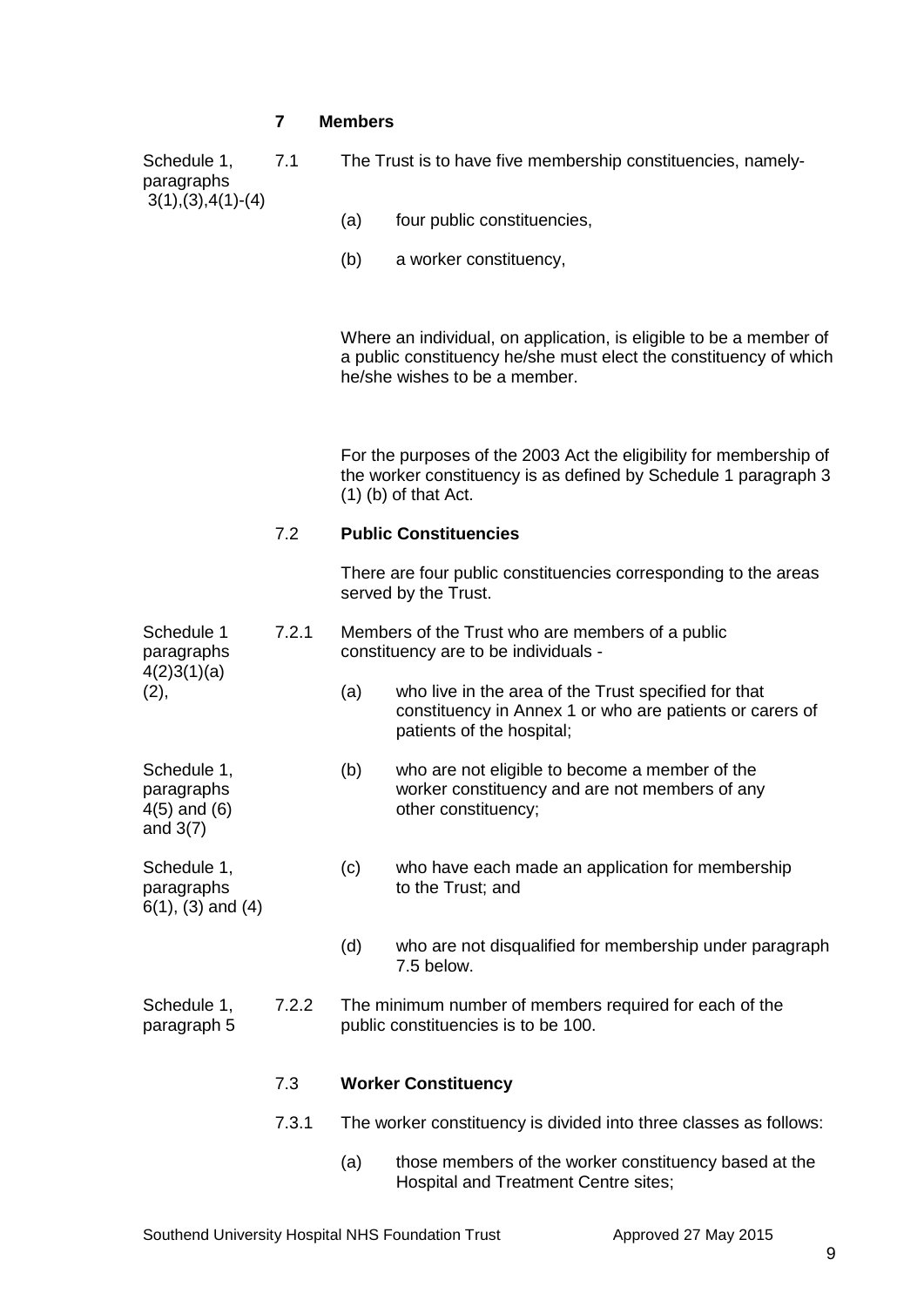|                                    |       | (b)          | those members of the worker constituency based at<br>Britannia House and the satellite clinics; and                                                                                                     |
|------------------------------------|-------|--------------|---------------------------------------------------------------------------------------------------------------------------------------------------------------------------------------------------------|
|                                    |       | (c)          | those volunteer workers based at the Hospital.                                                                                                                                                          |
|                                    |       | such matter. | In the event of any dispute as to the class for which any member<br>(or applicant member) of the worker constituency should be<br>eligible, the decision of the secretary shall be final and binding on |
| Schedule 1,<br>paragraph           | 7.3.2 |              | Members of the worker constituency are to be individuals -                                                                                                                                              |
| $3(1)(b)$ , $3(3)$ and $4(3)$      |       | (a)          | who are employed under a contract of employment by the<br>Trust; or                                                                                                                                     |
|                                    |       | (b)          | who are not so employed but who nevertheless exercise<br>functions for the purposes of the Trust; and                                                                                                   |
|                                    |       | (c)          | who satisfy the minimum duration requirements set out in<br>paragraph 3(3) of Schedule 1 to the 2003 Act, that is to<br>say                                                                             |
|                                    |       |              | (i) in the case of individuals described at (a) above,                                                                                                                                                  |
|                                    |       |              | (aa) who are employed by the Trust under a contract of<br>employment which has no fixed term or a fixed term of<br>at least 12 months, or                                                               |
|                                    |       |              | (bb) who have been continuously employed by the<br>Trust for at least 12 months;                                                                                                                        |
| Schedule 1<br>paragraph<br>3(3)(b) |       |              | (ii) in the case of individuals described at (b) above,<br>who have exercised the functions for the purposes<br>of the Trust continuously for at least 12 months;                                       |
|                                    |       | (d)          | and who are not disqualified for membership under<br>paragraph 7.5 below; and                                                                                                                           |
| Schedule 1,                        |       | (e)          | who either:-                                                                                                                                                                                            |
| paragraph<br>3(7)                  |       |              | (i) have made an application for membership to the Trust;<br>or                                                                                                                                         |
| Schedule 1,<br>paragraph<br>6(2)   |       |              | (ii) have been invited by the Trust to become a member of<br>that constituency and have not informed the Trust (within<br>the period specified in such invitation) that they do not<br>wish to do so.   |
|                                    | 7.3.3 |              | A person eligible to become a member of the worker<br>constituency under paragraph 7.3.1 above may not become or<br>continue as a member of any constituency other than the worker<br>constituency.     |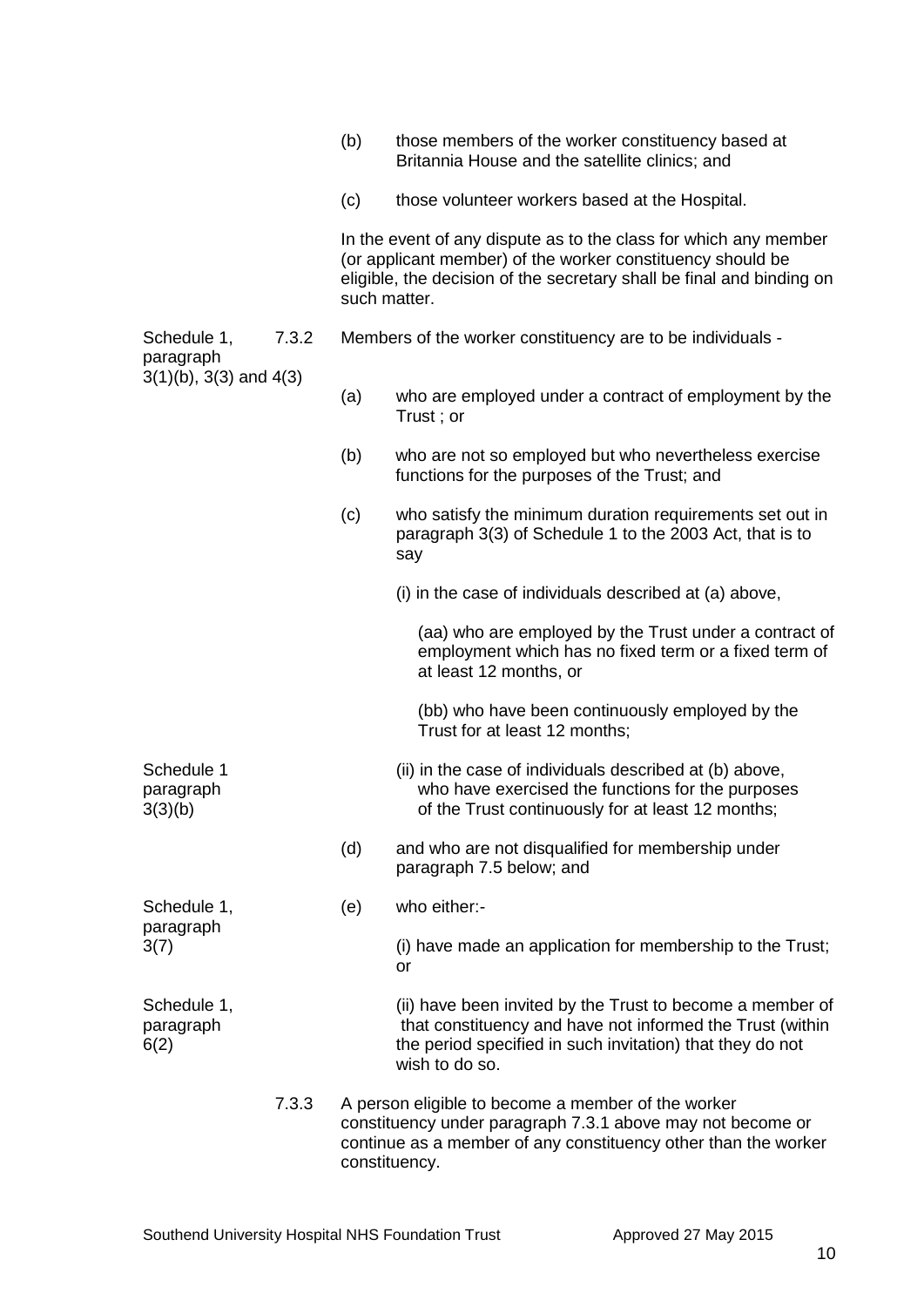Schedule 1, 7.3.4 The minimum number of members required for the Hospital paragraph 5 and Treatment Centre worker class is to be 500, for the Britannia House and satellites sites worker class, is to be 50; and, for the volunteer worker class is to be 50.

## 7.4 **Disqualification for Membership**

- 7.4.1 A person may not be a member:
	- (a) if he is employed by the Trust (or is not employed but nevertheless exercises functions for the purposes of the Trust) and his employment or engagement is terminated by the Trust with cause;
	- (b) if he is or has at any time been listed on the Sex Offenders' Register as created by the Sex Offenders Act 1997;
	- (c) if he has within the preceding five years been convicted in the British Islands of any offence resulting in a sentence of imprisonment (whether suspended or not) for a period of three months or more (without the option of a fine) being imposed on him;
	- (d) if he is or has at any time been a vexatious complainant;
	- (e) if he has, in the opinion of the board of directors, behaved in a violent manner towards Trust staff (or other individuals providing services for the Trust, for example agency staff or to other members); or
	- (f) he is under 12 years of age.
- 7.4.2 It is the responsibility of each member to ensure his eligibility and not the Trust's, but where the board of directors is on notice that a member may be disqualified from membership, it may carry out all reasonable enquiries to establish if this is the case.

# 7.5 **Termination of Membership**

Schedule 1, 7.5.1 A member shall cease to be a member if heparagraph

- 1(2) (a) resigns by notice to the secretary;
	- (b) ceases to fulfil the requirements of paragraph 7.2 or 7.3;
	- (c) falls within any of the circumstances set out in paragraph 7.4.1 above.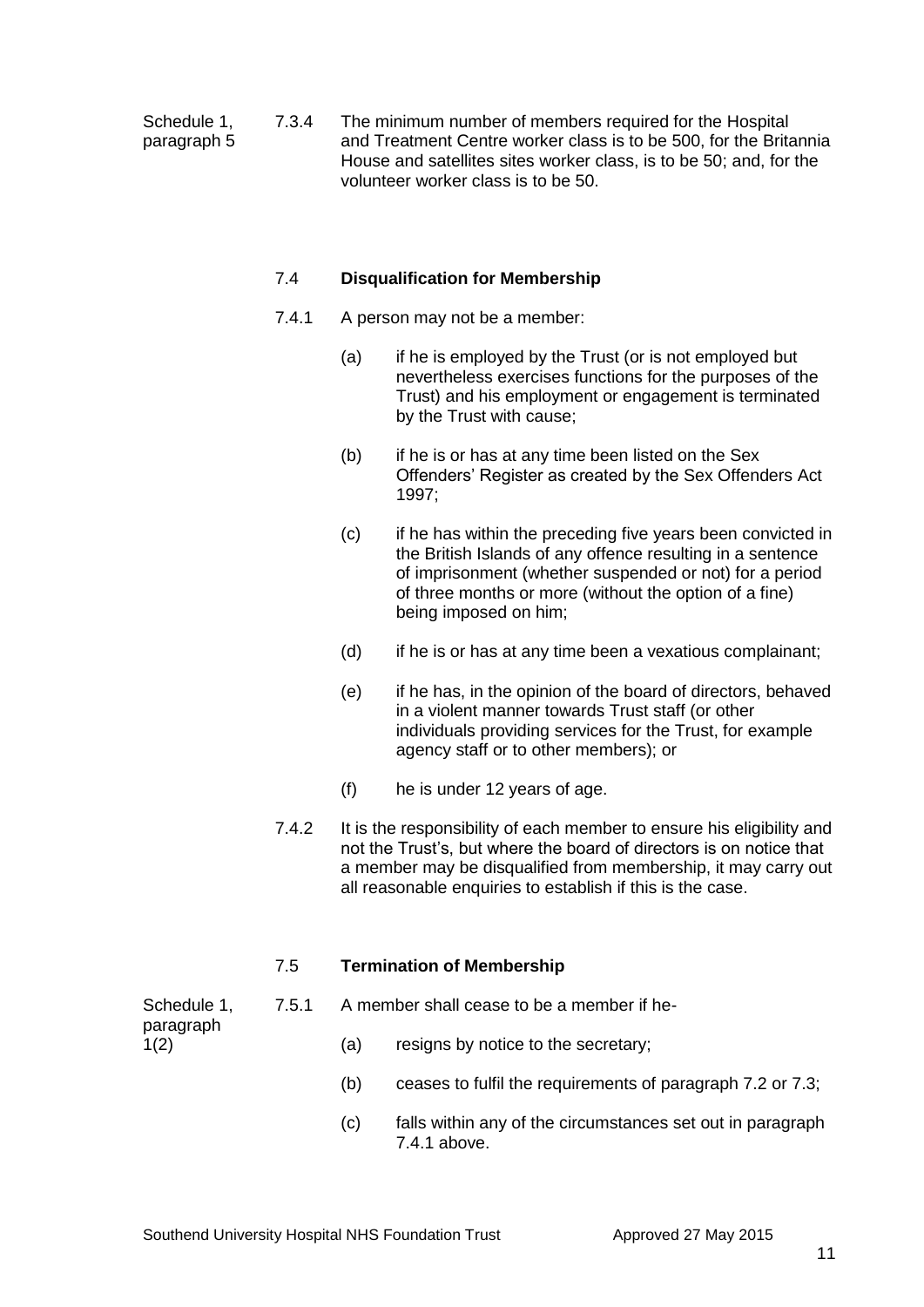|                                                    | 7.6   |                                                                                                                                 | <b>Voting at Governor Elections</b>                                                                                                                                                                                                                                                                                                                                                                                                                        |
|----------------------------------------------------|-------|---------------------------------------------------------------------------------------------------------------------------------|------------------------------------------------------------------------------------------------------------------------------------------------------------------------------------------------------------------------------------------------------------------------------------------------------------------------------------------------------------------------------------------------------------------------------------------------------------|
| Clause<br>$36(1)$ (4)                              | 7.6.1 |                                                                                                                                 | A person may not vote at an election for a public<br>governor unless (within the period specified in Annex 3 Part 3) he<br>has made a declaration in such form as the secretary of the Trust<br>determines stating the particulars of his qualification to vote as a<br>member of the constituency for which an election is being held. It<br>is an offence to knowingly or recklessly make such a declaration<br>which is false in a material particular. |
|                                                    | 8     |                                                                                                                                 | <b>Council of Governors</b>                                                                                                                                                                                                                                                                                                                                                                                                                                |
| Schedule 1,<br>paragraph<br>$7(1)$ and 9           | 8.1   |                                                                                                                                 | The Trust is to have a Council of Governors. It is to consist of<br>public governors, worker<br>governors,, local authority governors, and<br>other partnership governors;                                                                                                                                                                                                                                                                                 |
|                                                    | 8.2   |                                                                                                                                 | The Council of Governors of the Trust is to include-                                                                                                                                                                                                                                                                                                                                                                                                       |
|                                                    |       | (a)                                                                                                                             | 19 public governors:-                                                                                                                                                                                                                                                                                                                                                                                                                                      |
|                                                    |       |                                                                                                                                 | (i) 8 for the Southend public constituency;                                                                                                                                                                                                                                                                                                                                                                                                                |
|                                                    |       |                                                                                                                                 | (ii) 4 for the Castle Point public constituency;                                                                                                                                                                                                                                                                                                                                                                                                           |
|                                                    |       |                                                                                                                                 | (iii) 4 for the Rochford public constituency; and                                                                                                                                                                                                                                                                                                                                                                                                          |
|                                                    |       |                                                                                                                                 | (iv) 3 for the Rest of Essex public constituency.                                                                                                                                                                                                                                                                                                                                                                                                          |
| Schedule 1,                                        |       | (b)                                                                                                                             | 5 worker governors                                                                                                                                                                                                                                                                                                                                                                                                                                         |
| paragraph<br>9(2)                                  |       |                                                                                                                                 | (i) 3 worker governors to be elected by workers in the<br>Southend Hospital and Treatment Centre class                                                                                                                                                                                                                                                                                                                                                     |
|                                                    |       |                                                                                                                                 | (ii) one worker governor to be elected by staff in the<br>Britannia House and satellites clinics class                                                                                                                                                                                                                                                                                                                                                     |
|                                                    |       |                                                                                                                                 | (iii) one volunteer worker to be elected by volunteer<br>workers in the volunteer worker class.                                                                                                                                                                                                                                                                                                                                                            |
| Schedule 1,                                        |       | (e)                                                                                                                             | 4 Local Authority governors.                                                                                                                                                                                                                                                                                                                                                                                                                               |
| paragraph 9(4)<br>Schedule 1,<br>paragraph<br>9(6) |       | (f)                                                                                                                             | 4 other partnership governors.                                                                                                                                                                                                                                                                                                                                                                                                                             |
| Schedule 1,<br>paragraph<br>9(1)                   | 8.2.1 | The aggregate number of members of public<br>governors is to be more than half the total number of<br>governors on the Council. |                                                                                                                                                                                                                                                                                                                                                                                                                                                            |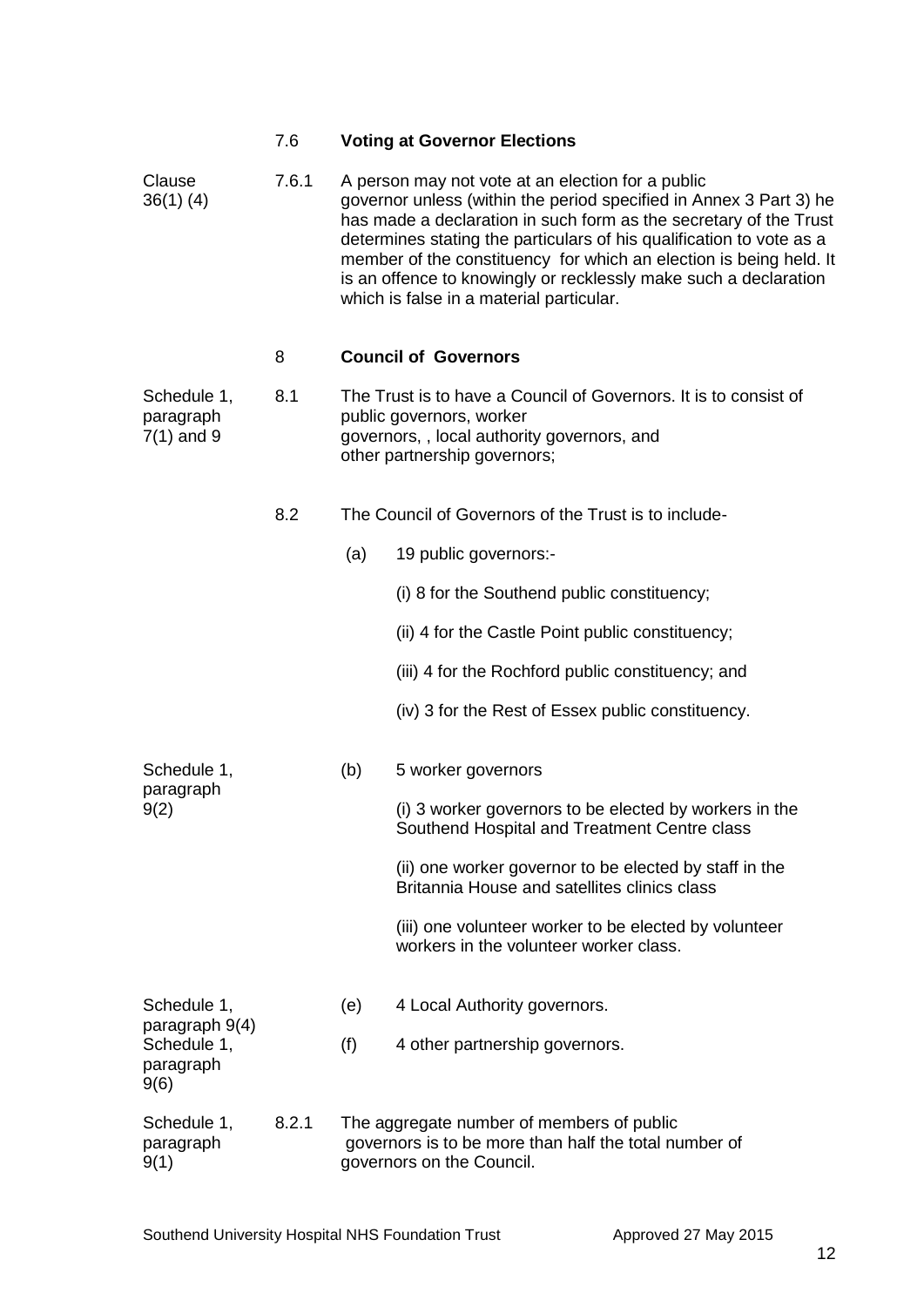Schedule 1, 8.2.2 The organisations specified as partnership organisations that paragraph may appoint one other partnership governor each are: 9(6)

(a) Essex University; (b) Anglia Ruskin University (c) Southend Hospital Charitable Foundation (a registered charity); (d) Southend Association of Voluntary Services; and 8.3 The validity of any act of the Trust is not affected by any vacancy among the governors or by any defect in the appointment of any governor 8.4 **Public Governors** Schedule 1, 8.4.1 Members of a public constituency may elect any of their paragraph number to be a public governor for that public constituency 7(4) (subject to the number of public governors for such constituency set out in paragraph 8.2). Section 8.4.2 If contested, the election must be by secret ballot. 35(5) See 8.4.3 The election scheme, including the specified forms of and<br>Schedule 1. error period for declarations to be made by candidates for office period for declarations to be made by candidates for office and paragraph members as a condition of voting and the process if an 14(1)(a) and election is uncontested is set out in Annex 3. The rules to be<br>Section 36 section 36 applied to elections are to be determined by the council of (1) and (2) governors in accordance with the 2003 Act and any Regulations made under the 2003 Act. Clause 8.4.4 A person may not stand for election to the council as a public 36(2), (5) governor unless, within the period specified in Annex 3, Part 3, and (6) he has made a declaration in the form specified in that Part of that Annex of his qualification to vote as a member of the public constituency and is not prevented from being a member of the Council by paragraph 8 of Schedule 1 to the Act or paragraph 8.14 (disqualification) below. It is an offence under section 36 of the 2003 Act to knowingly or recklessly make a declaration which is false in a material particular. 8.4.5 Paragraph 7.7.1 (voting at governor elections) applies.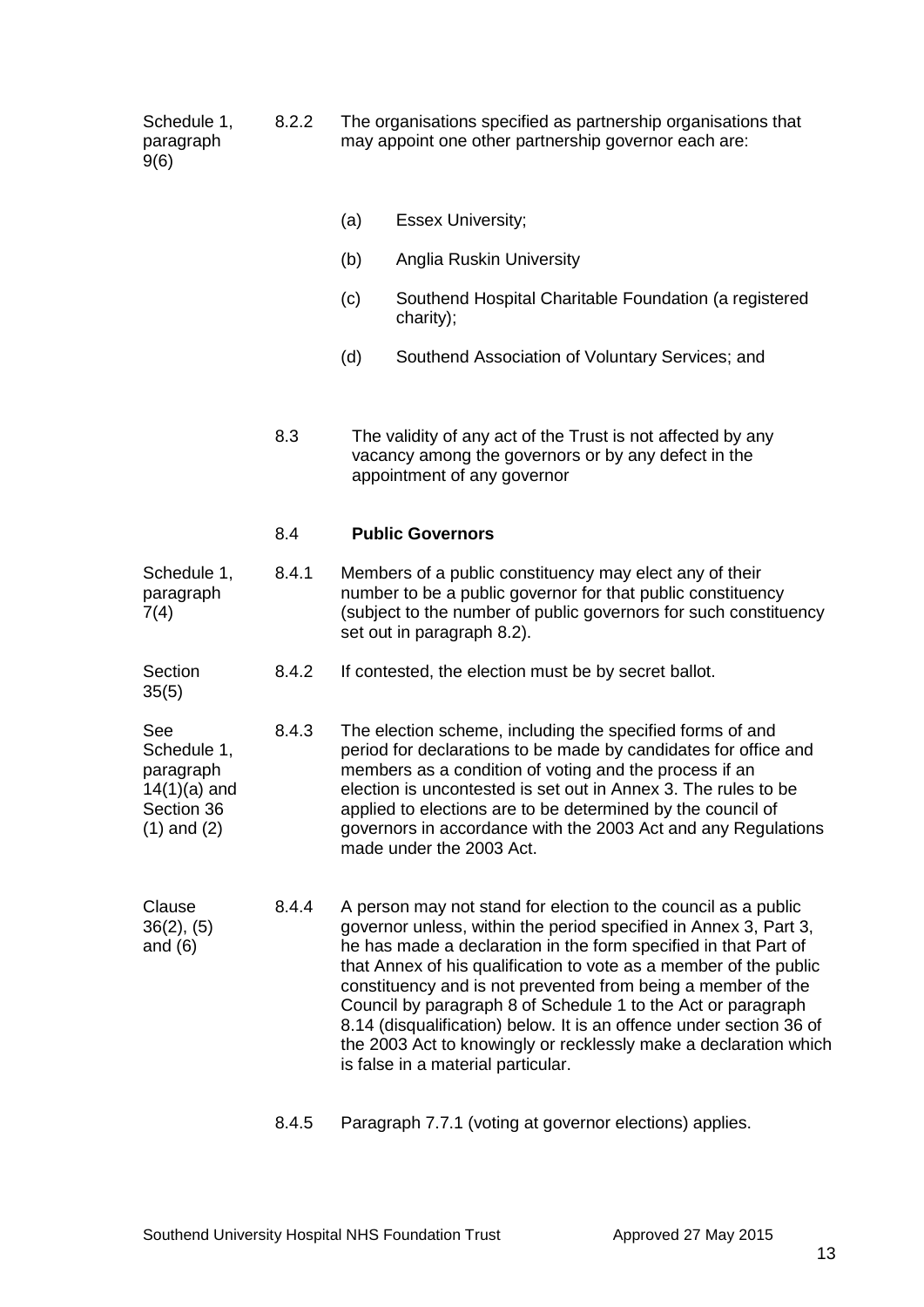#### 8.5 **Worker Governors**

|                                 | o e   | $l$ and Authenity Causes                                                                                                                                                                                                                                                        |
|---------------------------------|-------|---------------------------------------------------------------------------------------------------------------------------------------------------------------------------------------------------------------------------------------------------------------------------------|
| See<br>Schedule 1,<br>paragraph | 8.5.3 | The election scheme, including the process to be followed in<br>uncontested elections, is set out in Annex 3. The rules to be<br>applied to elections are to be determined by the Council of<br>Governors in accordance with the Act and any Regulations<br>made under the Act. |
| Section 35(5)                   | 8.5.2 | If contested, the election must be by secret ballot.                                                                                                                                                                                                                            |
| Schedule 1,<br>paragraph $7(4)$ | 8.5.1 | Members of each class of the worker constituency may elect any<br>of their number to be a worker governor for that class.                                                                                                                                                       |

## 8.6 **Local Authority Governors**

| <b>See</b>          | 8.6.1 | The local authorities listed in Annex 5 are authorised to |
|---------------------|-------|-----------------------------------------------------------|
| Schedule 1,         |       | appoint one Local Authority governor each up to a         |
| paragraphs 14       |       | maximum of 4 Local Authority governors, as specified in   |
| $(1)(b)$ and $9(4)$ |       | Annex 4, in accordance with a process agreed by each such |
|                     |       | local authority and the Trust.                            |

# 8.7 **University Governors**

Governors appointed by universities will be treated as other partnership governors, since the applicant Trust does not include a medical or dental school.

# 8.8 **Other Partnership Governors**

| See<br>Schedule 1,<br>paragraphs<br>$9(6)$ and<br>14(1)(b) | 8.8.1 | The other partnership governors are to be appointed by the<br>the organisations listed in paragraph 8.2.2, in accordance with<br>a process agreed with the secretary. |                                                                                                               |
|------------------------------------------------------------|-------|-----------------------------------------------------------------------------------------------------------------------------------------------------------------------|---------------------------------------------------------------------------------------------------------------|
|                                                            | 8.9   |                                                                                                                                                                       | <b>Terms of Office</b>                                                                                        |
|                                                            | 8.9.1 |                                                                                                                                                                       | Public governors -                                                                                            |
| Schedule 1,<br>paragraph 10(1)                             |       | (a)                                                                                                                                                                   | subject to paragraph 8.12.9, may hold office for a<br>period of three years;                                  |
| Schedule 1,<br>paragraph 10(2)                             |       | (b)                                                                                                                                                                   | subject to paragraph 8.12.1(c), are eligible for<br>re-election at the end of their period of office;         |
| Schedule 1,<br>paragraph 14(2)                             |       | (c)                                                                                                                                                                   | may not hold office for a continuous period of longer<br>than 6 years, which must be followed by a break of 2 |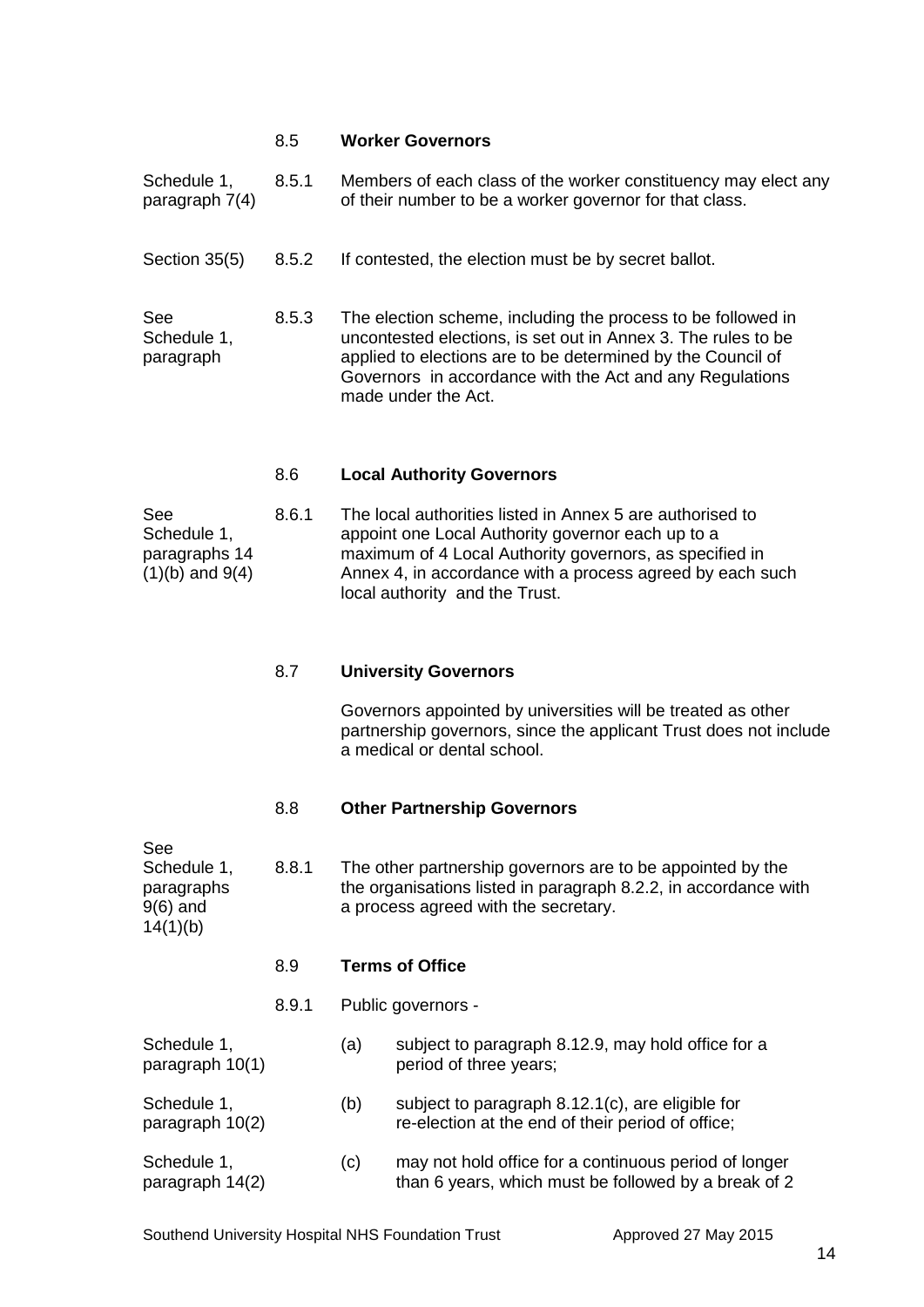years before standing for re-election;

- Schedule 1, (d) cease to hold office if they cease to be a member of paragraph 10(3)  $\qquad$  the public constituency for which they were elected. the public constituency for which they were elected.
	- 8.9.4 Worker governors -

# Schedule 1, (a) subject to paragraph 8.12.11, may hold office for a paragraph 10(1) eriod of three years; period of three years;

- Schedule 1, (b) subject to paragraph 8.12.4(c), are eligible for re-election paragraph 10(2) at the end of that period of office;
- Schedule 1, (c) may not hold office for a continuous period of longer<br>paragraph 14(2) than 6 years, which must be followed by a break of ty than 6 years, which must be followed by a break of two years before standing for re-election;
- Schedule 1, (d) cease to hold office if they cease to be a member of the paragraph 10(3) class of the worker constituency for which they were elected.
	- 8.9.5 Local Authority governors -
- Schedule 1, (a) may hold office for a period of 3 years; paragraph 14(2) Schedule 1, (b) are eligible for reappointment at the end of that period; paragraph 14(2) Schedule 1, (c) may not hold office for longer than 9 years; paragraph 14(2) Schedule 1, (d) cease to hold office if the sponsoring local authority paragraph 14(2) withdraws its sponsorship of them. Schedule 1, 8.9.6 There are no university governors. paragraph 14(2) 8.9.7 Other partnership governors - Schedule 1, (a) may hold office for a period of 3 years; paragraph 14(2) Schedule 1, (b) are eligible for reappointment at the end of that period; paragraph 14(2) Schedule 1, (c) may not hold office for longer than 9 years;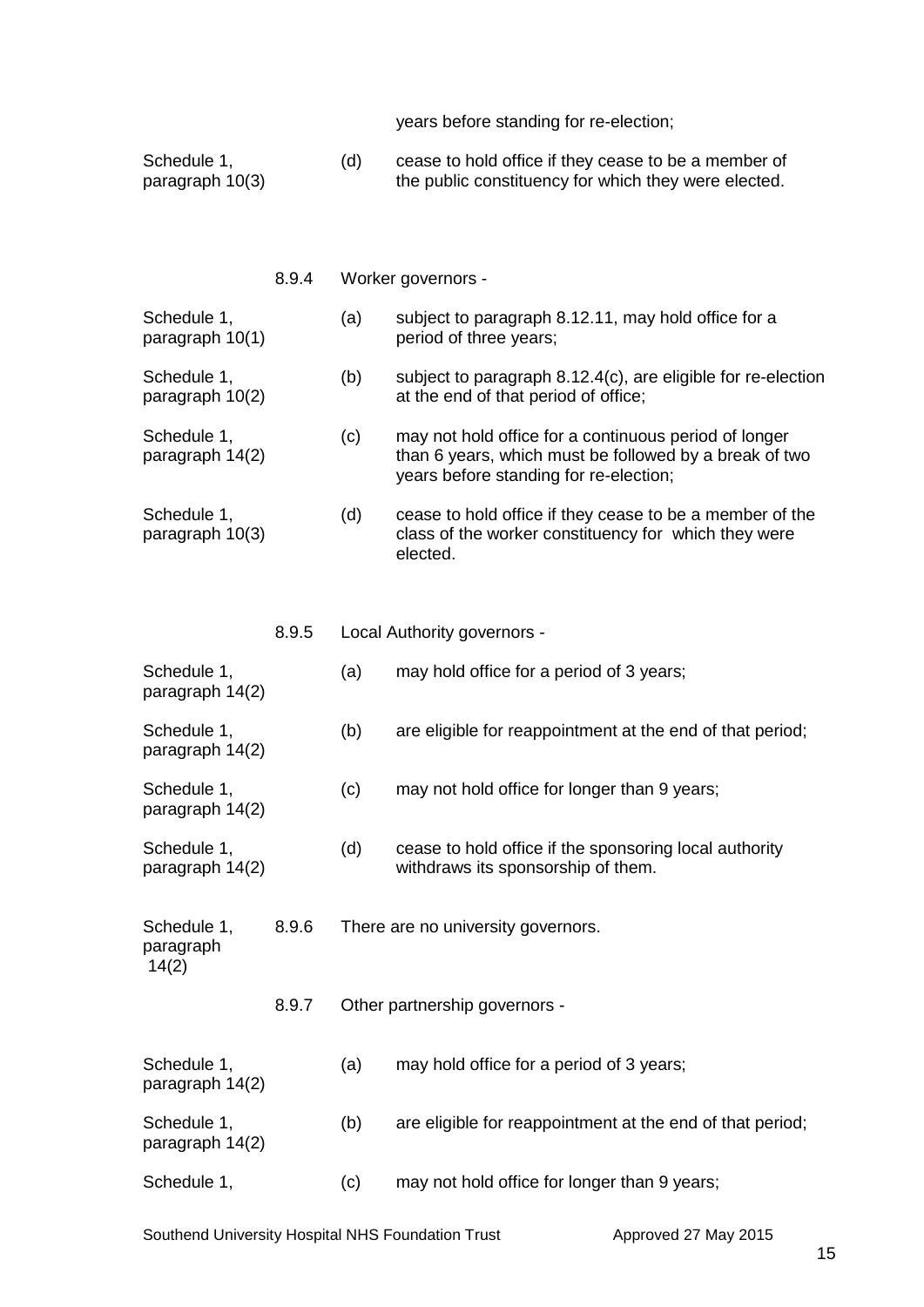paragraph 14(2)

Schedule 1, (d) cease to hold office if the sponsoring partnership<br>paragraph 14(2) organisation withdraws its sponsorship of them. organisation withdraws its sponsorship of them.

#### 8.10 **Termination of Tenure**

 $14(1)(d)$ 

- Schedule 1, 8.10.1 A governor may resign from that office at any time during the paragraph term of that office by giving notice in writing to the secretary.
	- 8.10.2 If a governor fails to attend 3 out of any 4 consecutive meetings**,**  his tenure of office is to be immediately terminated unless the other governors are satisfied that -
		- (a) the absence was due to a reasonable cause; and
		- (b) he will be able to start attending meetings of the Trust again within such a period as they consider reasonable.

#### 8.11 **Disqualification**

paragraphs 8 and 10(3)

- Schedule 1, 8.11.1 A person may not become or continue as a governor of the paragraphs
	- (a) in the case of a worker governor or public governor, he ceases to be a member of the constituency he represents;
	- (b) in the case of a, Local Authority governor, or other partnership governor, local authority, or organisation withdraw their sponsorship of him;
	- (c) he has been adjudged bankrupt or his estate has been sequestrated and in either case he has not been discharged;
	- (d) he has made a composition or arrangement with, or granted a trust deed for, his creditors and has not been discharged in respect of it;
	- (e) he has within the preceding five years been convicted in the British Islands of any offence, and a sentence of imprisonment (whether suspended or not) for a period of three months or more (without the option of a fine) was imposed on him;
	- (f) he has within the preceding two years been dismissed, otherwise than by reason of redundancy, from any paid employment with a health service body;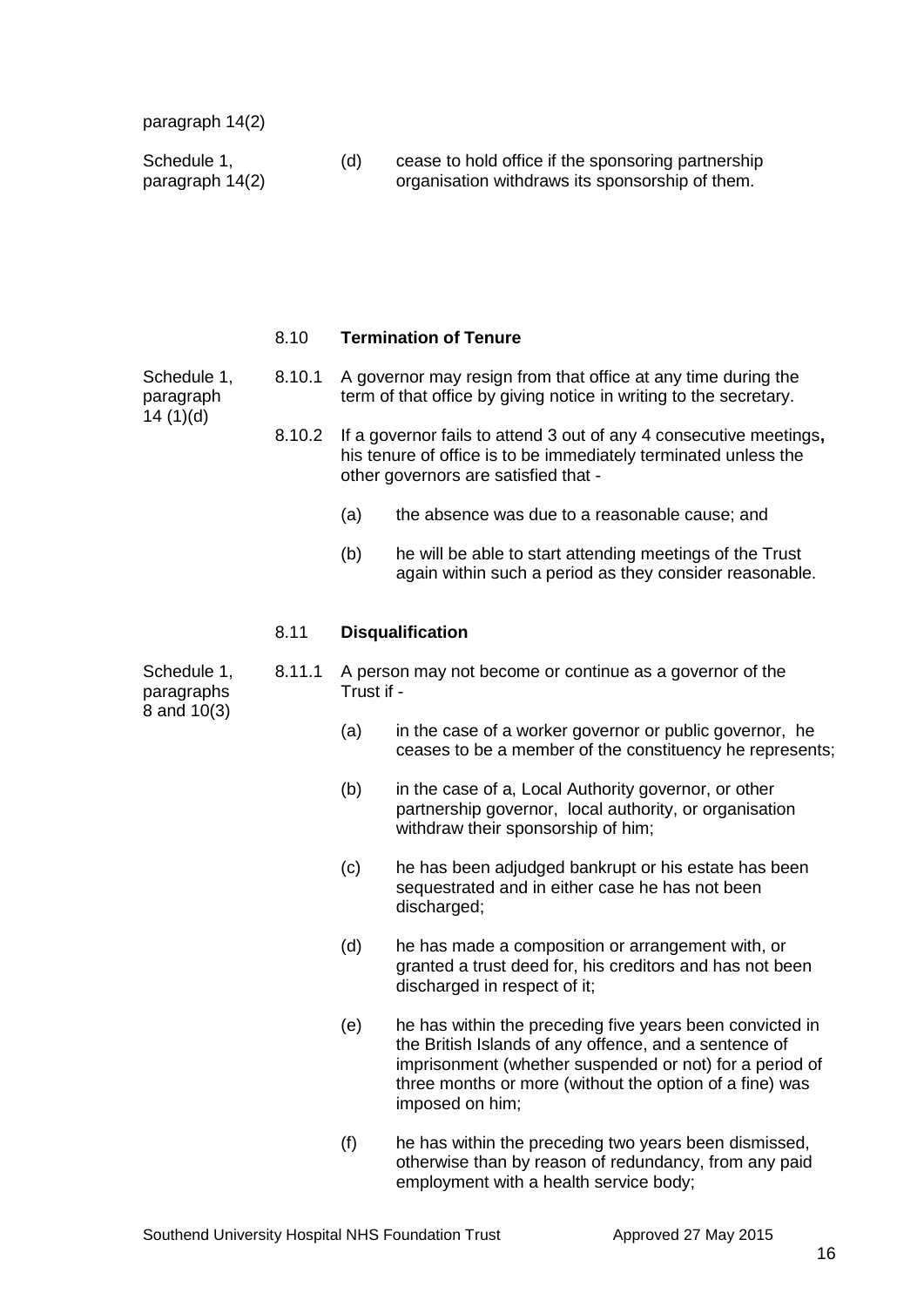- (g) he is a person whose tenure of office as the chairman or as a member or director of a health service body has been terminated on the grounds that his appointment is not in the interests of the health service, for nonattendance at meetings, or for non-disclosure of a pecuniary interest;
- (h) he is an executive or non-executive director of the Trust, or a governor, non-executive director, chairman, chief executive officer or other executive director of another NHS foundation trust;
- (i) he has had his name removed, by a direction under section 46 of the 1977 Act from any list prepared under Part II of that Act or has otherwise been suspended or disqualified from any healthcare profession, and has not subsequently had his name included in such a list or had his suspension lifted or qualification re-instated (as applicable);
- (j) he is or may be suffering from mental disorder, and either:

(i) he is admitted to hospital in pursuance of an application for admission for treatment under the Mental Health Act 1983; or

(ii) an order is made by a court having jurisdiction in matters concerning mental disorder for his detention or for the appointment of a receiver, curator bonis or other person to exercise powers with respect to his property or affairs;

- (k) he has made a claim against the Trust (or applicant trust) where such claim relates to the period prior to creation of the Trust) and has issued legal proceedings in respect of such claim;
- (l) he is or has at any time been listed on the Sex Offenders' Register as created by the Sex Offenders Act 1997;
- (m) he has, in the opinion of the board of directors, behaved in a violent manner towards Trust staff (or other individuals providing services for the Trust, for example, agency staff) or to other members;
- (n) he is under the age of 16 as at the last date on which nominations for election are to be accepted in accordance with Annex 3; or
- (o) he is failing or has failed to abide by such code(s) of conduct which may be determined by a majority of the Council of Governors from time to time.
- 8.11.2 Where a person has been elected or appointed to be a governor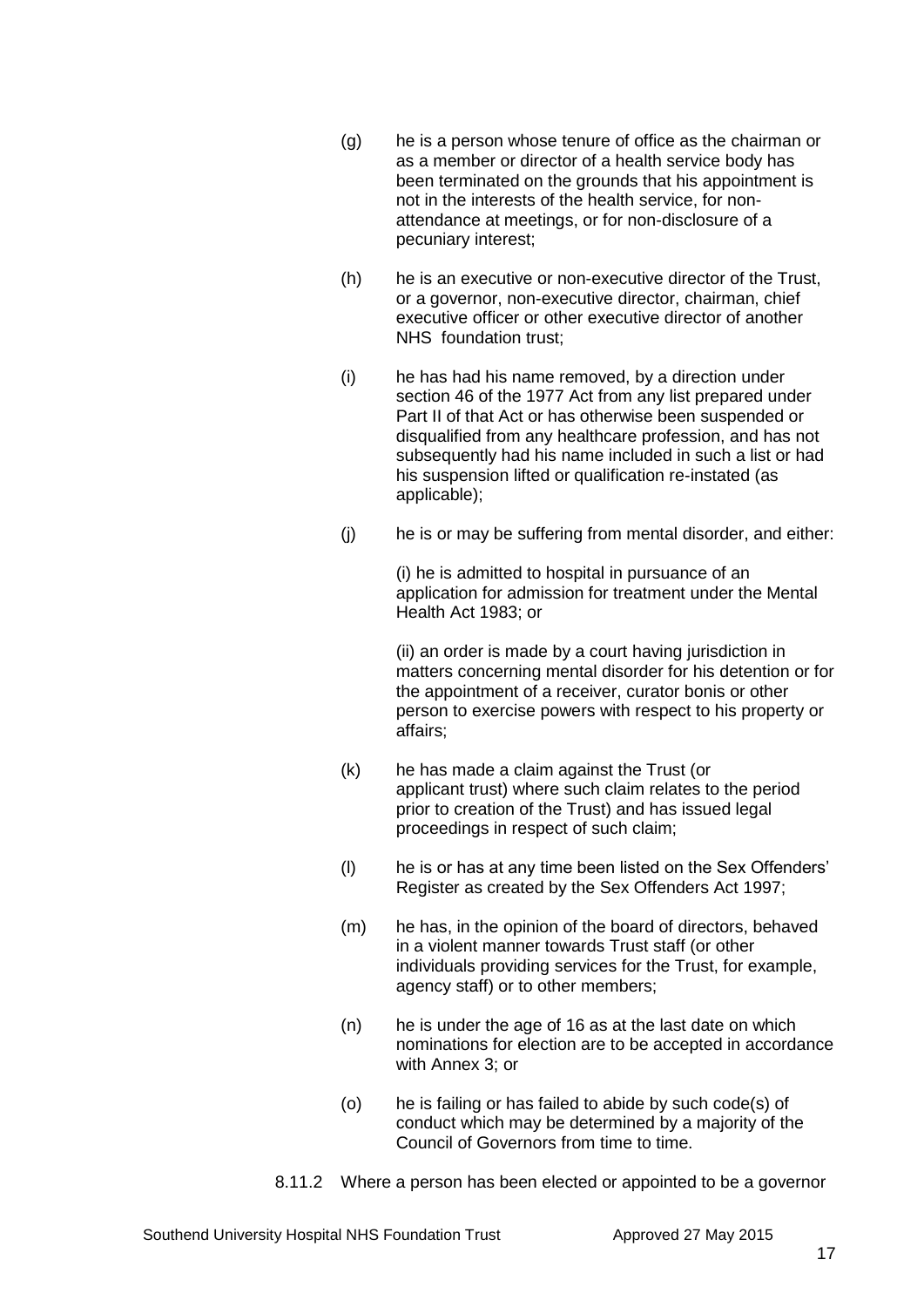and he becomes disqualified for appointment under paragraph 8.14.1, he shall notify the secretary in writing of such disqualification.

If it comes to the notice of the secretary at the time of his appointment or later that the governor is so disqualified, he shall immediately declare that the person in question is disqualified and notify him in writing to that effect.

Upon receipt of any such notification, that person's tenure of office, if any, shall be terminated and he shall cease to act as a governor.

8.11.3 Where a person has been declared disqualified by the secretary under clause 8.14.2 above, he may appeal the secretary's decision to the chairman in accordance with paragraph 19.2 below, whose decision on the matter will be final except in the case of manifest error.

#### 8.12 **Vacancies**

Schedule 1, 8.12.1 Where a member of the Council of Governors ceases to hold paragraph 14(2) office for one of the reasons set out in paragraph 7.6.1 or 8.13 or paragraph 8.14, public and worker governors shall be replaced by by-elections, in accordance with the relevant electoral scheme set out in Annex 3, and Local Authority governors and other partnership governors are to be replaced in accordance with the processes agreed pursuant to paragraphs 8.8 to 8.11.

#### 8.13 **Roles and Responsibilities of Governors**

Schedule 1, 8.13.1 The roles and responsibilities of the governors are -

| paragraph                         |     |                                                                                                                                                                                                                                                                                                                                                                                                                                                                                                                                                                                                                                  |
|-----------------------------------|-----|----------------------------------------------------------------------------------------------------------------------------------------------------------------------------------------------------------------------------------------------------------------------------------------------------------------------------------------------------------------------------------------------------------------------------------------------------------------------------------------------------------------------------------------------------------------------------------------------------------------------------------|
| 17(1)                             | (a) | at a general meeting -<br>(i) to appoint or remove the chairman and the other non-<br>executive directors. The initial chairman appointed by the<br>Council of Governors is to be the chairman of the<br>applicant NHS trust if he wishes to be appointed. The<br>other initial non-executive directors appointed by the<br>Council of Governors are, so far as possible, to be non-<br>executive directors (other than the chairman) of the<br>applicant trust who wish to be appointed. The removal of<br>a non-executive director requires the approval of three-<br>quarters of all the members of the Council of Governors, |
| Schedule 1,<br>paragraph<br>18(1) |     | (ii) to decide the remuneration and allowances, and<br>the other terms and conditions of office, of the non-<br>executive directors,                                                                                                                                                                                                                                                                                                                                                                                                                                                                                             |
| Schedule 1,<br>paragraph<br>23(2) |     | (iii) to appoint or remove the Trust's auditor.                                                                                                                                                                                                                                                                                                                                                                                                                                                                                                                                                                                  |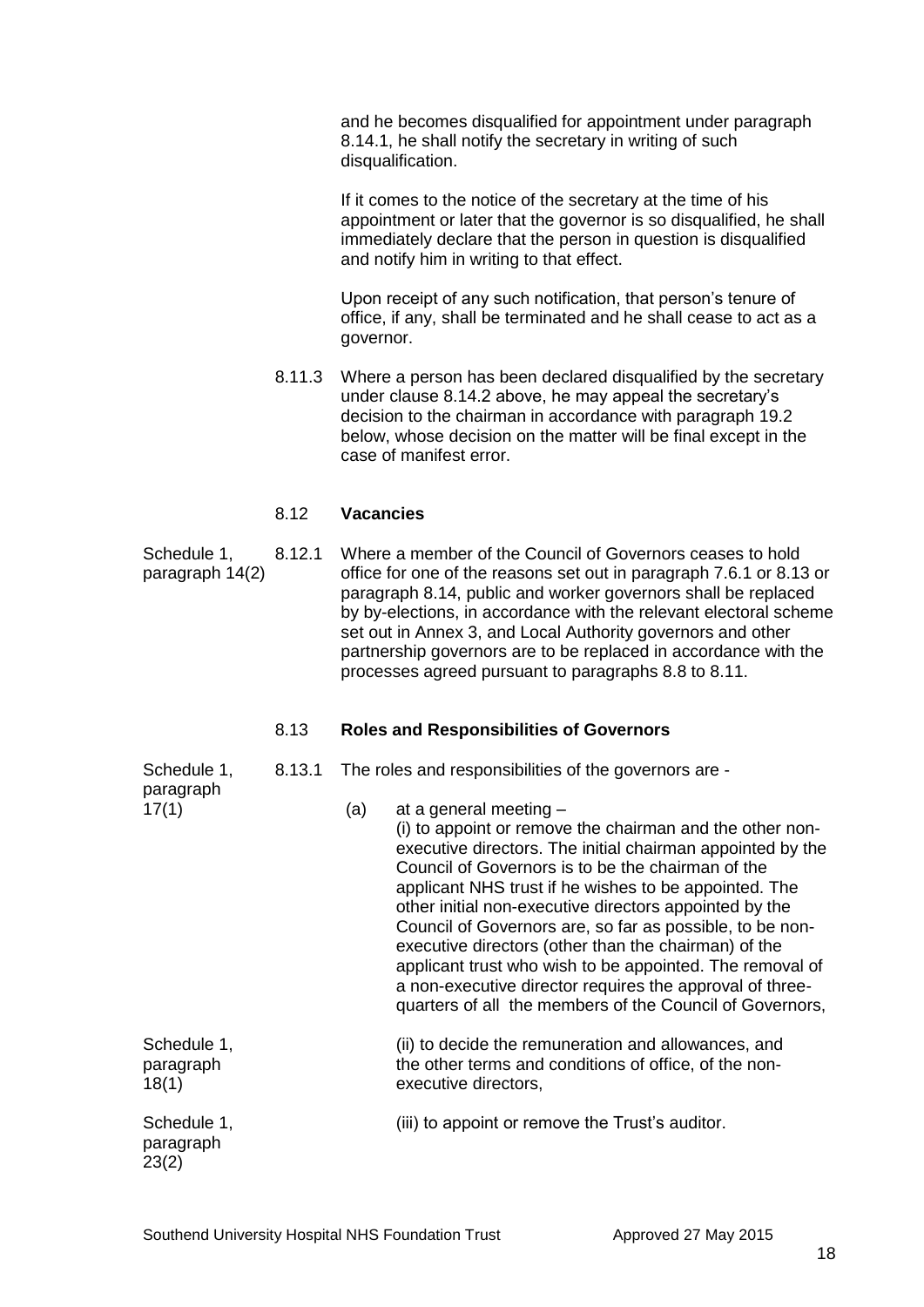| Schedule 1,                                               | 8.14<br>8.14.1 | <b>Expenses</b> |                                 | The Trust may pay travelling and other expenses to governors                                                                                                                                                                                                                                                                                                                                                                                                                                                                                                                                                                                                                                                                                                                                                                                                                                                                                                                                                                                                                                |
|-----------------------------------------------------------|----------------|-----------------|---------------------------------|---------------------------------------------------------------------------------------------------------------------------------------------------------------------------------------------------------------------------------------------------------------------------------------------------------------------------------------------------------------------------------------------------------------------------------------------------------------------------------------------------------------------------------------------------------------------------------------------------------------------------------------------------------------------------------------------------------------------------------------------------------------------------------------------------------------------------------------------------------------------------------------------------------------------------------------------------------------------------------------------------------------------------------------------------------------------------------------------|
|                                                           |                | (e)             | directors.<br>(e)<br>(f)<br>(g) | to respond as appropriate when consulted by the<br>to hold the non-executive directors individually<br>and collectively to account for the performance<br>of the board of directors. This includes<br>ensuring the board of directors acts so that the<br>foundation trust does not breach the conditions<br>of its licence. It remains the responsibility of the<br>board of directors to design and then<br>implement agreed priorities, objectives and the<br>overall strategy of the NHS foundation trust.<br>To represent the interests of NHS foundation<br>trust members and the public in the<br>governance of the NHS foundation trust.<br>Governors must act in the best interests of the<br>NHS foundation trust and should adhere to its<br>values and code of conduct.<br>to regularly feed back information about the<br>trust, its vision and its performance to<br>members and the public and the stakeholder<br>organisations that either elected or appointed<br>them. The trust should ensure governors have<br>appropriate support to help them discharge this<br>duty. |
| Schedule, 1<br>paragraph<br>28                            |                | (d)             |                                 | to consider the annual accounts, any report of the<br>auditor on them and the annual report; and                                                                                                                                                                                                                                                                                                                                                                                                                                                                                                                                                                                                                                                                                                                                                                                                                                                                                                                                                                                            |
| Schedule 1,<br>paragraph<br>27(3)                         |                | (c)             |                                 | to give the views of the Council of Governors to directors<br>for the purposes of the preparation (by the directors) of<br>the document containing information as to the Trust's<br>forward planning in respect of each financial year to be<br>given to the independent Regulator;                                                                                                                                                                                                                                                                                                                                                                                                                                                                                                                                                                                                                                                                                                                                                                                                         |
| Schedule, 1<br>paragraph<br>17(4) 19(1), (5)<br>and $(6)$ |                | (b)             |                                 | to approve (by a majority of the Council of Governors<br>voting) an appointment (by the non-executive<br>directors) of the chief executive other than the initial chief<br>executive of the Trust appointed in accordance<br>with paragraph 19(5) of Schedule 1 to the 2003 Act;                                                                                                                                                                                                                                                                                                                                                                                                                                                                                                                                                                                                                                                                                                                                                                                                            |
| Schedule 1,<br>paragraph<br>28                            |                |                 |                                 | (iv) to be presented with the annual accounts, any<br>report of the auditor on them and the annual report.                                                                                                                                                                                                                                                                                                                                                                                                                                                                                                                                                                                                                                                                                                                                                                                                                                                                                                                                                                                  |

- paragraph at such rates as it decides. These rates are to be published in the paragraph Trust's annual report.
	- 8.14.2 The remuneration and allowances for non-executive Directors set by the governors are also to be published in the Trust's annual report.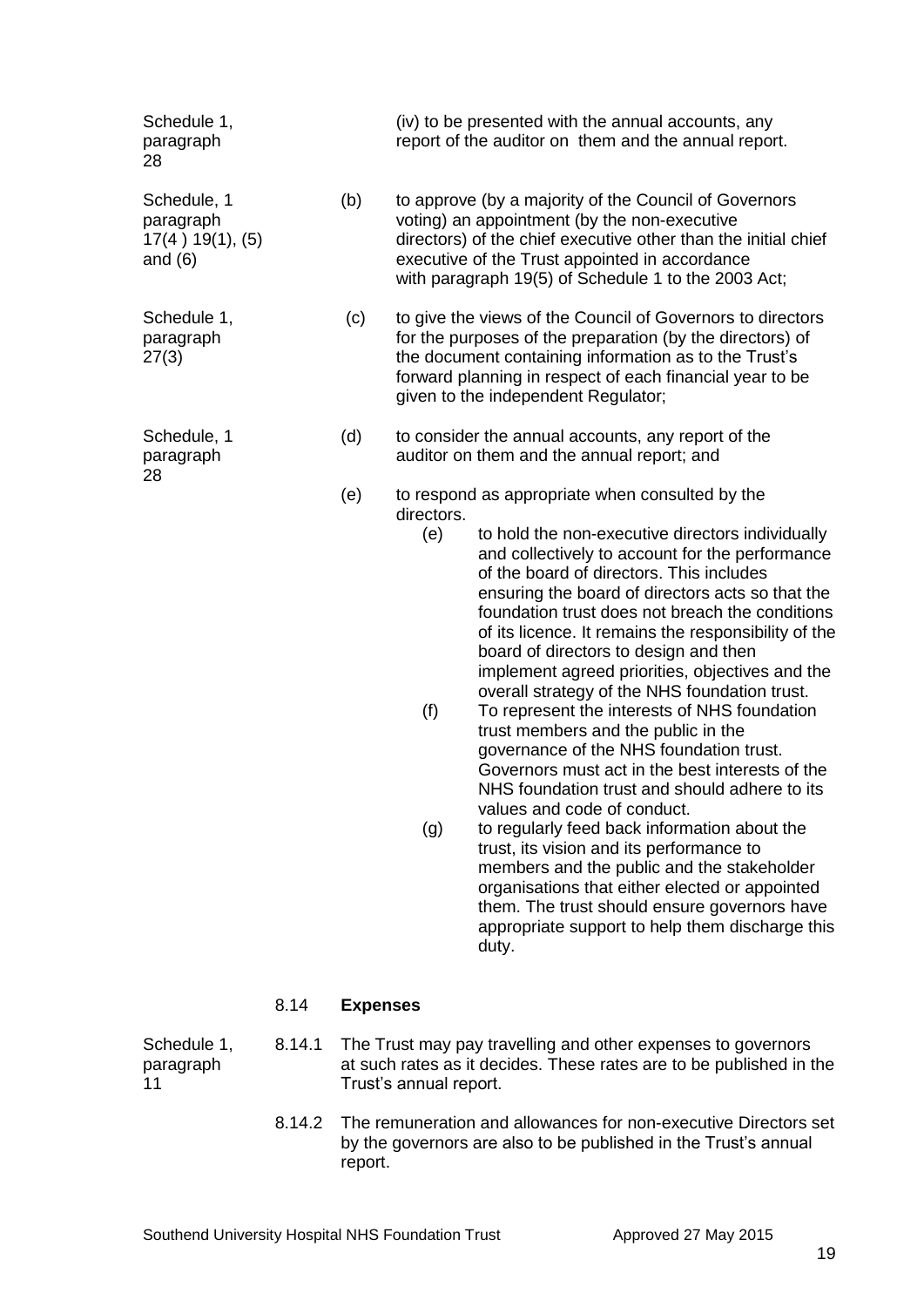# 8.15 **Remuneration**

8.15.1 Governors are not to receive remuneration.

# 8.16 **Meetings**

| Schedule 1,<br>Paragraph 12                    | 8.16.1 |                                                                                                                         |                                                                                                                                                                                                                                                                                                                                         |  |
|------------------------------------------------|--------|-------------------------------------------------------------------------------------------------------------------------|-----------------------------------------------------------------------------------------------------------------------------------------------------------------------------------------------------------------------------------------------------------------------------------------------------------------------------------------|--|
| 12                                             |        | (a)                                                                                                                     | The chairman of the Trust or, in his absence, the deputy<br>chairman (to be appointed from amongst the non-<br>executive directors by resolution of the board of directors)<br>is to preside at meetings of the Council of Governors and<br>will have a casting vote.                                                                   |  |
|                                                |        | (b)                                                                                                                     | The vice-chairman (to be appointed by the Council of<br>Governors from amongst the public governors) and not<br>the chairman or deputy chairman is to preside over issues<br>relating to non-executive directors or on all issues when<br>the chairman and deputy chairman have a conflict of<br>interest and will have a casting vote. |  |
| Schedule 1,<br>paragraph<br>$13(1)$ and<br>(2) | 8.16.2 | Meetings of the Council of Governors are to be open to members<br>of the public except in the following circumstances - |                                                                                                                                                                                                                                                                                                                                         |  |
|                                                |        | (a)                                                                                                                     | where issues concerning confidential details of a<br>personal nature are to be discussed - in which case such<br>items will be discussed as closed items at the end of the<br>meeting from which members of the public and press will<br>be excluded;                                                                                   |  |
|                                                |        | (b)                                                                                                                     | where the Council of Governors resolves that the public<br>and representatives of the media be excluded from the<br>meeting because the business to be conducted is<br>confidential and/or publicity would be prejudicial to the<br>public interest and/or the interests of the Trust;                                                  |  |
|                                                |        | (c)                                                                                                                     | where the Council of Governors resolves that the meeting<br>be adjourned in the interests of public order and to allow<br>them to conclude the business in hand in private. The<br>resolution shall specify the period of any adjournment.                                                                                              |  |
|                                                | 8.16.3 |                                                                                                                         | The Council of Governors is to meet at least 3 times per year.                                                                                                                                                                                                                                                                          |  |
| Schedule 1,<br>paragraph<br>28                 | 8.16.4 |                                                                                                                         | At a general meeting, within 6 months of the end of the<br>Trust's financial year the Council of Governors are to receive<br>and consider the annual accounts, any report of the auditor on<br>them, and the annual report.                                                                                                             |  |
|                                                | 8.16.5 |                                                                                                                         | The Council of Governors is to adopt its own standing orders for<br>its practice and procedure, in particular for its procedure at<br>meetings (including general meetings), but these shall be in<br>accordance with Annex 2.                                                                                                          |  |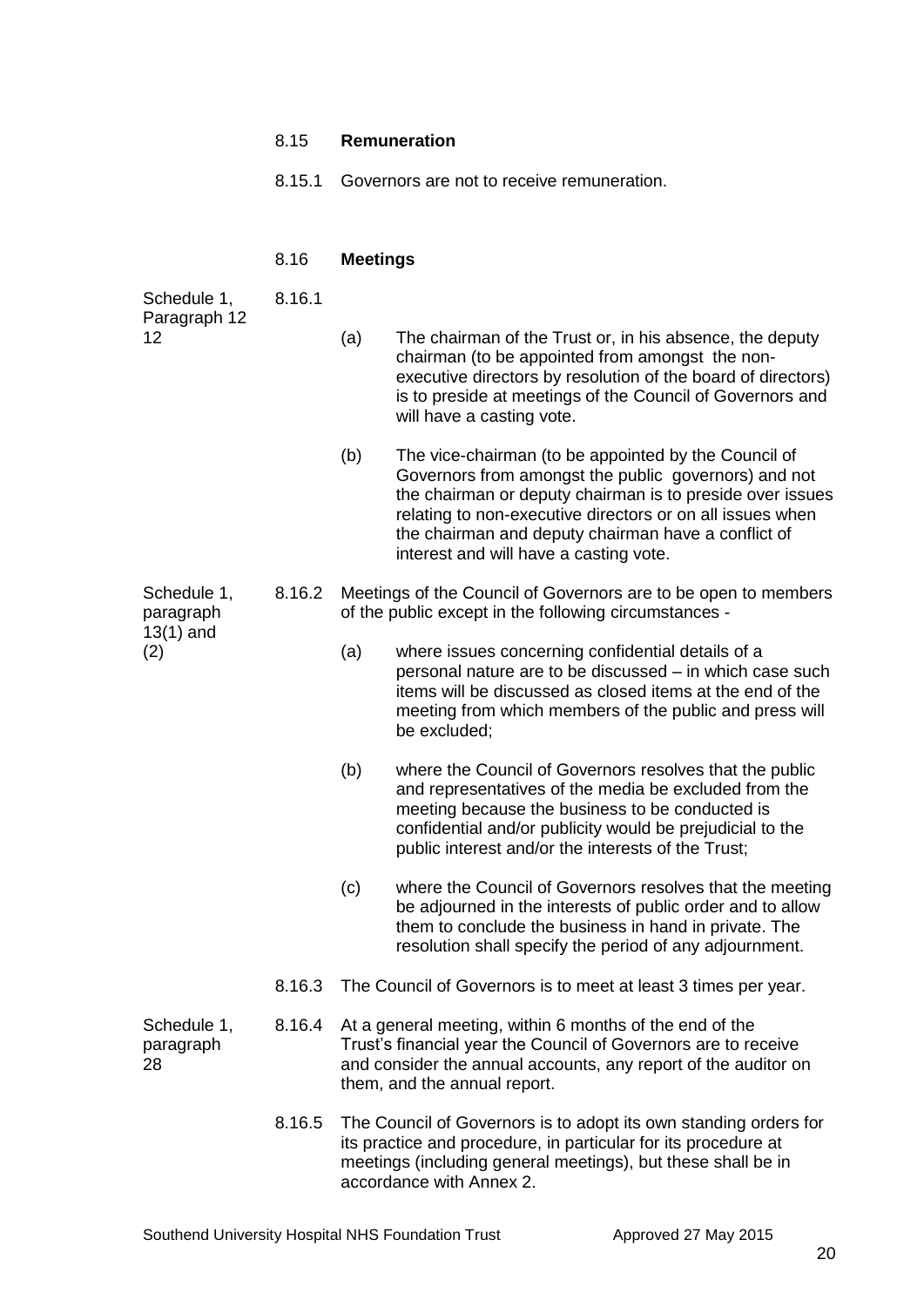| Clause<br>36(3)(4)             | 8.16.6 | A governor elected to the Council by the public or<br>the worker constituencies may not vote at a meeting of the<br>Council unless, not less than seven days prior to the date of the<br>meeting, he has made a declaration in the form specified at<br>paragraph 8.16.7 stating which constituency he is a member of<br>and that he is not prevented from being a member of the Council<br>by paragraph 8 of Schedule 1 to the 2003 Act or under this<br>constitution. |  |  |
|--------------------------------|--------|-------------------------------------------------------------------------------------------------------------------------------------------------------------------------------------------------------------------------------------------------------------------------------------------------------------------------------------------------------------------------------------------------------------------------------------------------------------------------|--|--|
| Clause<br>36(5)                | 8.16.7 | The form referred to in paragraph 8.16.6 is set out in Annex 5.                                                                                                                                                                                                                                                                                                                                                                                                         |  |  |
|                                | 8.17   | <b>Committees and Sub-Committees</b>                                                                                                                                                                                                                                                                                                                                                                                                                                    |  |  |
|                                | 8.17.1 | The Council of Governors may appoint committees consisting of<br>its members to assist it in carrying out its functions. A committee<br>appointed under this paragraph may appoint a sub-committee.                                                                                                                                                                                                                                                                     |  |  |
|                                | 8.17.2 | These committees or sub-committees may call upon outside<br>advisers to help them in their tasks.                                                                                                                                                                                                                                                                                                                                                                       |  |  |
|                                | 8.18   | <b>Conflicts of Interest of Governors</b>                                                                                                                                                                                                                                                                                                                                                                                                                               |  |  |
| Schedule 1,<br>paragraph<br>21 | 8.18.1 | Any governor who has a relevant and material interest in a<br>matter as defined below shall declare such interest to the<br>Council of Governors at the next governors' meeting and it shall<br>be recorded in a register of interests. The governor in question:                                                                                                                                                                                                       |  |  |
|                                |        | shall not be present (except with the permission of the<br>(a)<br>Council of Governors) in any discussion of the matter; and                                                                                                                                                                                                                                                                                                                                            |  |  |
|                                |        | (b)<br>shall not vote on the issue (and if by inadvertence they do<br>remain and vote, their vote shall not be counted).                                                                                                                                                                                                                                                                                                                                                |  |  |
|                                |        | A governor is obliged to inform the secretary in writing within<br>seven days of becoming aware of relevant or material interest.                                                                                                                                                                                                                                                                                                                                       |  |  |
|                                | 8.18.2 | Any governor who fails to disclose any interest required to be<br>disclosed under the preceding paragraph must permanently<br>vacate their office if required to do so by a majority of the<br>remaining governors.                                                                                                                                                                                                                                                     |  |  |
|                                | 8.18.3 | A relevant and material interest in a matter is any interest (save<br>for the exceptions referred to below) held by a governor or their<br>spouse or partner in any firm or company or business which, in<br>connection with the matter, is trading with the Trust, or is likely to<br>be considered as a potential trading partner with the Trust.                                                                                                                     |  |  |
|                                |        | Interests which should be regarded as "relevant and material"<br>include:                                                                                                                                                                                                                                                                                                                                                                                               |  |  |
|                                |        | Directorships, including non-executive directorships held<br>(a)                                                                                                                                                                                                                                                                                                                                                                                                        |  |  |

in private companies or PLCs (with the exception of those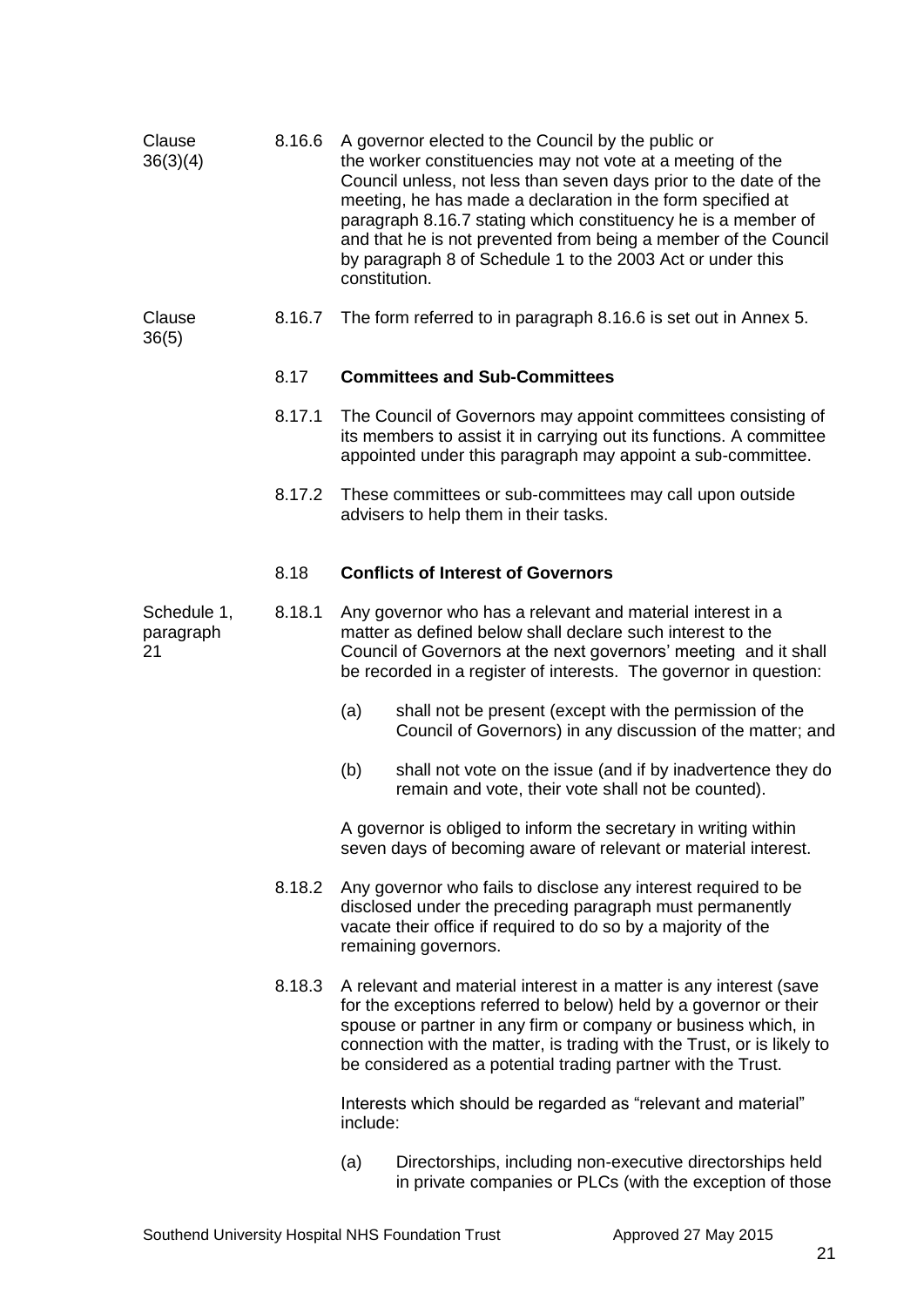of dormant companies);

|                                      |        | (b)       | Ownership, part-ownership or directorship of private<br>companies, business or consultancies likely or possibly<br>seeking to do business with the NHS;                                                                 |
|--------------------------------------|--------|-----------|-------------------------------------------------------------------------------------------------------------------------------------------------------------------------------------------------------------------------|
|                                      |        | (c)       | Majority or controlling share holdings in organisations<br>likely or possibly seeking to do business with the NHS;                                                                                                      |
|                                      |        | (d)       | A position of authority in a charity or voluntary<br>organisation in the field of health and social care;                                                                                                               |
|                                      |        | (e)       | Any connection with a voluntary or other organisation<br>contracting for NHS services or commissioning NHS<br>services;                                                                                                 |
|                                      |        | (f)       | Any connection with an organisation, entity or company<br>considering entering into or having entered into a financial<br>arrangement with the NHS Foundation Trust, including<br>but not limited to, lenders or banks. |
|                                      | 8.18.4 | exchange. | The exceptions which shall not be treated as material interests<br>are holdings of shares not exceeding 2% of the total shares in<br>issue in any company whose shares are listed on any public                         |
|                                      | 9      |           | <b>Board of Directors</b>                                                                                                                                                                                               |
| Schedule 1,<br>paragraph<br>15(1)    | 9.1    |           | The trust is to have a board of directors. It is to consist of<br>executive and non-executive directors.                                                                                                                |
|                                      | 9.2    |           | The board is to include $-$                                                                                                                                                                                             |
| Schedule 1,<br>paragraph<br>16(1)    |        | (a)       | the following non-executive directors -                                                                                                                                                                                 |
| Schedule 1,<br>paragraph<br>16(1)(b) |        |           | (i) a chairman,                                                                                                                                                                                                         |
| Schedule 1,<br>paragraph<br>16(1)(b) |        |           | (ii) up to 7 other non-executive directors;                                                                                                                                                                             |
| Schedule 1,<br>paragraph<br>16(1)(a) |        | (b)       | the following executive directors -                                                                                                                                                                                     |
| Schedule 1,<br>paragraph<br>16(1)(a) |        |           | (i) a Chief Executive (and accounting officer),                                                                                                                                                                         |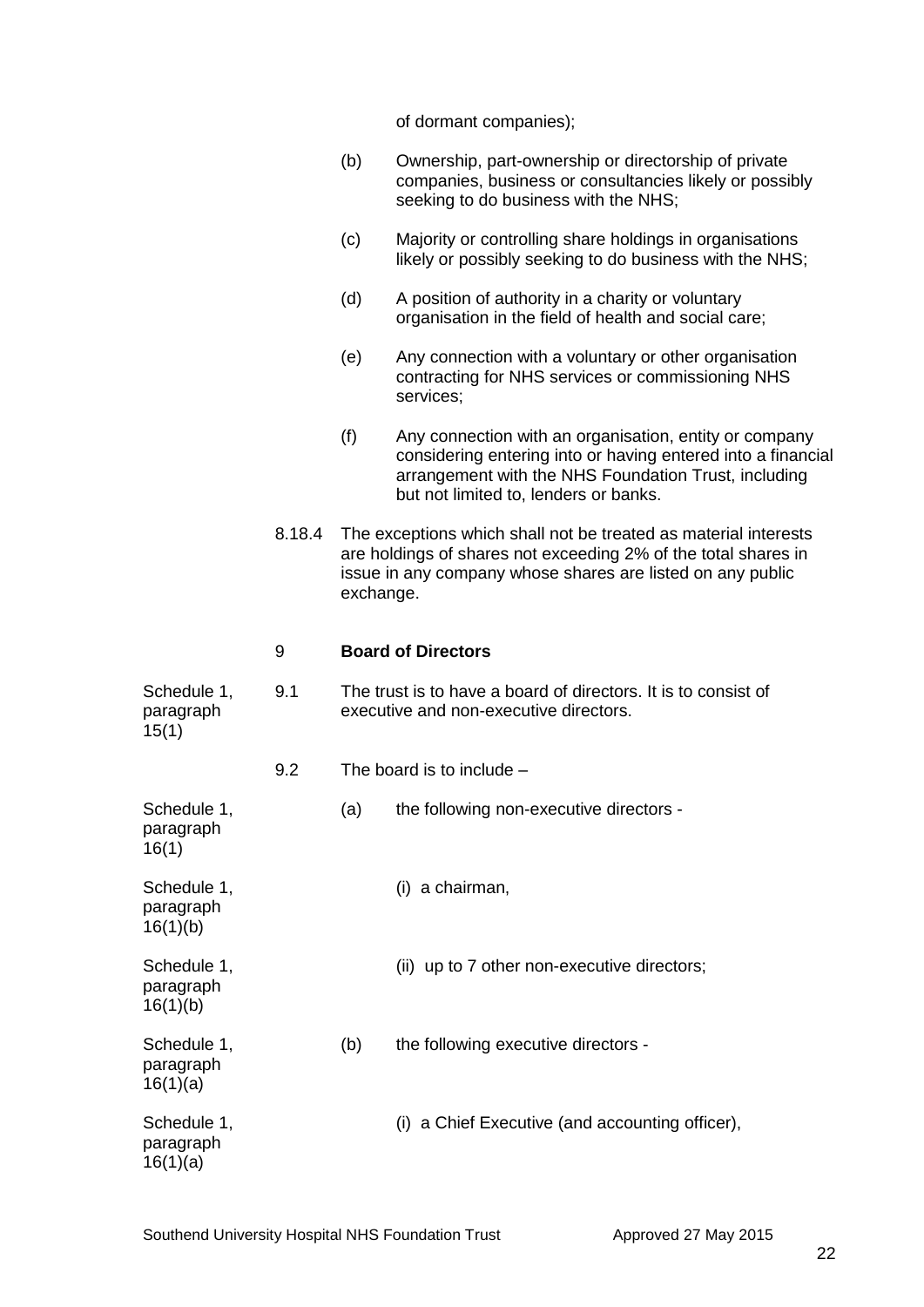| Schedule 1,<br>paragraph<br>16(1)(a)             |       | (ii) a Finance director,                                                                                                                                                                                                                                                                                                                                                                                                                                                                                                                                   |
|--------------------------------------------------|-------|------------------------------------------------------------------------------------------------------------------------------------------------------------------------------------------------------------------------------------------------------------------------------------------------------------------------------------------------------------------------------------------------------------------------------------------------------------------------------------------------------------------------------------------------------------|
| Schedule 1,<br>paragraph<br>16(2)                |       | (iii) up to 5 other executive directors, one of whom is to<br>be a registered medical practitioner or a registered<br>dentist (within the meaning of the Dentists Act 1984) and<br>another of whom is to be a registered nurse or registered<br>midwife.                                                                                                                                                                                                                                                                                                   |
| Schedule 1,<br>paragraph<br>16(4)                | 9.3   | Subject to paragraph 9.3.1 below only a member of the public<br>constituency is eligible for appointment as<br>a non-executive director.                                                                                                                                                                                                                                                                                                                                                                                                                   |
|                                                  | 9.3.1 | Paragraph 9.3 above does not apply to the appointment of any<br>initial non-executive director in pursuance of paragraph 19 of<br>Schedule 1 to the 2003 Act.                                                                                                                                                                                                                                                                                                                                                                                              |
|                                                  | 9.4   | Subject to the provisions of paragraph 9.6.1 regarding initial<br>appointments, non-executive directors are to be appointed in<br>accordance with a process of open competition outlined as<br>follows:                                                                                                                                                                                                                                                                                                                                                    |
|                                                  |       | An assessment of the skills required to be fulfilled by the non-<br>executive will be made and agreed by a Search & Appointments<br>committee of the Council of Governors following consultation with<br>the board of directors. This will then be publicised widely,<br>including the local press within the area of the Trust. Applicants<br>will be interviewed by a panel including the chairman and two<br>other governors. The formal appointment will be made and<br>approved by the Council of Governors before being offered to the<br>candidate. |
| Section 7(6)                                     | 9.5   | The validity of any act of the Trust is not affected by any vacancy<br>among the directors or by any defect in the appointment of any<br>director.                                                                                                                                                                                                                                                                                                                                                                                                         |
|                                                  | 9.6   | <b>Terms of Office</b>                                                                                                                                                                                                                                                                                                                                                                                                                                                                                                                                     |
| Schedule 1,<br>paragraph<br>$17(1)$ and<br>18(1) | 9.6.1 | The chairman and the non-executive directors are to be<br>appointed for a period of office in accordance with the terms<br>and conditions of office decided by the Council of Governors at<br>a general meeting. The initial chairman and the other non-<br>executive directors are to be appointed for the unexpired                                                                                                                                                                                                                                      |
| Schedule 1,<br>paragraph<br>19(4)                |       | period of their respective terms of office as chairman or (as<br>the case may be) non-executive director of the applicant NHS<br>trust or 12 months whichever is the longer.                                                                                                                                                                                                                                                                                                                                                                               |
| Schedule 1,<br>paragraph<br>18(2)                | 9.6.2 | The Chief Executive (and accounting officer) and the<br>Finance director shall hold offices for a period in accordance<br>with the terms and conditions of office decided by the relevant<br>committee of non-executive directors (or, pending the<br>establishment of such a committee, in accordance with the terms<br>and conditions decided by the remuneration committee of the                                                                                                                                                                       |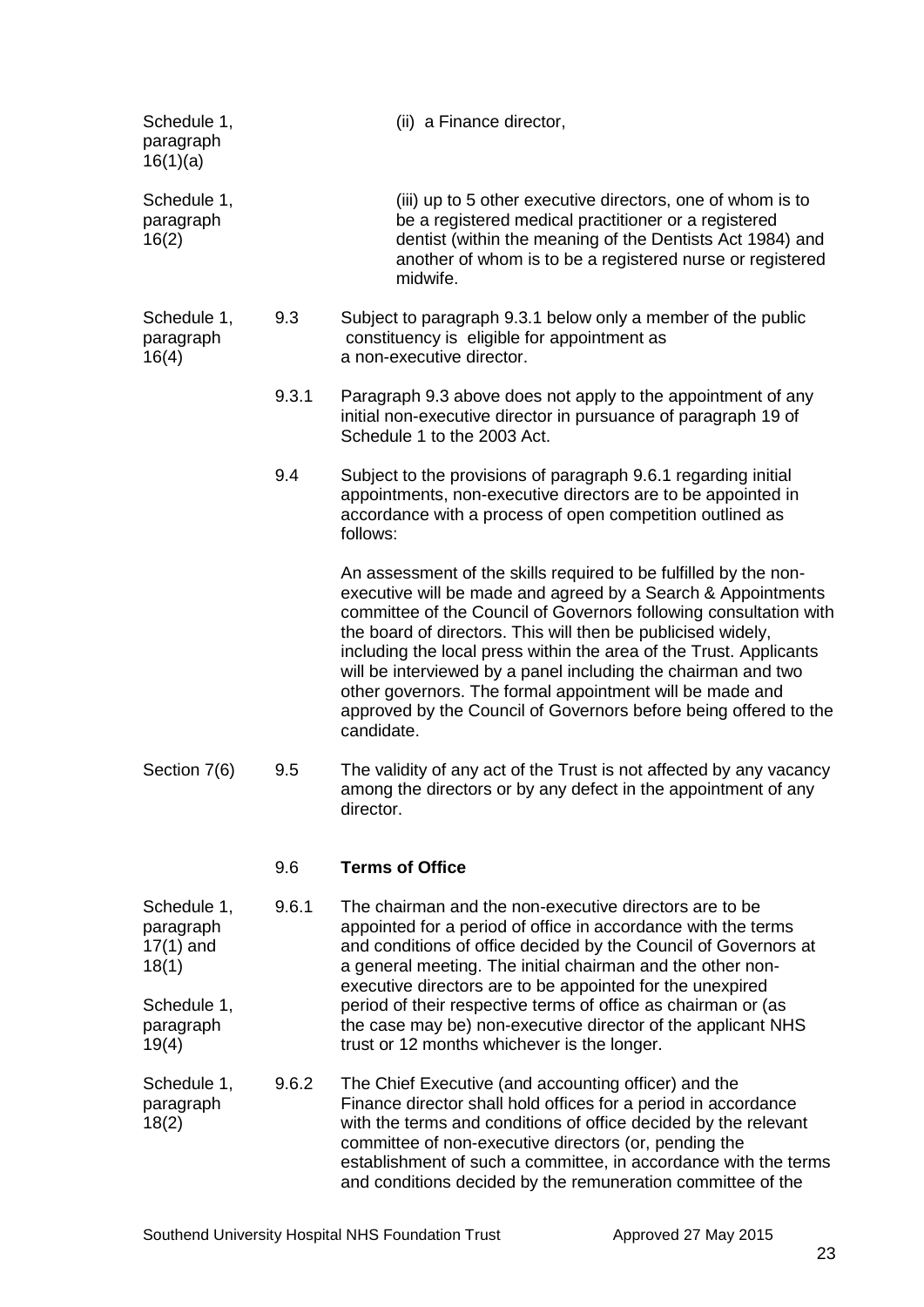applicant NHS trust).

| Schedule 1,<br>paragraph<br>18(2) | 9.6.3 |     | The executive directors, other than the Chief Executive and<br>the Finance director, shall hold office for a period in<br>accordance with the terms and conditions decided by the<br>relevant committee of non-executive directors (or, pending the<br>establishment of such a committee, in accordance with the terms<br>and conditions decided by the remuneration committee of the<br>applicant NHS trust). |
|-----------------------------------|-------|-----|----------------------------------------------------------------------------------------------------------------------------------------------------------------------------------------------------------------------------------------------------------------------------------------------------------------------------------------------------------------------------------------------------------------|
|                                   | 9.7   |     | <b>Disqualification</b>                                                                                                                                                                                                                                                                                                                                                                                        |
| Schedule 1,<br>paragraph<br>16(3) | 9.7.1 |     | A person may not be a director of the Trust if -                                                                                                                                                                                                                                                                                                                                                               |
| Schedule 1,<br>paragraph<br>16(3) |       | (a) | he has been adjudged bankrupt or his estate has been<br>sequestrated and in either case he has not been<br>discharged.                                                                                                                                                                                                                                                                                         |
| Schedule 1,<br>paragraph<br>16(3) |       | (b) | he has made a composition or arrangement with, or<br>granted a trust deed for, his creditors and has not<br>been discharged in respect of it;                                                                                                                                                                                                                                                                  |
| Schedule 1,<br>paragraph<br>16(3) |       | (c) | he has within the preceding five years been convicted<br>in the British Islands of any offence, and a sentence of<br>imprisonment (whether suspended or not) for a period of<br>three months or more (without the option of a fine) was<br>imposed on him;                                                                                                                                                     |
| Schedule 1,<br>paragraph<br>16(4) |       | (d) | in the case of a non-executive director, he no longer<br>satisfies paragraph 9.3.                                                                                                                                                                                                                                                                                                                              |
|                                   |       | (e) | he is a person whose tenure of office as a chairman or as<br>a member or director of a health service body has been<br>terminated on the grounds that his appointment is not in<br>the interests of public service, for non-attendance at<br>meetings, or for non-disclosure of a pecuniary interest;                                                                                                          |
|                                   |       | (f) | he has had his name removed, by a direction under<br>section 46 of the 1977 Act from any list prepared under<br>Part II of that Act or has otherwise been suspended or<br>disqualified from any healthcare profession, and has not<br>subsequently had his name included on such a list or had<br>his suspension lifted or qualification re-instated (as<br>applicable);                                       |
|                                   |       | (g) | he has within the preceding two years been dismissed,<br>otherwise than by reason of redundancy, from any paid<br>employment with a health service body;                                                                                                                                                                                                                                                       |
|                                   |       | (h) | he is or may be suffering from mental disorder, and either:                                                                                                                                                                                                                                                                                                                                                    |
|                                   |       |     | (i) he is admitted to hospital in pursuance of an                                                                                                                                                                                                                                                                                                                                                              |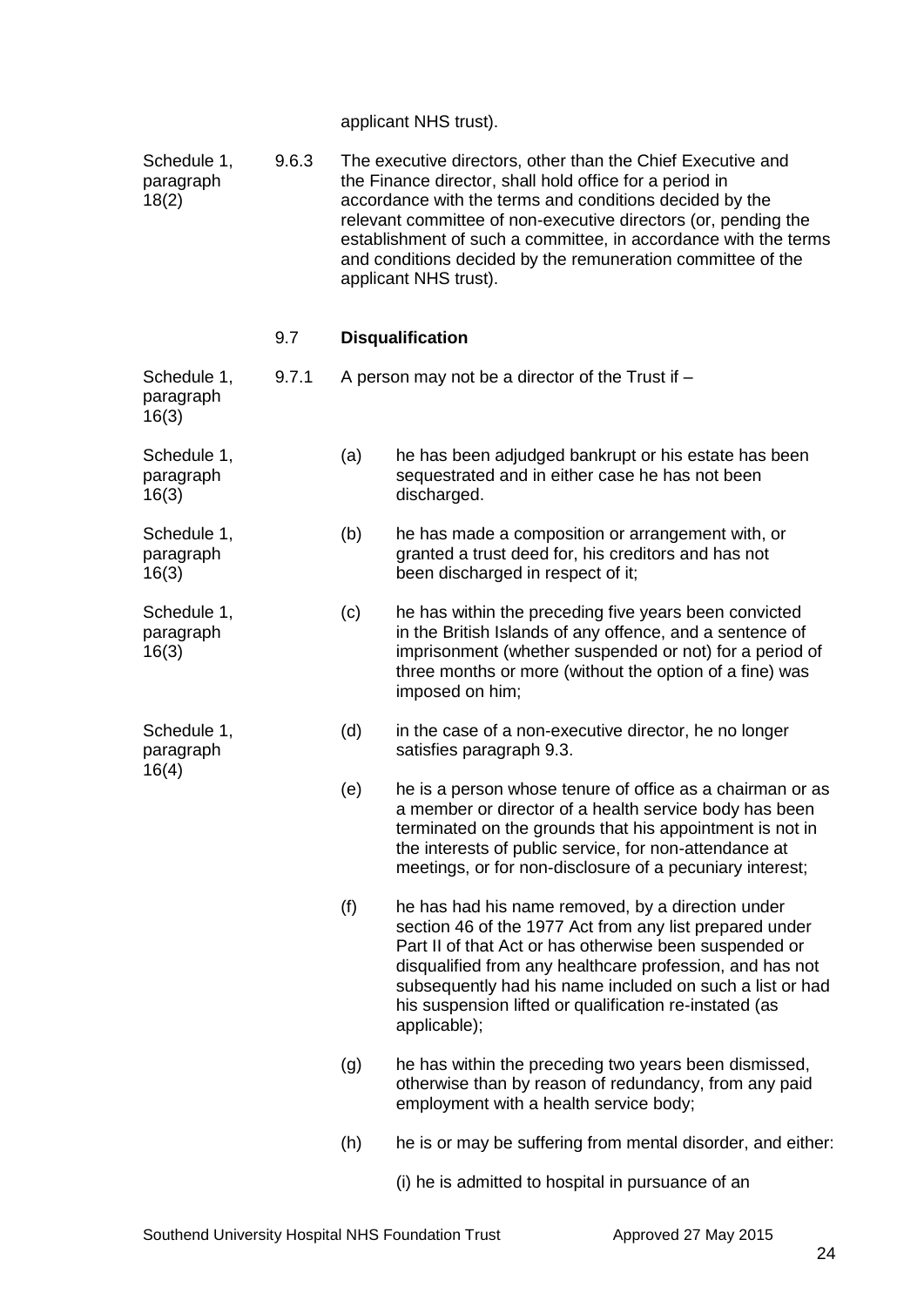| application for admission for treatment under the Mental |
|----------------------------------------------------------|
| Health Act 1983; or                                      |

(ii) an order is made by a court having jurisdiction in matters concerning mental disorder for his detention or for the appointment of a receiver, curator bonis or other person to exercise powers with respect to his property or affairs;

- (i) he has made a claim against the Trust where such claim relates to the period prior to creation of the Trust) and has issued legal proceedings in respect of such claim;
- (j) he is or has at any time been listed on the Sex Offenders' Register as created by the Sex Offenders Act 1997; or
- (k) he has, in the opinion of the board of directors, behaved in a violent manner towards Trust staff (or other individuals providing services for the Trust, for example, agency staff) or to members of the Trust.
- (l) he does not satisfy the requirements of the Fit and Proper Person Test as prescribed by the Health and Social Care Act 2008 (Regulated Activities) Regulations 2014

#### 9.8 **Roles and Responsibilities**

| Schedule 1<br>paragraph<br>15(2)         | 9.8.1 | The powers of the Trust are to be exercisable by the board of<br>directors on its behalf.                                                                                                                                                                      |
|------------------------------------------|-------|----------------------------------------------------------------------------------------------------------------------------------------------------------------------------------------------------------------------------------------------------------------|
| See<br>Schedule 1,<br>paragraph<br>15(3) | 9.8.2 | Any of those powers may be delegated to a committee of<br>directors or to an executive director.                                                                                                                                                               |
| Schedule 1,<br>paragraph<br>23(6)        | 9.8.3 | A committee of non-executive directors established as an<br>audit committee is to monitor, review and carry out such other<br>functions as are appropriate.                                                                                                    |
| Schedule 1,<br>paragraph<br>17(2)        | 9.8.4 | It is for the non-executive directors to appoint (subject to the<br>approval of the Council of Governors) or remove the Chief<br>Executive (and accounting officer). The initial Chief Executive<br>(and accounting officer) is to be the chief officer of the |
| Schedule 1,<br>paragraph<br>19(5)        |       | the applicant NHS trust if he wishes to be appointed.                                                                                                                                                                                                          |
| Schedule 1,<br>paragraph<br>17(3)        | 9.8.5 | It is for a committee consisting of the chairman, the Chief<br>Executive (and accounting officer) and the other non-<br>executive directors to appoint or remove the other executive<br>directors.                                                             |
| Schedule 1,                              | 9.8.6 | The Trust is to establish a committee of non-executive directors                                                                                                                                                                                               |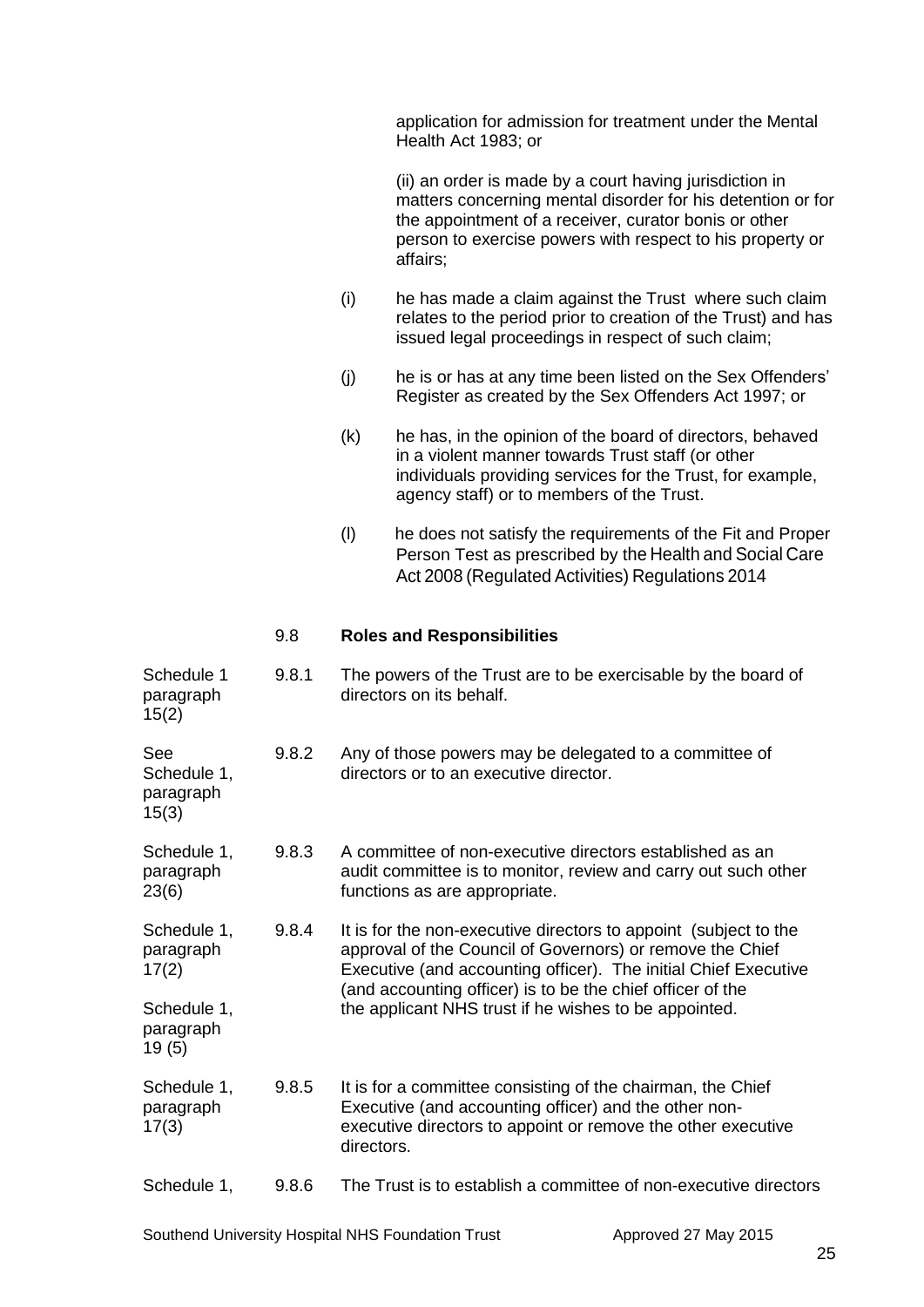| paragraph<br>18(2)                            |        | to decide the remuneration and allowances, and the other terms<br>and conditions of office, of the executive directors, but pending<br>the establishment of such a committee these matters are to be<br>decided by the remuneration committee of the NHS                                                                                                                                                 |
|-----------------------------------------------|--------|----------------------------------------------------------------------------------------------------------------------------------------------------------------------------------------------------------------------------------------------------------------------------------------------------------------------------------------------------------------------------------------------------------|
|                                               | trust. |                                                                                                                                                                                                                                                                                                                                                                                                          |
| Schedule 1,<br>paragraph<br>$27(2)$ and $(3)$ | 9.8.7  | The directors, having regard to the views of the Council of<br>Governors, are to prepare the information as to the Trust's<br>forward planning in respect of each financial year to be given<br>to the Independent Regulator.                                                                                                                                                                            |
| Schedule 1,<br>paragraph<br>28                | 9.8.8  | The directors are to present to the Council of Governors at a<br>general meeting the annual accounts, any report of the<br>auditor on them, and the annual report.                                                                                                                                                                                                                                       |
| Schedule 1,<br>paragraph<br>25(5)             | 9.8.9  | The functions of the Trust under paragraph 15 below are<br>delegated to the Chief Executive as accounting officer.                                                                                                                                                                                                                                                                                       |
|                                               | 10     | <b>Meetings of Directors</b>                                                                                                                                                                                                                                                                                                                                                                             |
|                                               | 10.1   | The board of directors, in consultation with the Council of<br>Governors, is to adopt standing orders covering the proceedings<br>and business of its meetings. These are to include setting a<br>quorum for meetings, both of executive and non-executive<br>directors. The proceedings shall not however be invalidated by<br>any vacancy of its membership, or defect in a director's<br>appointment. |
|                                               | 10.2   | The board intends, where possible, to conduct its meetings in<br>public (though reserves the right not to do so from time to time in<br>its sole discretion).                                                                                                                                                                                                                                            |
|                                               | 10.3   | The chairman of the Trust or, in his absence or if he has a<br>conflict of interest, the deputy chairman (to be appointed from<br>amongst the non-executive directors by resolution of the board of<br>directors) is to preside at meetings of the board of directors and<br>will have a casting vote.                                                                                                   |
|                                               | 11     | <b>Conflicts of Interest of Directors</b>                                                                                                                                                                                                                                                                                                                                                                |
| Schedule 1,<br>paragraph<br>21                | 11.1   | Any director who has a relevant and material interest in a<br>matter as defined below shall declare such interest to the<br>board of directors at the next directors' meeting and it shall be<br>recorded in a register of interests and the director in question:                                                                                                                                       |
|                                               |        | (a)<br>shall not be present except with the permission of the<br>board of directors in any discussion of the matter; and                                                                                                                                                                                                                                                                                 |
|                                               |        | shall not vote on the issue (and if by inadvertence they do<br>(b)<br>remain and vote, their vote shall not be counted).                                                                                                                                                                                                                                                                                 |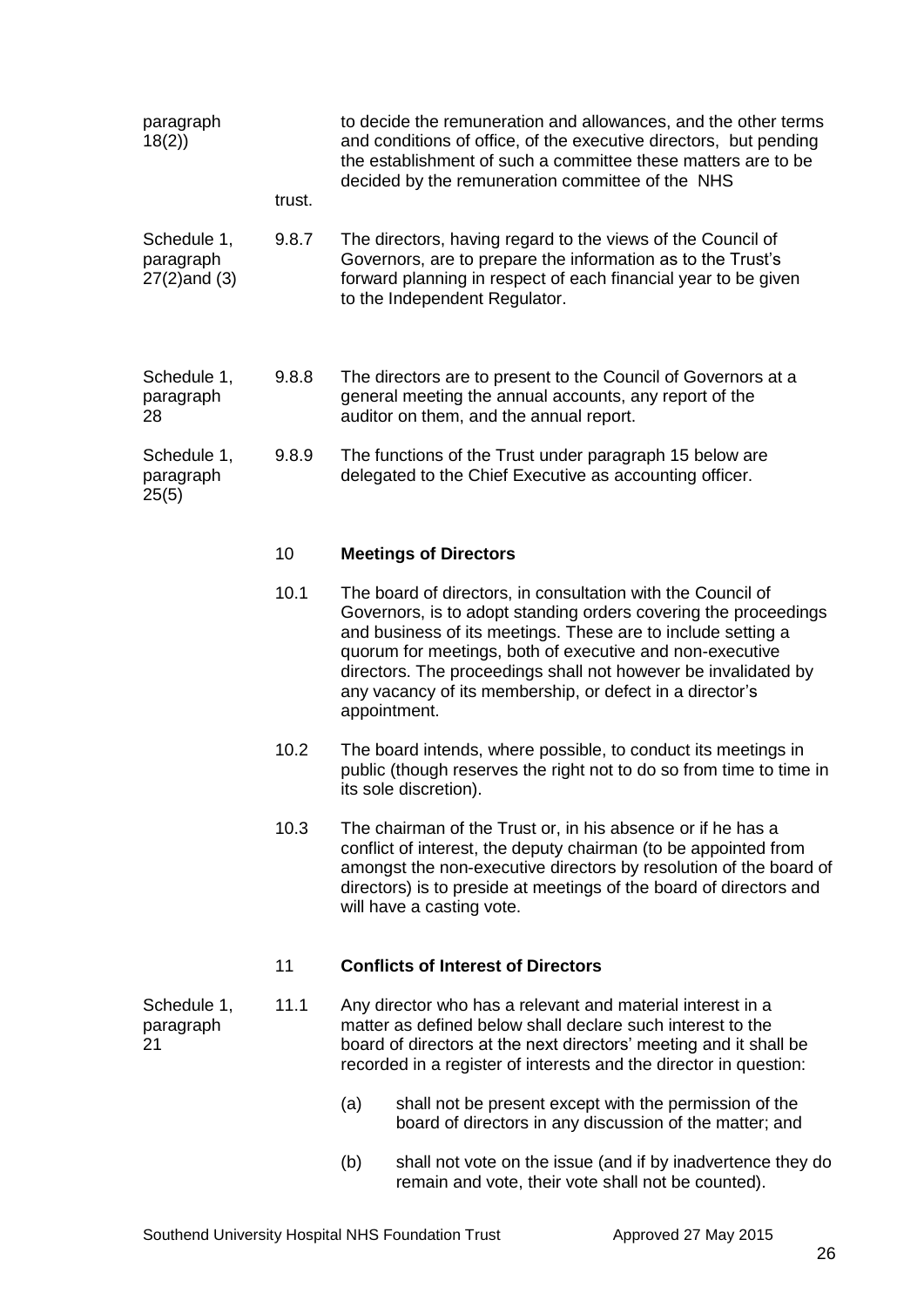A director is obliged to inform the secretary in writing within seven days of becoming aware of relevant or material interest.

- 11.2 Any director who fails to disclose any interest required to be disclosed under the preceding paragraph must permanently vacate their office if required to do so by a majority of the remaining directors.
- 11.3 A relevant and material interest in a matter is any interest (save for the exceptions referred to below) held by a director or their spouse or partner in any firm or company or business which, in connection with the matter, is trading with the Trust, or is likely to be considered as a potential trading partner with the Trust. Interests which should be regarded as "relevant and material" are as follows:
	- (a) Directorships, including non-executive directorships held in private companies or PLCs (with the exception of those of dormant companies);
	- (b) Ownership, part-ownership or directorship of private companies, business or consultancies likely or possibly seeking to do business with the NHS;
	- (c) Majority or controlling share holdings in organisations likely or possibly seeking to do business with the NHS;
	- (d) A position of authority in a charity or voluntary organisation in the field of health and social care;
	- (e) Any connection with a voluntary or other organisation contracting for NHS services or commissioning NHS services;
	- (f) Any connection with an organisation, entity or company considering entering into or having entered into a financial arrangement with the NHS Foundation Trust, including but not limited to, lenders or banks.
- 11.4 The exceptions which shall not be treated as material interests are holdings of shares not exceeding 2% of the total shares in issue in any company whose shares are listed on any public exchange.

# 12 **Registers**

12.1 The Trust is to have –

| Schedule 1,<br>(a)<br>paragraph<br>20(1)(a) | a register of members showing, in respect of each<br>member, the constituency and where there are<br>classes within it, the class to which he belongs; |                                                    |
|---------------------------------------------|--------------------------------------------------------------------------------------------------------------------------------------------------------|----------------------------------------------------|
| Schedule 1,                                 | (b)                                                                                                                                                    | a register of members of the Council of Governors; |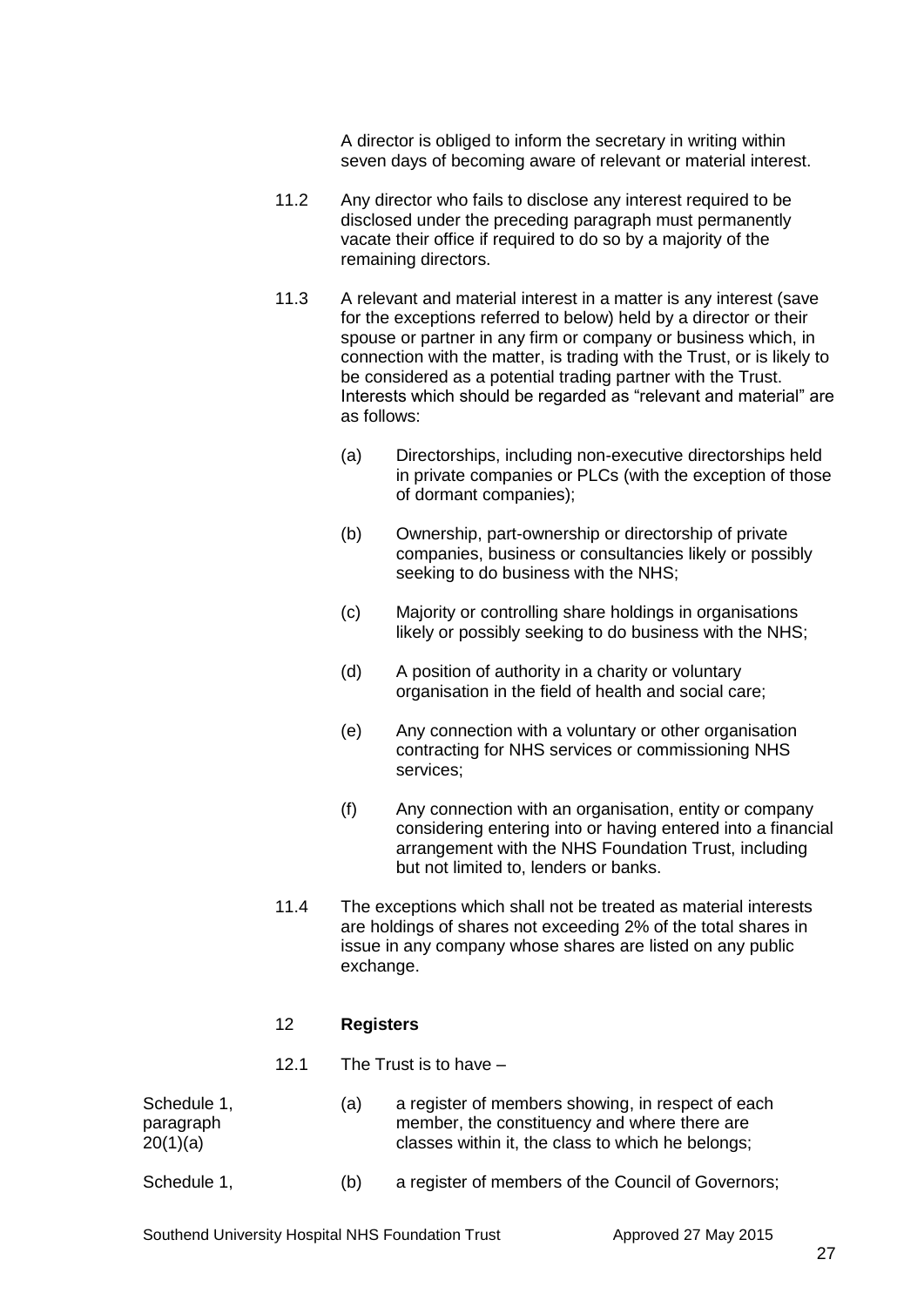| paragraph<br>20(1)(b)                |      |                      |                                                                                                                                                                                                                                                              |
|--------------------------------------|------|----------------------|--------------------------------------------------------------------------------------------------------------------------------------------------------------------------------------------------------------------------------------------------------------|
| Schedule 1,<br>paragraph<br>20(1)(c) |      | (c)                  | a register of interests of the governors;                                                                                                                                                                                                                    |
| Schedule 1,<br>paragraph<br>20(1)(d) |      | (d)                  | a register of directors;                                                                                                                                                                                                                                     |
| Schedule 1,<br>paragraph<br>20(1)(e) |      | (e)                  | a register of interests of the directors.                                                                                                                                                                                                                    |
| Schedule 1,<br>paragraph<br>20(2)    | 12.2 |                      | A register of members will be held by a membership secretary<br>to whom members should direct any amendments to their<br>circumstances. The contact details for such notification shall be<br>as follows unless otherwise notified by the Trust to members:- |
|                                      |      | <b>Trust Offices</b> | The Membership Secretary<br>Southend Hospital,<br>Prittlewell Chase,<br>Westcliff on Sea,<br>Essex, SS0 0RY                                                                                                                                                  |
|                                      |      |                      | A register of governors and a register of directors together with<br>registers of their respective interests will be held by the secretary.                                                                                                                  |
| See Section<br>10(3)                 | 12.3 |                      | The Trust is to send to the Independent Regulator a list of<br>the persons who were first elected or appointed -                                                                                                                                             |
|                                      |      | (a)                  | as members of the Council of Governors;                                                                                                                                                                                                                      |
|                                      |      | (b)                  | as directors.                                                                                                                                                                                                                                                |
|                                      | 13   |                      | <b>Public Documents</b>                                                                                                                                                                                                                                      |
| Schedule 1,<br>paragraph<br>22       | 13.1 |                      | The following documents of the Trust are to be available for<br>inspection by members of the public free of charge at all<br>reasonable times -                                                                                                              |
|                                      |      | (a)                  | a copy of the current constitution;                                                                                                                                                                                                                          |
|                                      |      | (b)                  | a copy of the current authorisation;                                                                                                                                                                                                                         |
|                                      |      | (c)                  | a copy of the latest annual accounts and of any<br>report of the auditor on them;                                                                                                                                                                            |
|                                      |      | (d)                  | a copy of the latest annual report;                                                                                                                                                                                                                          |
|                                      |      | (e)                  | a copy of the latest information as to its forward<br>planning;                                                                                                                                                                                              |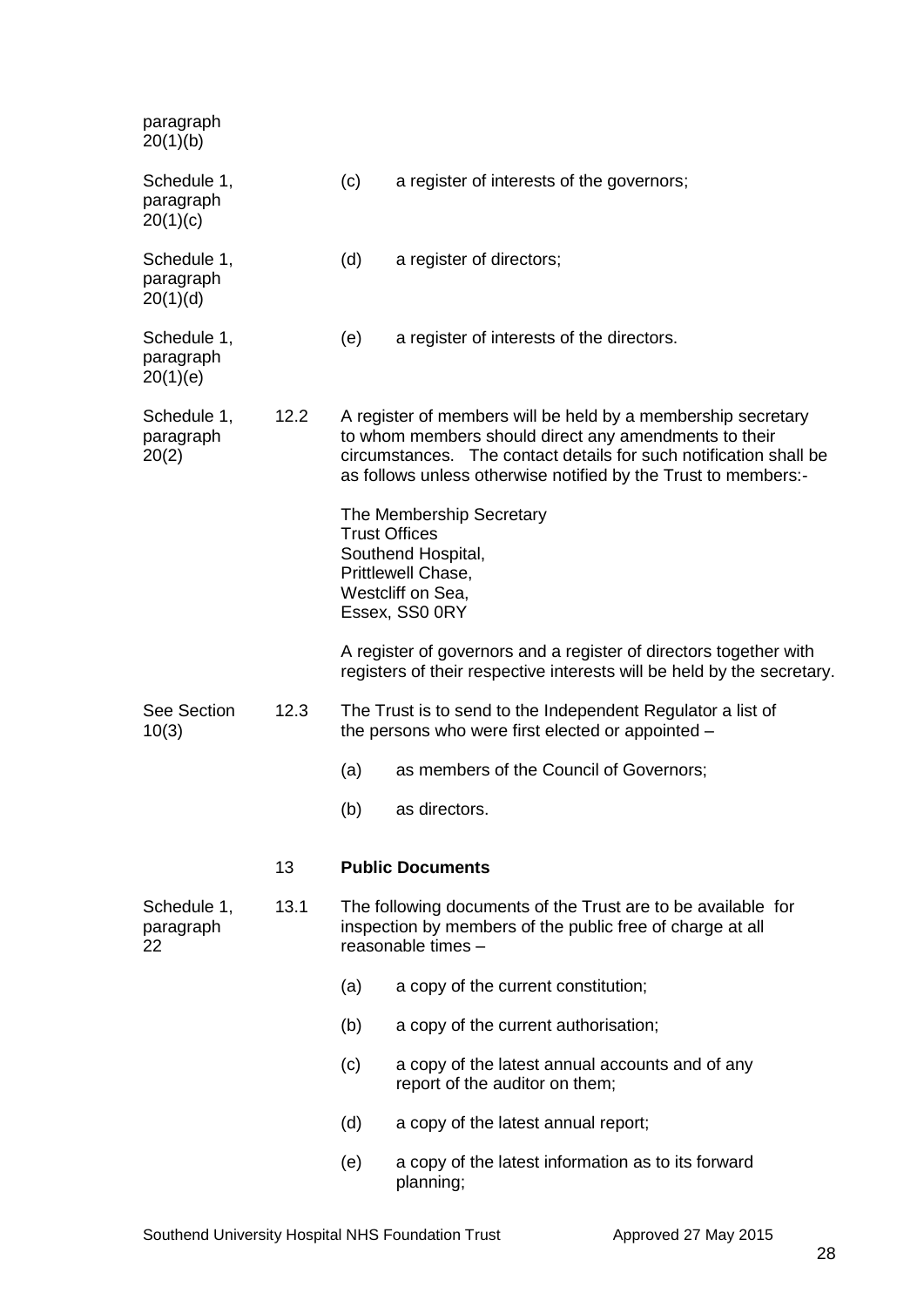| (f) | a copy of any notice given under section 23 of the     |
|-----|--------------------------------------------------------|
|     | 2003 Act (regulator's notice to failing NHS foundation |
|     | trust).                                                |

Schedule 1, 13.2 Any person who requests it is to be provided with a copy or paragraph extract from any of the above documents. 22(2)

Schedule 1, 13.3 The registers mentioned in paragraph 12.1 above are also to paragraph be made available for inspection by members of the public,<br>22(3) except (in relation to the register of members) details of any except (in relation to the register of members) details of any member who has requested that the Trust does not make his details available for inspection by the public under the Public Benefit Corporation (Register of Members) Regulations 2004 , and in any other case in circumstances prescribed by regulations made under the 2003 Act; and, so far as those registers are required to be available –

- (a) They are to be available free of charge at all reasonable times,
- (b) A person who requests it is to be provided with a copy of or extract from them.
- Schedule 1, 13.4 If the person requesting a copy or extract is not a member of paragraph the Trust, the Trust may impose a reasonable charge for 22(4) providing the copy or extract.
- See Section 14 **Auditor** 10

Schedule 1, 14.1 The Trust is to have an auditor and is to provide the auditor 23(1) and with every facility and all information which he may<br>Schedule 5. The mass of his functions reasonably require for the purposes of his functions under paragraph 2 Part 1 of the 2003 Act.

- Schedule 1, 14.2 A person may only be appointed auditor if he (or in the case paragraph of a firm each of its members) is a member of one or more of 23(4) the bodies referred to in paragraph 23(4) of Schedule 1 to the 2003 Act.
	- 14.3 Appointment of the auditor by the Council of Governors is covered in paragraph 8.16.1, and monitoring of the auditor's functions by a committee of non-executive directors is covered in paragraph 9.8.3.

| Schedule 5  | 14.4 | The auditor is to carry out his duties in accordance with   |
|-------------|------|-------------------------------------------------------------|
| Schedule 1, |      | Schedule 5 to the 2003 Act and in accordance with any       |
| paragraph   |      | directions given by the Independent Regulator on standards, |
| 24(5)       |      | procedures and techniques to be adopted when preparing the  |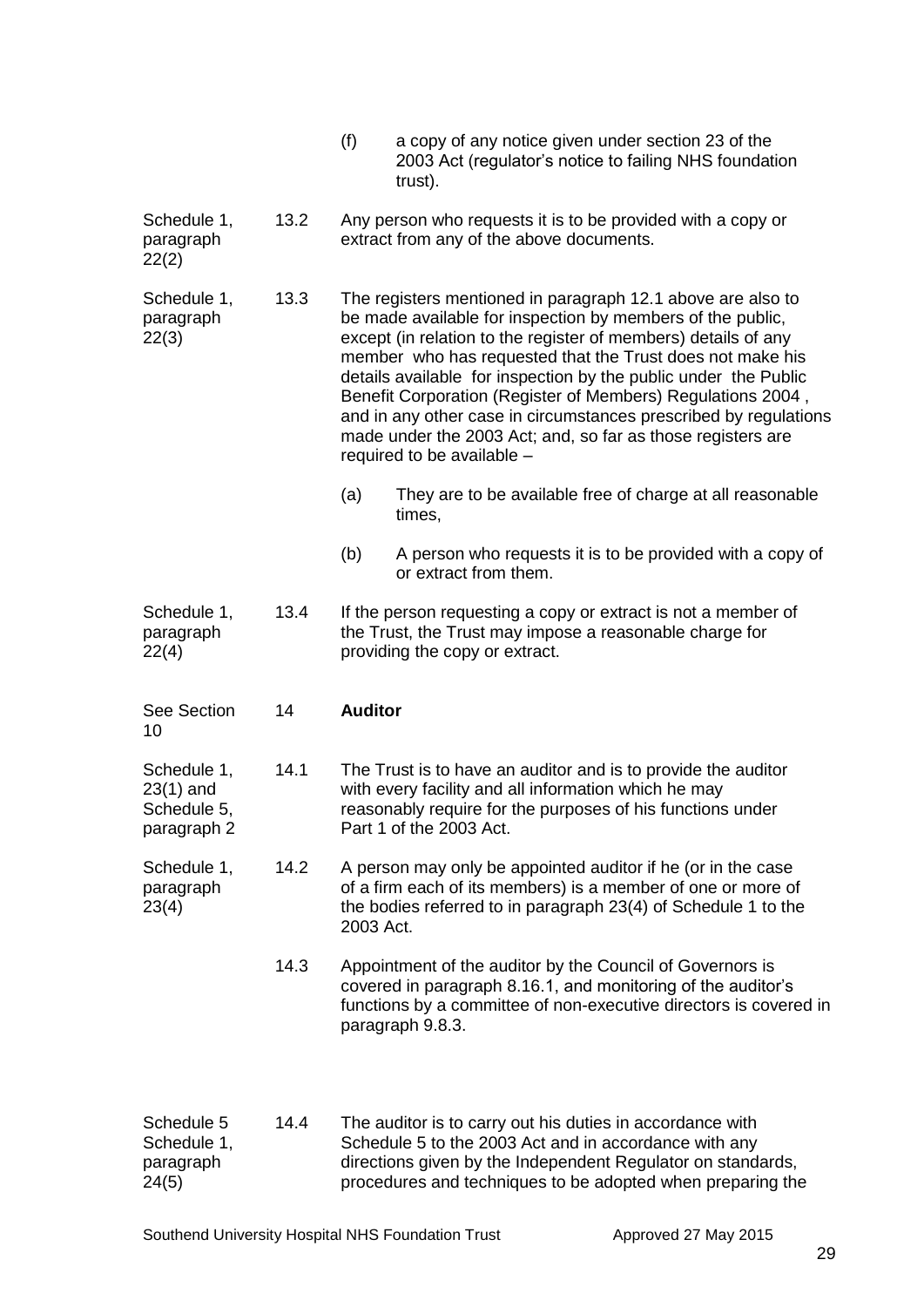#### accounts.

# 15 **Accounts**

| Schedule 1,<br>paragraph<br>24(1)                       | 15.1 |           | The Trust must keep proper accounts and proper records in<br>relation to the accounts                                                                                                                                                |
|---------------------------------------------------------|------|-----------|--------------------------------------------------------------------------------------------------------------------------------------------------------------------------------------------------------------------------------------|
| Schedule 1,<br>paragraph 24(1a)<br>Initial arrangements | 15.2 |           | Monitor may, with the approval of the Secretary of State, give<br>directions to the Trust as to the content and form of its accounts.                                                                                                |
| Schedule 1,<br>paragraph<br>24(2)                       | 15.2 |           | The accounts are to be audited by the Trust's auditor.                                                                                                                                                                               |
| Schedule 1,<br>paragraph<br>24(3)                       | 15.3 | request - | The following documents will be made available to the<br>Comptroller and Auditor General for examination at his                                                                                                                      |
|                                                         |      | (a)       | the accounts;                                                                                                                                                                                                                        |
|                                                         |      | (b)       | any records relating to them; and                                                                                                                                                                                                    |
|                                                         |      | (c)       | any report of the auditor on them.                                                                                                                                                                                                   |
| Schedule 1,<br>paragraph<br>25(1)                       | 15.4 |           | The Trust (through its Chief Executive and accounting officer)<br>is to prepare in respect of each financial year annual accounts<br>in such form and content as Monitor may, with the approval of the<br>Secretary of State direct. |
| Schedule 1,<br>paragraph<br>25(1)                       | 15.5 |           | In preparing its annual accounts, the Trust is to comply with<br>any directions given by Monitor with<br>the approval of the Secretary of State as to -                                                                              |
|                                                         |      | (a)       | the methods and principles according to which the<br>accounts are to be prepared;                                                                                                                                                    |
|                                                         |      | (b)       | the information to be given in the accounts.                                                                                                                                                                                         |
| Schedule 1,                                             | 15.6 |           | The Trust must -                                                                                                                                                                                                                     |
| paragraph<br>25(4)                                      |      | (a)       | lay a copy of the annual accounts, and any report of<br>the auditor on them, before Parliament; and                                                                                                                                  |
|                                                         |      | (b)       | once it has done so, send copies of those documents to<br>the Independent Regulator.                                                                                                                                                 |
|                                                         | 16   |           | Annual Report and Forward Plans and non NHS work                                                                                                                                                                                     |
| Schedule 1,<br>paragraph<br>26(1)                       | 16.1 | Monitor.  | The Trust is to prepare an annual report and send it to                                                                                                                                                                              |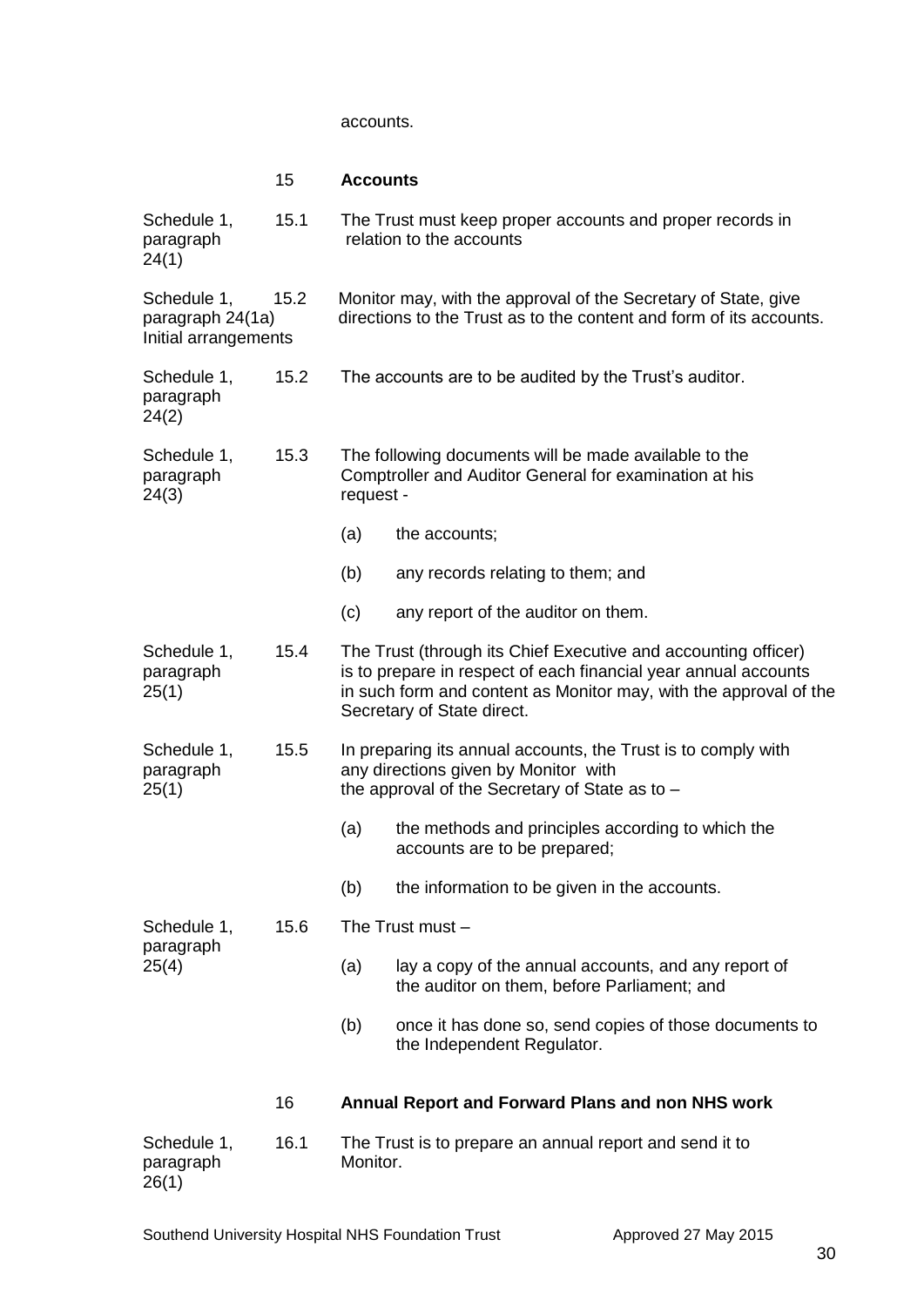| Schedule 1,<br>paragraph          | 16.2 | The report is to give - |                                                                                                                                                                                                                                                                                                                                                                                           |  |  |
|-----------------------------------|------|-------------------------|-------------------------------------------------------------------------------------------------------------------------------------------------------------------------------------------------------------------------------------------------------------------------------------------------------------------------------------------------------------------------------------------|--|--|
| 26(2)                             |      | (a)                     | information on any steps taken by the Trust to secure<br>that (taken as a whole) the actual membership of its<br>public constituencies is representative of those eligible for<br>such membership;                                                                                                                                                                                        |  |  |
|                                   |      | (b)                     | information about the activities other than the provision of<br>goods and services for the purposes of the health service<br>in England that the Trust proposes to carry on, and                                                                                                                                                                                                          |  |  |
|                                   |      | (c)                     | the income it expects to receive from doing so.                                                                                                                                                                                                                                                                                                                                           |  |  |
|                                   |      | (d)                     | any other information Monitor requires.                                                                                                                                                                                                                                                                                                                                                   |  |  |
|                                   | 16.3 |                         | Where a forward plan contains a proposal that the trust carry on<br>an activity of a kind mentioned in sub-paragraph 16.2.(b) the<br>Council of Governors must -                                                                                                                                                                                                                          |  |  |
|                                   |      |                         | 16.3.1 determine whether it is satisfied that the carrying<br>on of the activity will not to any significant extent<br>interfere with the fulfillment by the trust of its<br>principal purpose or the performance of its other<br>functions, and                                                                                                                                          |  |  |
|                                   |      |                         | 16.3.2 notify the directors of the Trust and its<br>determination.                                                                                                                                                                                                                                                                                                                        |  |  |
|                                   | 16.4 |                         | A trust which proposes to increase by 5% or more the proportion<br>of its total income in any financial year attributable to activities<br>other than the provision of goods and services for the purposes of<br>health service in England may implement the proposal only if<br>more than half of the members of council of governors of the trust<br>voting approve its implementation. |  |  |
| Schedule 1,<br>paragraph          | 16.5 |                         | The Trust is to comply with any decision Monitor<br>makes as to $-$                                                                                                                                                                                                                                                                                                                       |  |  |
| 26(3)                             |      | (a)                     | the form of the reports;                                                                                                                                                                                                                                                                                                                                                                  |  |  |
|                                   |      | (b)                     | when the reports are to be sent to them;                                                                                                                                                                                                                                                                                                                                                  |  |  |
| Schedule 1,<br>paragraph<br>24(3) |      | (c)                     | the periods to which the reports are to relate.                                                                                                                                                                                                                                                                                                                                           |  |  |
| Schedule 1,<br>paragraph<br>27    | 16.6 |                         | The Trust is to give information as to its forward planning in<br>respect of each financial year to Monitor.<br>This information is to be prepared by the directors, who must<br>have regard to views of the Council of Governors (paragraph<br>9.8.7 above).                                                                                                                             |  |  |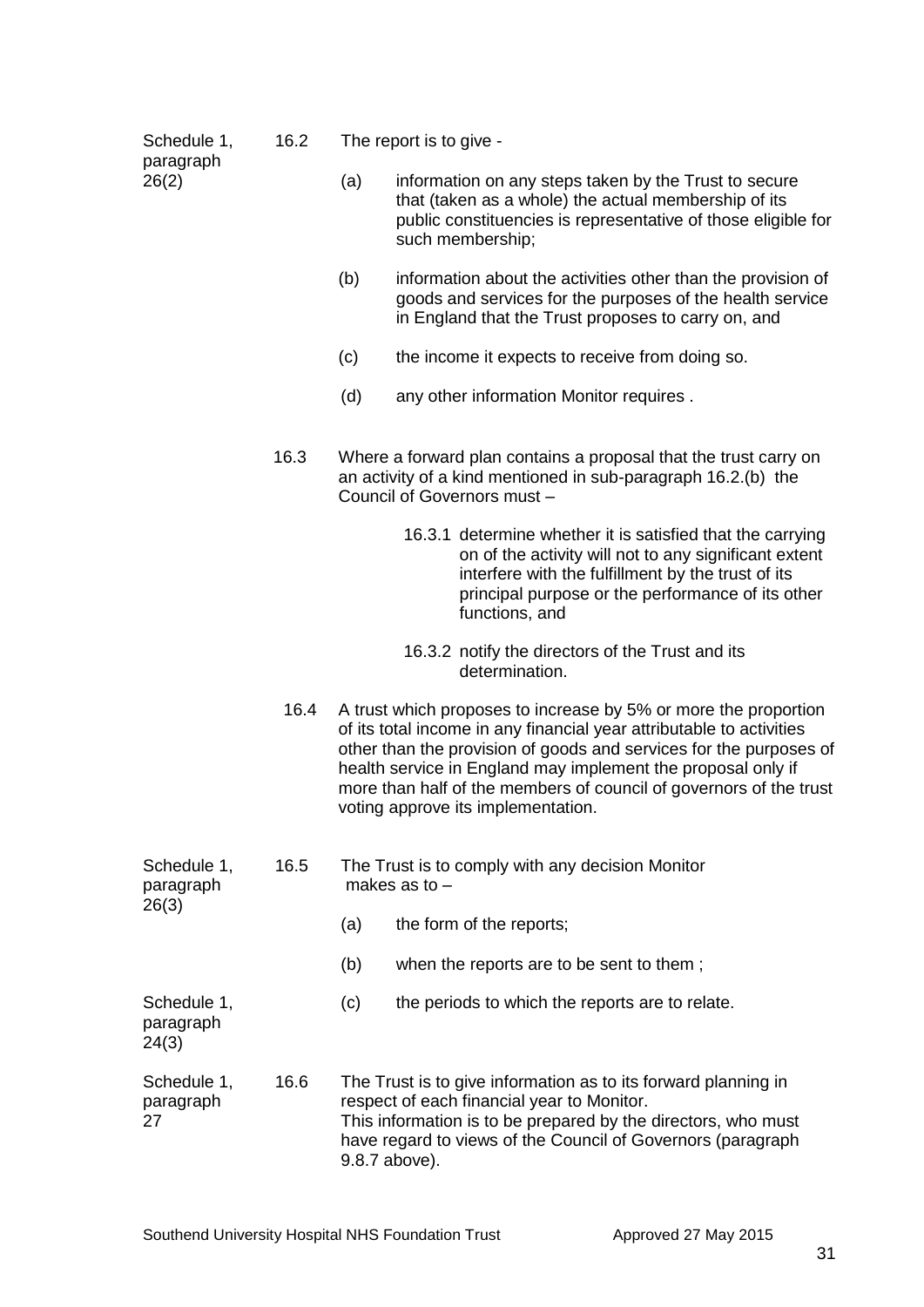# 17 **Indemnity**

| 17.1 | Directors and governors who act honestly and in good faith will<br>not have to meet out of their personal resources any personal |
|------|----------------------------------------------------------------------------------------------------------------------------------|
|      | civil liability which is incurred in the execution of their Trust                                                                |
|      | functions, save where they have acted recklessly. Such directors                                                                 |
|      | and governors shall be indemnified out of the assets of the Trust                                                                |
|      | in respect of any such personal liabilities.                                                                                     |

- 17.2 Without prejudice to the indemnity set out in paragraph 17.1, directors and governors shall also be indemnified out of the assets of the Trust against any liability incurred by them:
	- (a) in defending any proceedings, whether civil or criminal, in which judgment is given in their favour or in which they are acquitted; or
	- (b) in connection with any application to which relief is granted to them by the court from liability for negligence, default, breach of duty or breach of trust,

in each case in relation to the affairs of the Trust.

17.3 The Trust may purchase and maintain for any director or governor, insurance against any liability they may suffer in connection with the affairs of the Trust.

## 18 **Instruments etc.**

Schedule 1, 18.1 A document purporting to be duly executed under the Trust's seal paragraph or to be signed on its behalf is to be received in evidence and, 29(2) unless the contrary is proved, taken to be so executed or signed.

Schedule 1, 18.2 The Trust is to have a seal, but this is not to be affixed except paragraph under the authority of the board of directors.  $29(1)$ 

#### 19 **Dispute Resolution Procedures**

- 19.1 The Trust is to establish appropriate dispute resolution procedures with its workforce, contractors and members. These are to be approved by the Council of Governors.
- 19.2 Except where otherwise specified in this constitution or the standing orders of the Council of Governors, questions of eligibility, procedure and administrative matters in relation to governorship or meetings of members or governors shall be determined by the secretary. There will be a right of appeal to the chairman, subject to paragraph 19.5, whose decision shall be final and binding except in the case of manifest error.
- 19.3 Except where otherwise specified in this constitution, matters in relation to directorship or meetings of directors shall be determined by the chairman, subject to paragraph 19.5, whose decision shall be final and binding except in the case of manifest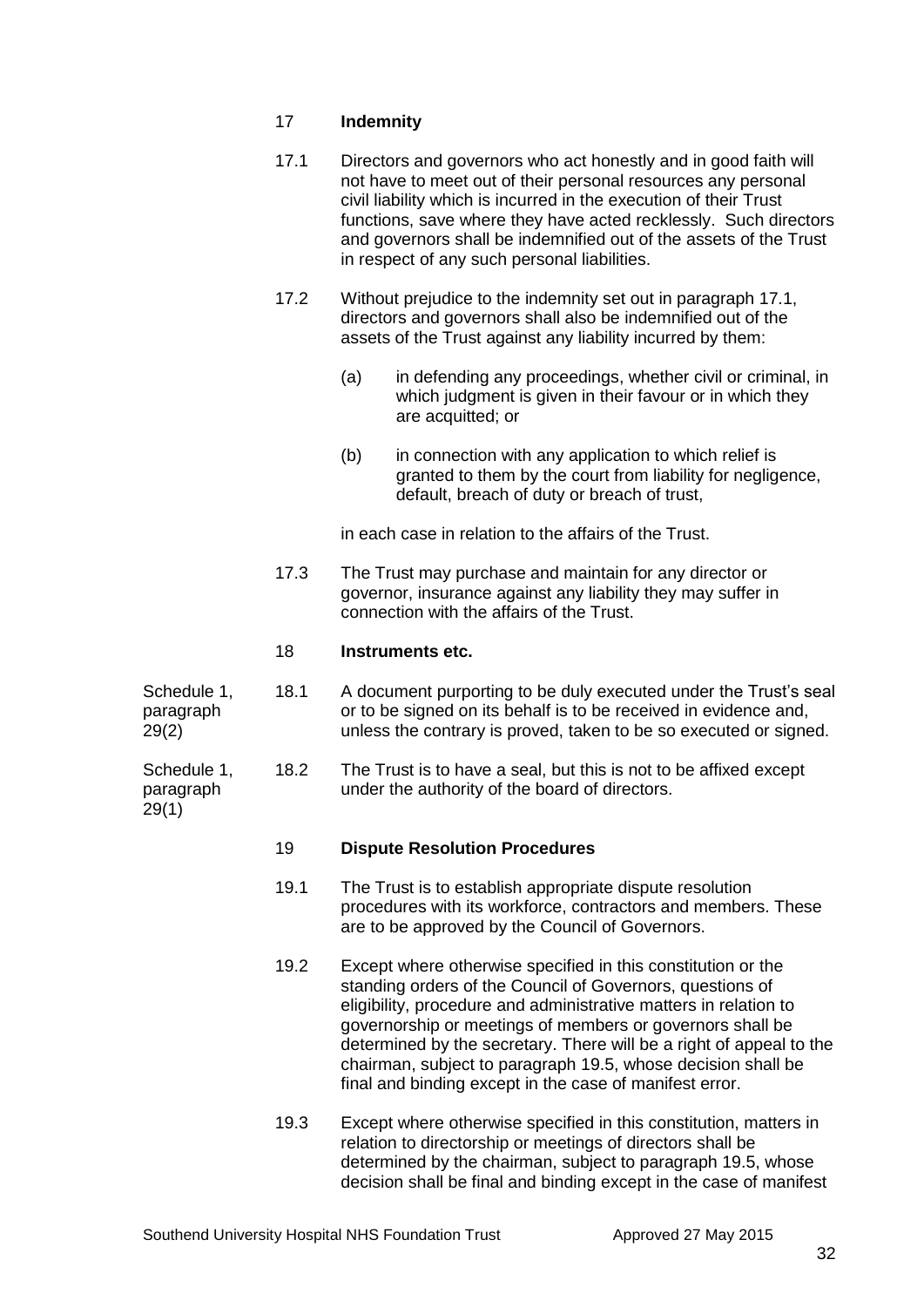error.

- 19.4 In the event of a dispute between the Council of Governors and the board of directors, the chairman shall appoint a special committee comprising equal numbers of directors and governors to consider the circumstances and make recommendations to the Council of Governors and the board of directors with a view to resolving the dispute. If agreement cannot be reached then, subject to paragraph 19.5, the dispute shall be referred to the chairman, whose decision shall be final.
- 19.5 In the event that a dispute is referred to the chairman under paragraphs 19.2 to 19.4 (inclusive) and the chairman considers that he has a perceived or real interest in the outcome of that dispute and that the dispute would be better resolved externally, then the chairman may refer the dispute for resolution by arbitration under the Rules of the Chartered Institute of Arbitrators (as amended or re-issued from time to time) and these rules are deemed to be incorporated by reference to this paragraph 19.5, save that the arbitrator's costs are to be borne by the corporation in all cases.

# 20 **Amendment of the Constitution**

Section 8 20.1 The Trust may make amendments to this constitution provided that more than half of the members of the board of directors who vote and more than half of the members of the council of governors who vote approve the proposed change/s to the constitution of .

20.2

# Sections 25, 21 **Dissolution of the Trust**

- 27 and
- 28(2) 21.1 The Trust may not be dissolved except by order of the Secretary of State for Health, in accordance with the 2003 Act.

# 22 **Notices**

- 22.1 Any notice to be given to or by any person under the constitution must be in writing.
- 22.2 Any notice or document may be served by the Trust on any member, governor or director:
	- (a) personally;
	- (b) by electronic communication to the email address which appears in the register of members, register of governors or register of directors or to another email address, if any, as a member, governor or director directs to the secretary in writing; or
	- (c) by leaving it, or sending it through the post, in a prepaid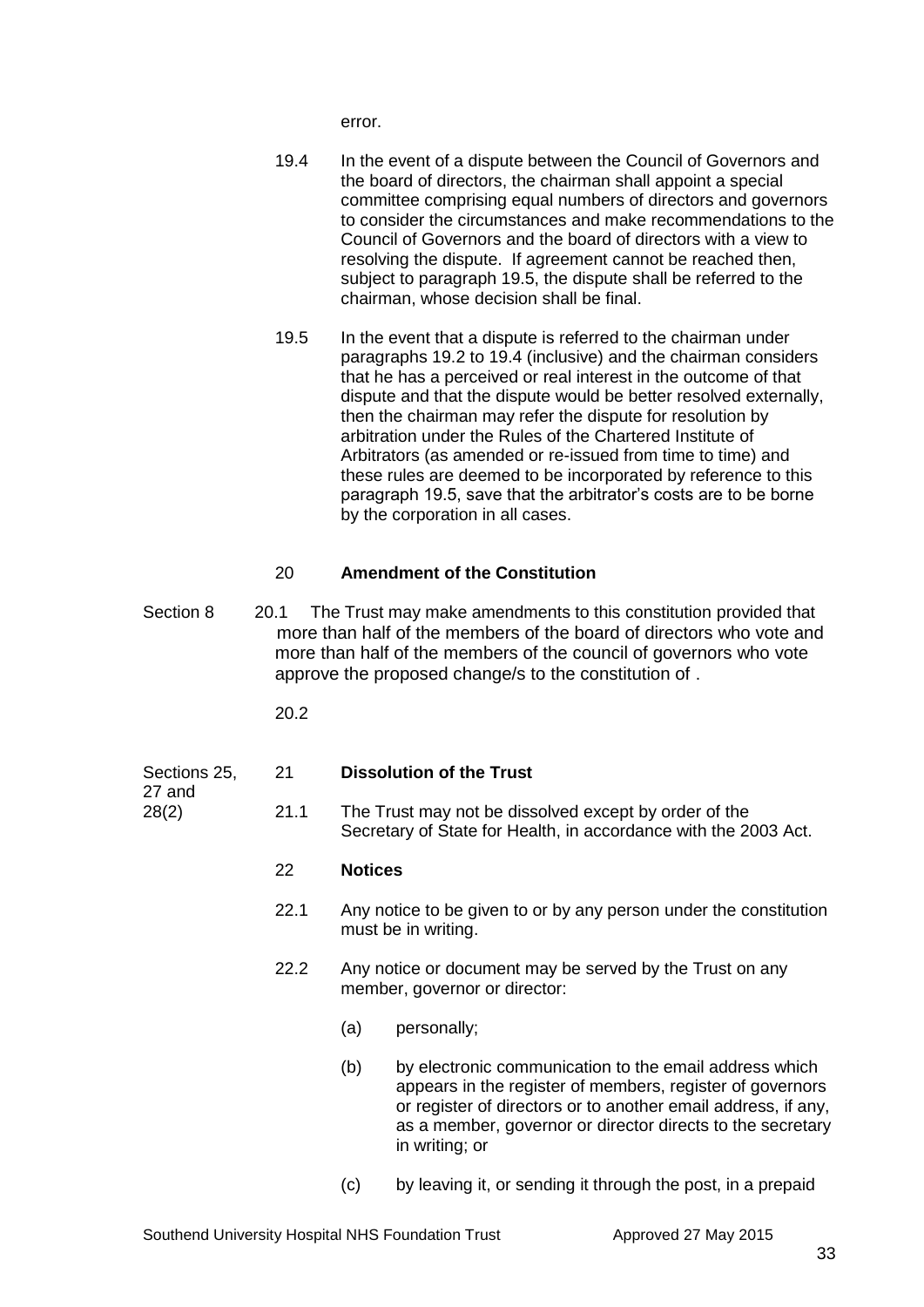letter addressed to that person at his registered address which appears in the register of members, register of governors or register of directors or to another address, if any, as a member, governor or director directs to the secretary in writing.

- 22.3 Where a notice is sent by post, service of the notice will be treated as being delivered 72 hours after the letter containing it is posted and if served personally or by electronic communication will be treated as being delivered the same day as the notice was delivered or the electronic communication was sent.
- 22.4 In proving service it will be sufficient to prove that the letter containing the notice or document was, if the notice or document is served by post, properly addressed, stamped and put into the post or given to delivery agents with postage or delivery paid or that the notice or document, if served by electronic communication, was properly addressed and sent, or if left at the address was left there.
- 22.5 Where under this constitution, a notice, form or declaration needs to be signed by a member, governor or other person and it is in the form of an electronic communication, the board of directors may, if it chooses, disapply the requirement for a signature or require the electronic communication to incorporate the electronic signature or personal identification details (which may be details previously allocated by the Trust or its agent) of that member or other person, in the form the board approves, or be accompanied by any other evidence the board may specify. The Trust can designate mechanisms for validating any document of this kind, and any document not validated by the use of these mechanisms can be treated by the Trust as never having been received by the Trust or its agent.
- 22.6 Any reference to days for service of notices, forms or declarations in this constitution shall be clear days. Therefore, the number of days specified does not include the two days between which the interval is measured. For example, if notice is to be given a number of clear days before a meeting, neither the date notice is delivered (or deemed to be delivered) nor the date of the meeting is to be taken into account.

# 23. **Significant Transactions**

- 23.1 The Trust may enter into a significant transaction only if more than half of the Council of Governors voting approves entering into the transaction.
- 22.3 "Significant transaction" for these purposes means either where:
- a) the gross assets or capital subject to the transaction, divided by the gross assets of the Trust
	- are greater than 5% (non-health care / international); or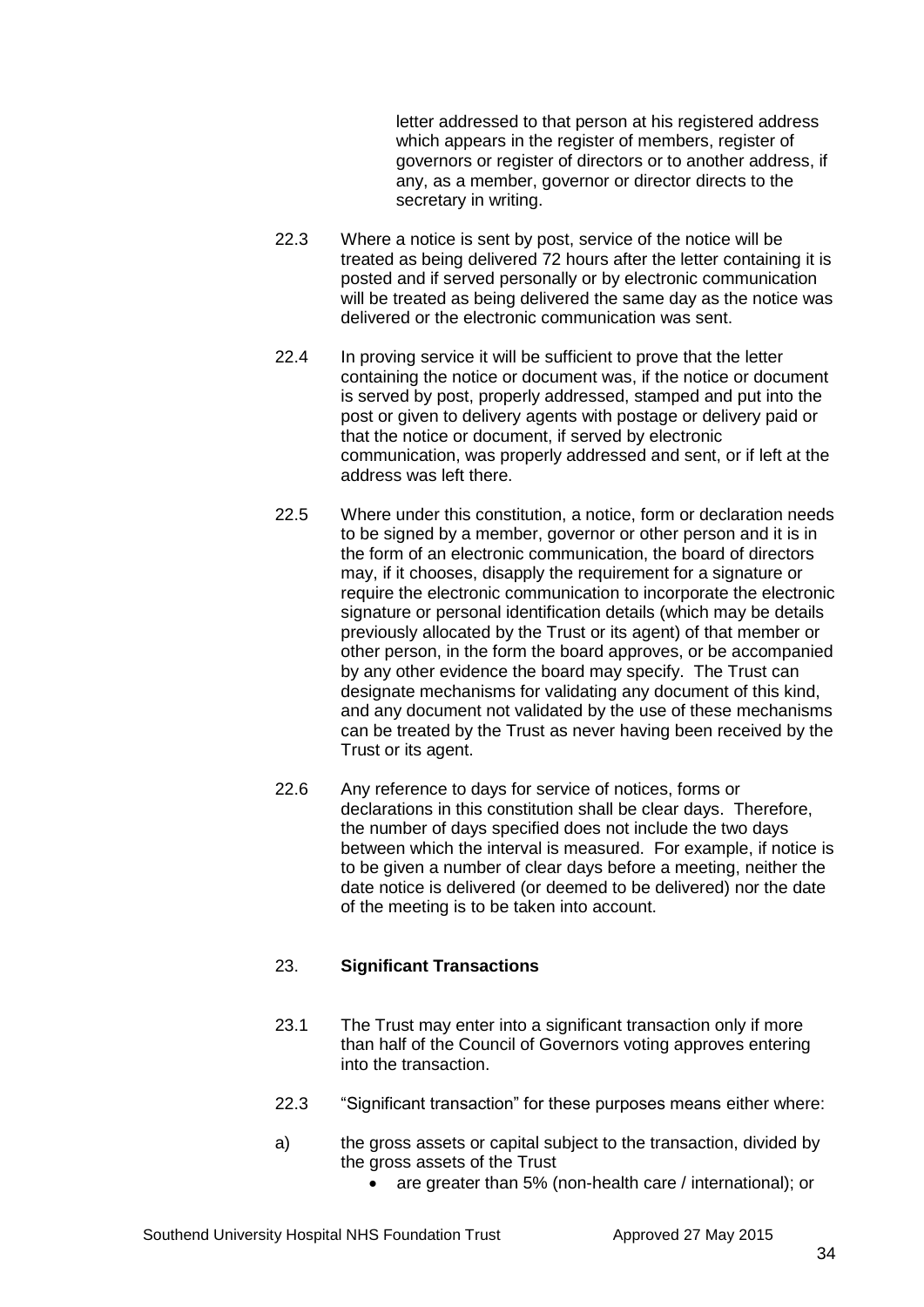- are greater than 10% (UK health care); or
- b) the income attributable to the assets or the contract associated with the transaction, divided by the income of the Trust
	- is greater than 5% (non-health care / international); or
	- is greater than 10% (UK health care); or
- c) the gross capital of the business being acquired / divested, divided by the total capital of the Trust following completion, or the effects on the total capital of the Trust resulting from a transaction;
	- is greater than 5% (non-health care / international); or
	- is greater than 10% (UK health care).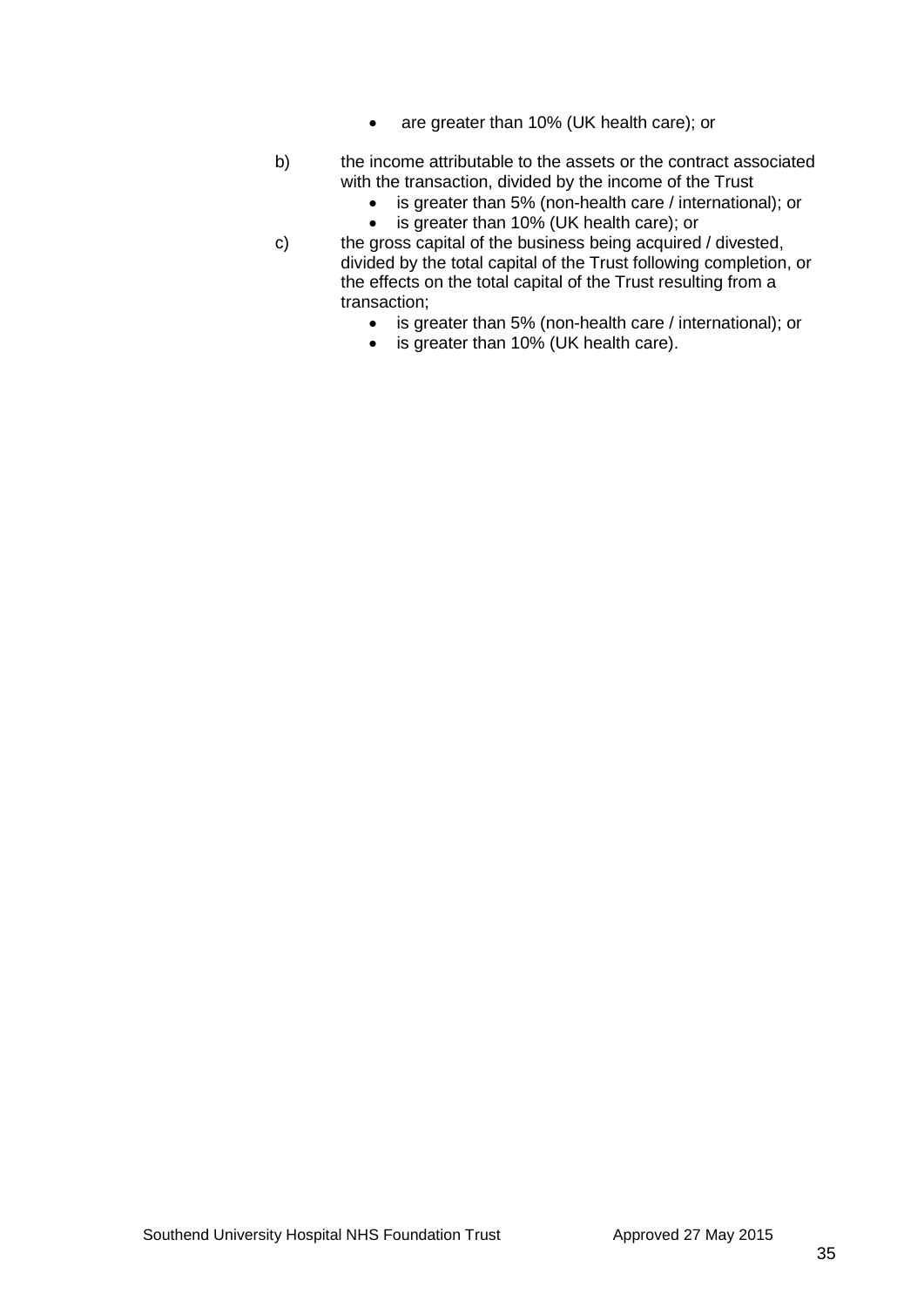# **ANNEX 1**

# **AREA OF THE TRUST**

## **Patient classes of the**

**Public constituencies of the Trust** Public Constituency No 1

*Southend-on-Sea Borough Council* 

Public Constituency No 2

*Rochford District Council* 

Public Constituency No 3

*Castle Point Borough Council* 

Public Constituency No 4 *Rest of Essex* comprising of: *[Basildon District Council](http://www.direct.gov.uk/ExternalLink?EXTERNAL_LINK=http%3A//www.basildon.gov.uk)  [Braintree District Council](http://www.direct.gov.uk/ExternalLink?EXTERNAL_LINK=http%3A//www.braintree.gov.uk/) [Brentwood Borough Council](http://www.direct.gov.uk/ExternalLink?EXTERNAL_LINK=http%3A//www.brentwood-council.gov.uk)  [Chelmsford Borough Council](http://www.direct.gov.uk/ExternalLink?EXTERNAL_LINK=http%3A//www.chelmsfordbc.gov.uk/)  [Colchester Borough Council](http://www.direct.gov.uk/ExternalLink?EXTERNAL_LINK=http%3A//www.colchester.gov.uk/)  [Epping Forest District Council](http://www.direct.gov.uk/ExternalLink?EXTERNAL_LINK=http%3A//www.eppingforestdc.gov.uk/)  [Harlow District Council](http://www.direct.gov.uk/ExternalLink?EXTERNAL_LINK=http%3A//www.harlow.gov.uk/)  [Maldon District Council](http://www.direct.gov.uk/ExternalLink?EXTERNAL_LINK=http%3A//www.maldon.gov.uk/)  [Tendring District Council](http://www.direct.gov.uk/ExternalLink?EXTERNAL_LINK=http%3A//www.tendringdc.gov.uk/)  [Thurrock Council](http://www.direct.gov.uk/ExternalLink?EXTERNAL_LINK=http%3A//www.thurrock.gov.uk/)  [Uttlesford District Council](http://www.direct.gov.uk/ExternalLink?EXTERNAL_LINK=http%3A//www.uttlesford.gov.uk)  Including patients and carers not resident in Essex*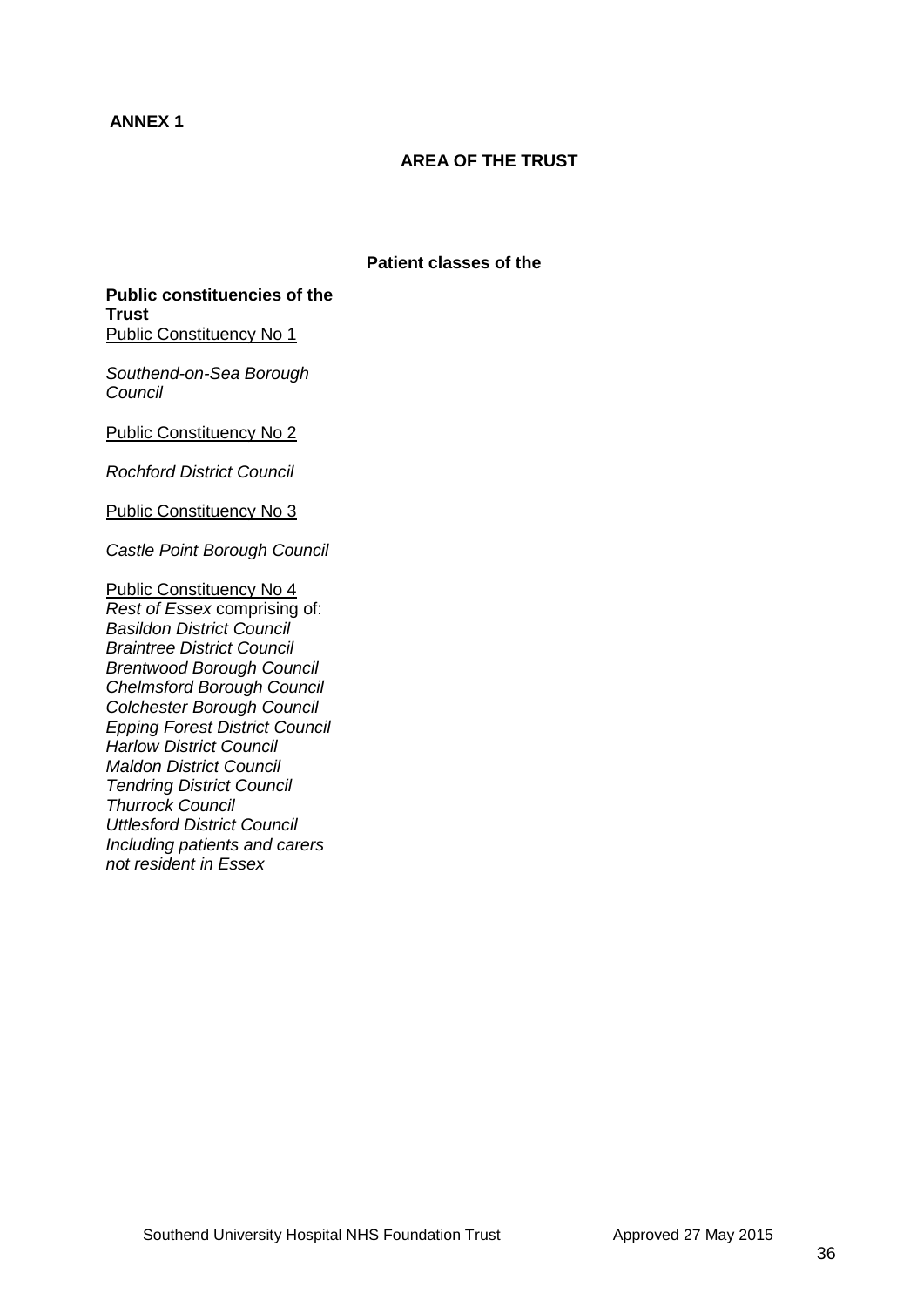# **ANNEX 1 (CONTINUED)**

# **MAP SHOWING AREA OF THE TRUST**

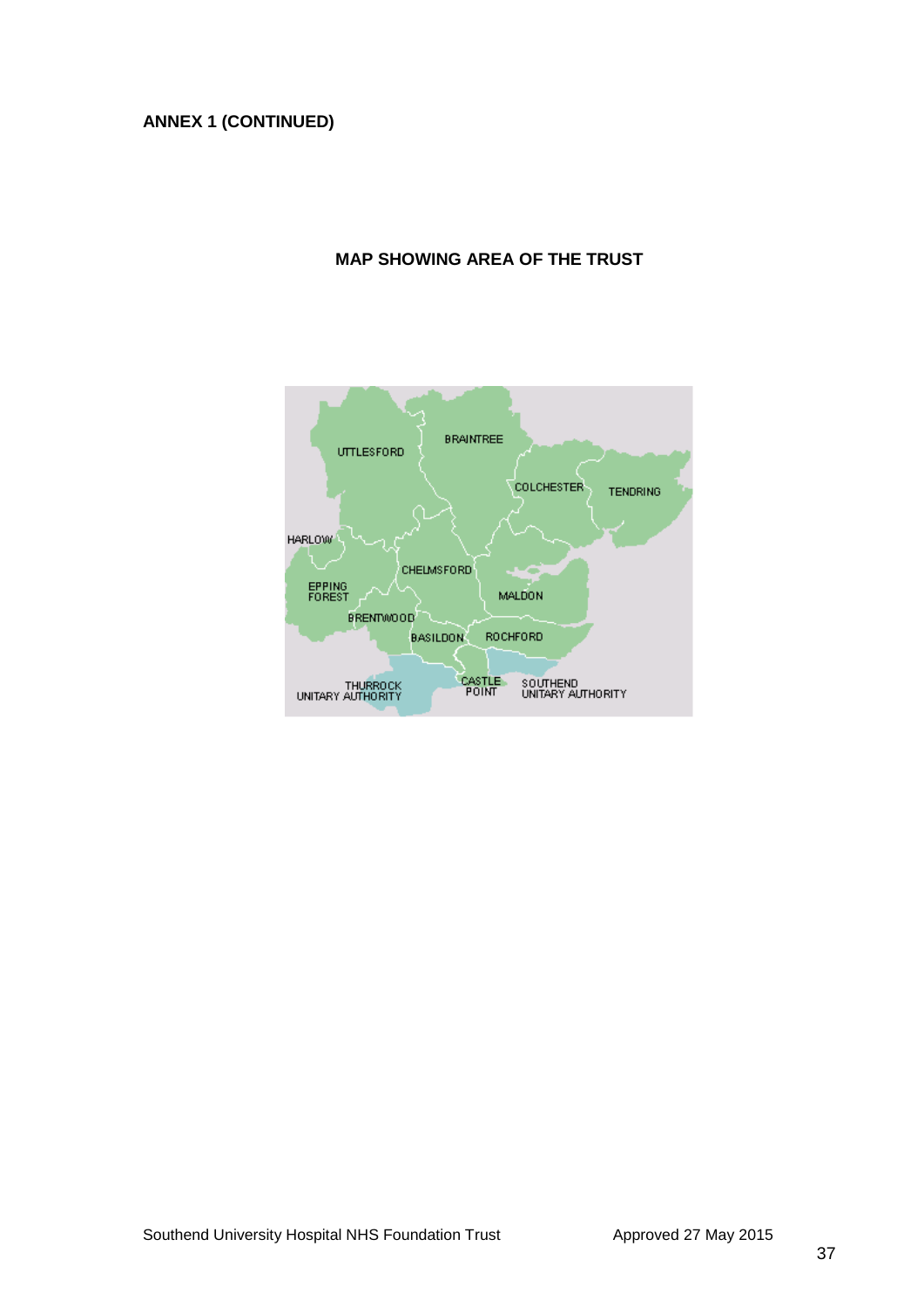# **ANNEX 2**

# **PRACTICE AND PROCEDURE FOR MEETINGS**

## Part 1 – Members

The members shall have no right to requisition or call meetings of members.

#### Part 2 – Board of Directors

All regulations governing the calling, holding and proceedings of meetings of the board of directors shall be set out in standing orders, to be adopted by the board of directors from time to time, in accordance with this constitution.

These will cover the following areas:

- 1. convening and requisitioning meetings;
- 2. notice of meetings;
- 3. quorum;
- 4. voting;
- 5. written resolutions;
- 6. other provisions regarding the directors' proceedings.

#### Part 3 – Council of Governors

The following regulations shall apply to all meetings of the Council of Governors. Save as set out in this constitution, the Council of Governors shall determine its own proceedings to be set out in standing orders from time to time.

- 1 *General Meetings and Other Meetings*
- 1.1 The Council of Governors shall, in each year, hold an Annual General Meeting in addition to any other general meetings in that year, and notices of such meeting shall specify it as the Annual General Meeting.
- 1.2 It is intended that the general meeting will be held in September in each year.
- 1.3 Not more than 15 months shall elapse between the date of one Annual General Meeting of the Council of Governors and that of the next.
- 2 *Convening Meetings*
- 2.1 The chairman shall ordinarily convene meetings of the Council of Governors.
- 2.2 The chairman shall call a meeting of the Council of Governors on a governors' requisition.
- 2.3 A governors' requisition is a requisition of governors amounting in number to 30 per cent or more of the total number of governors.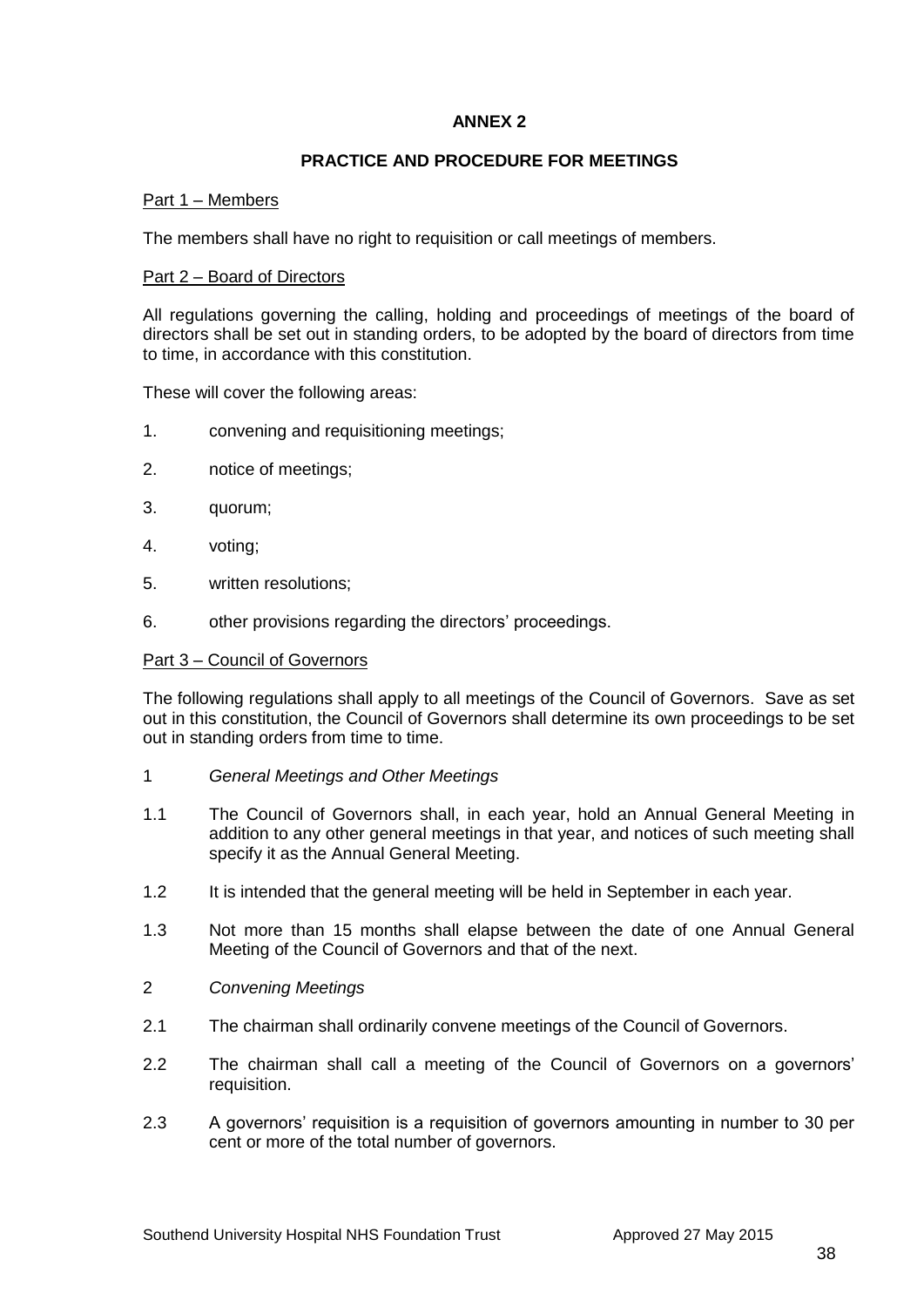- 2.4 A governors' requisition must be in writing and state the objects of the meeting and must be signed by the requisitionists and deposited with the chairman, and may consist of several documents in like form each signed by one or more of the requisitionists.
- 2.5 If the chairman does not, within 14 days from the date of deposit of the requisition proceed duly to convene a meeting, the requisitionists, or any of them, may themselves convene a meeting, but any meeting so convened shall not be held after the expiration of six weeks from that date.

A meeting convened under this paragraph by requisitionists shall be convened in the same manner, as nearly as possible, as that in which meetings are to be convened by the chairman.

- 3 *Notice of Meetings*
- 3.1 Meetings of the Council of Governors shall be called by at least 21 days' written notice.
- 3.2 A meeting of the Council of Governors may be called on shorter notice than is set out in paragraph 3.1 if it is agreed in writing by governors amounting in number to 50 per cent or more of the total number of governors.
- 3.3 The notice must state:
	- 3.3.1 the date and time of the meeting;
	- 3.3.2 where the meeting is to be held; and
	- 3.3.3 the general nature of the business to be dealt with at the meeting.
- 3.4 If a notice or other document relating to a meeting is not sent or received, the meeting will not be invalid as a result.
- 3.5 Save where, in accordance with this constitution, any meeting of the Council of Governors is not required to be held in public, before each meeting a public notice of the time and place of the meeting, and the public part of the agenda, shall be displayed at the Trust's office at least three clear days before the meeting.
- 4 *Quorum*
- 4.1 No business can be conducted at any meeting unless a quorum is present.
- 4.2 A quorum for any meeting of the Council of Governors shall be nine governors entitled to vote on the business to be conducted (including at least five public governors).

If this quorum is not present within half an hour from the time set for the meeting, or if during a meeting this quorum ceases to be present, the meeting will be automatically adjourned to the same day in the next week at the same time and place or to the day, time and place as the chairman in his discretion, decides, at which meeting those governors present shall constitute a quorum.

4.3 A governor may participate in a duly convened meeting by means of a videoconference, telephone or any other communications equipment which allows all persons to hear and speak to each other. Any governor participating in this way will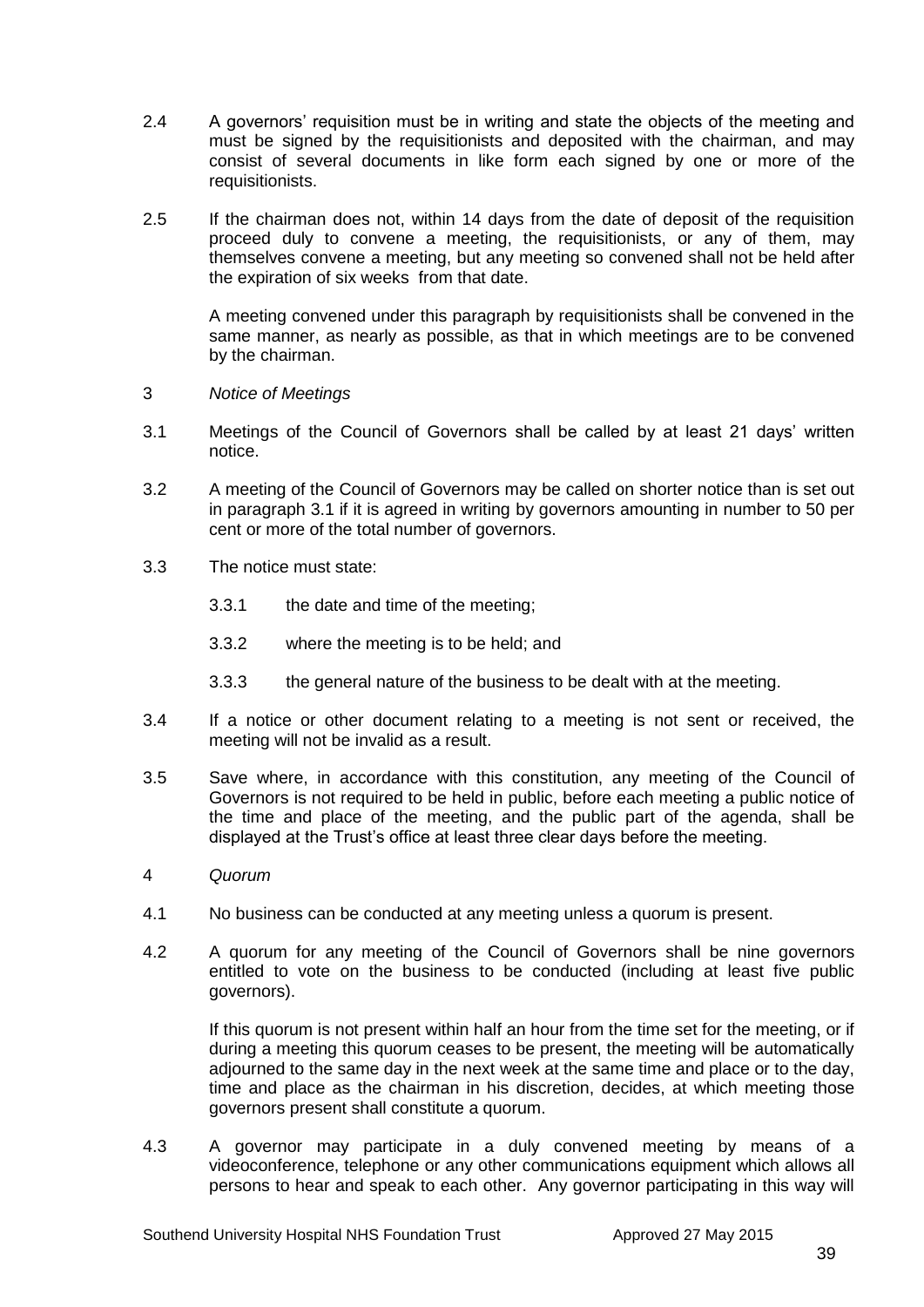be treated as present in person at the meeting and will be entitled to vote and to be counted in the quorum.

- 5 *Voting*
- 5.1 Voting at duly convened meetings of the Council of Governors shall be conducted on a show of hands.
- 5.2 Each governor present at a meeting shall, subject to paragraph 5.3, have one vote.
- 5.3 In the event that, present at the meeting, there is not a majority of governors made up of public governors, then each of the public governors present and voting shall, on a show of hands, have such number (which shall include fractions of a vote) of votes as in aggregate amounts to one more vote than the aggregate number of votes of all the other governors present and voting, and each other governor present shall have one vote only.
- 5.4 Save as specifically provided for elsewhere in this constitution, matters to be resolved at meetings of the Council of Governors shall be decided by a simple majority of the votes cast by governors at such meeting.

#### 6 *Written Resolutions*

Save where it is specifically provided, in this constitution and/or in the 2003 Act, that decisions are to be made at a general meeting, a resolution in writing, signed by each governor who would have been entitled to vote upon it if it had been proposed at a meeting at which he was present, will be just as valid and effective as if it had been passed at a meeting duly convened and held.

#### 7 *Chairman*

- 7.1 The chairman shall preside over meetings of the Council of Governors, and shall be entitled to receive notice of and attend meetings of the Council of Governors for this purpose.
- 7.2 In the chairman's absence, the deputy chairman or, failing that, any public or patient/carer governor appointed by the governors present at the meeting shall preside and shall act as chairman at such meeting for all purposes.

#### 8 *Minutes*

The chairman shall procure that minutes are made in books of all proceedings at meetings of the Council of Governors.

#### 9 *Vacancies or Defects in Appointment*

No action taken or matter resolved by the Council of Governors shall be invalidated by any vacancy in its membership or defect in any governor's appointment.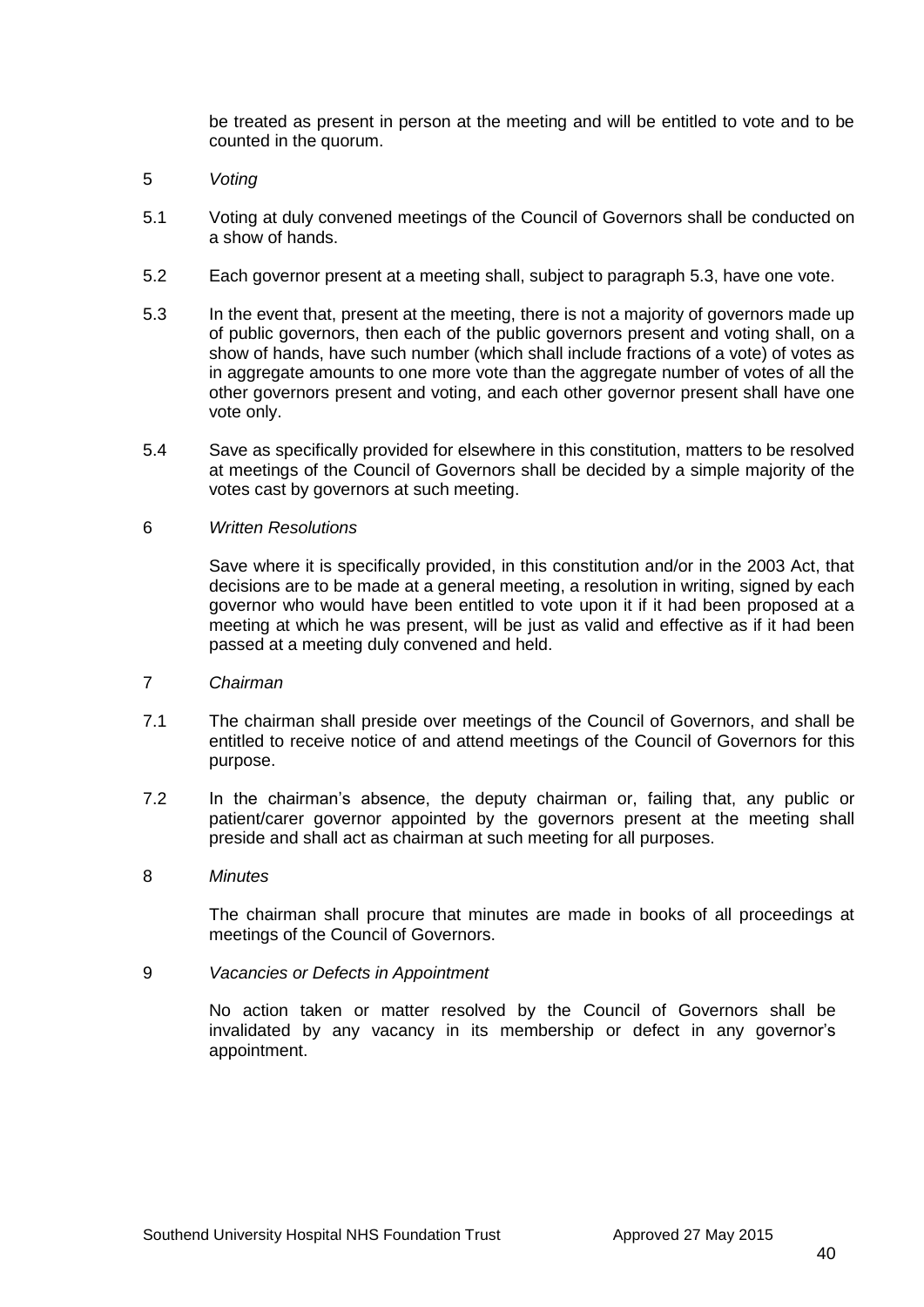## **ANNEX 3**

# Part 1 – CONDUCT OF ELECTIONS FOR PUBLICGOVERNORS

1. When a vacancy arises for one or more public governors:

(i) the Council of Governors may appoint the next highest polling candidate at the most recent elections of governors for the relevant constituency/class, if he is willing to take office. The Council of Governors may adopt this process on no more than two occasions within 12 months of the last elections. Governors appointed using this process shall hold office until the conclusion of either the next election or the unexpired term of office of the vacant seat, whichever is the earlier, subject to a minimum term of six months. If the next highest polling candidate is unwilling to take office or the Council of Governors choose not to use this process the seat will fall vacant and subject to election for any unexpired period of office;

(ii) in all other cases, the returning officer appointed under Part 3 of this Annex shall notify the members of the relevant constituency/class by advertisement in one local newspaper, inviting nominations within such period and subject to such other procedural requirements as the secretary considers reasonable, save that the Trust shall not be obliged to seek nominations if it is less than 3 months to the next scheduled election of public governors and if meetings of the Council of Governors in the intervening period can still be quorate without the appointment of further public or patient governors.

- 2. Notwithstanding any other provision of this Annex, the candidate will not be able to vote at a meeting of the Council of Governors unless not less than seven days prior to the date of the meeting, he has made a declaration in the form set out in Annex 5.
- 3. The rules in Part 3 of this Annex apply to the elections of public governors except where they conflict with the provisions of this Part 1.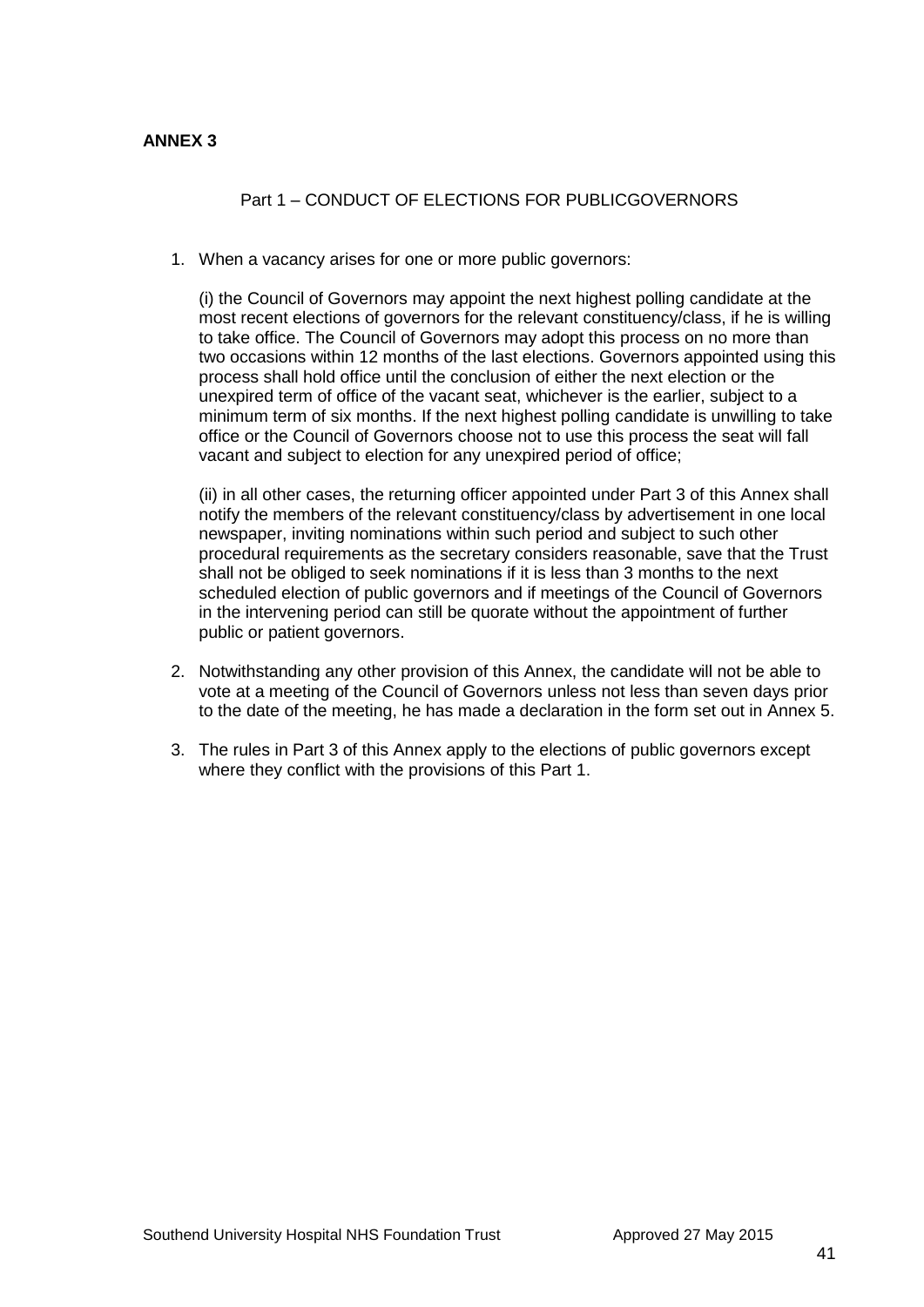# Part 2 – CONDUCT OF ELECTIONS OF WORKER GOVERNORS

- 1. When a vacancy arises for one or more worker governors, the returning officer appointed under Part 3 of this Annex shall notify the staff members in writing or by other usual means, inviting nominations within such period and subject to such other procedural requirements as the returning officer considers reasonable.
- 2. The result of elections to the Council of Governors shall be notified to members by the returning officer in writing or by other usual means.
- 3. The rules in Part 3 of this Annex apply to elections of worker governors except where they conflict with the provisions of this Part 2.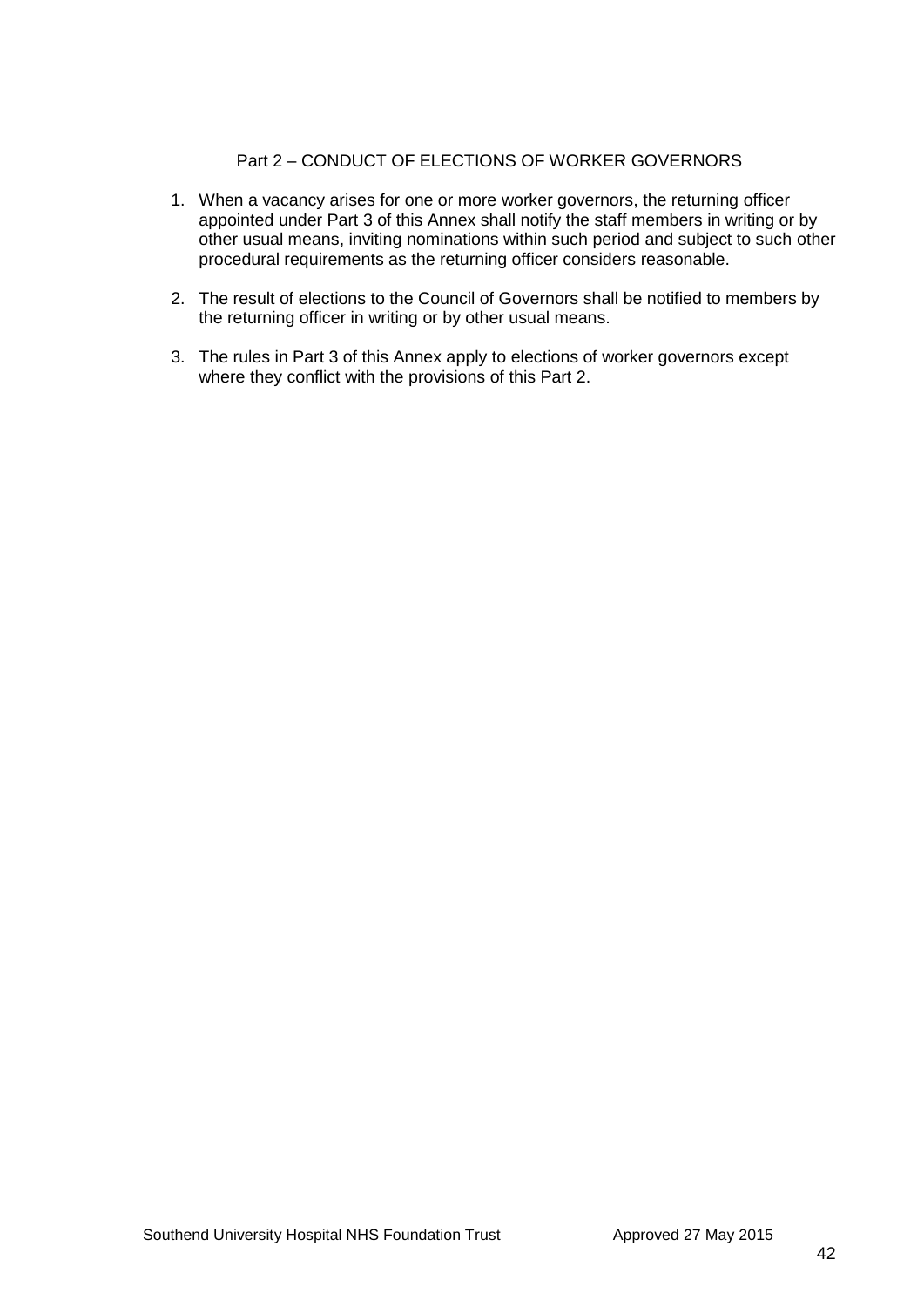# Part 3 – PROVISIONS APPLICABLE TO ALL ELECTIONS

SECTION TO BE REMOVED AND REPLACED BY THE MODEL ELECTION RULES 2014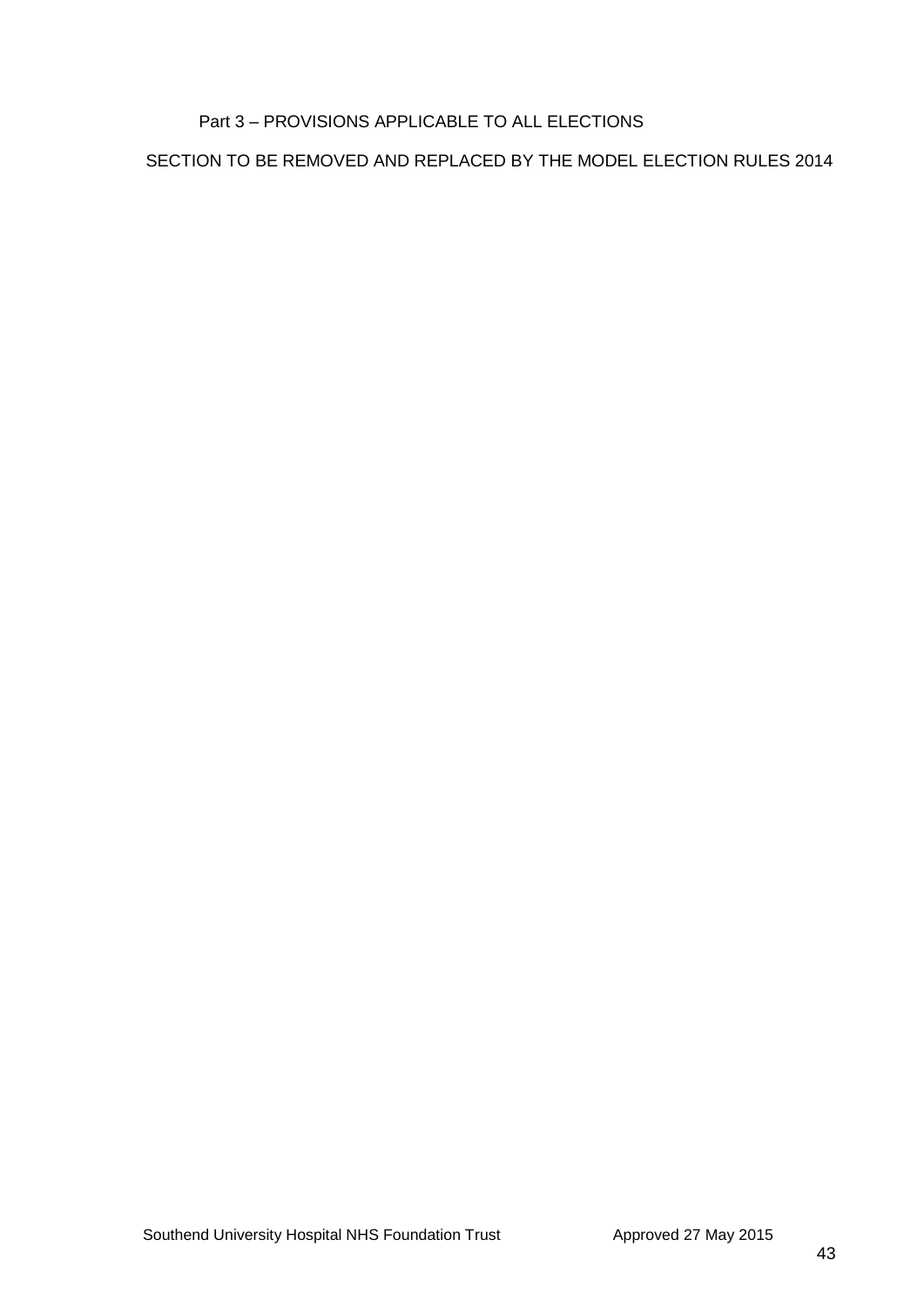# **ANNEX 4**

# **LIST OF LOCAL AUTHORITIES AUTHORISED FOR THE PURPOSES OF APPOINTING LOCAL AUTHORITY GOVERNORS**

Castle Point District Council

Essex County Council

Rochford District Council

Southend-on-Sea Borough Council